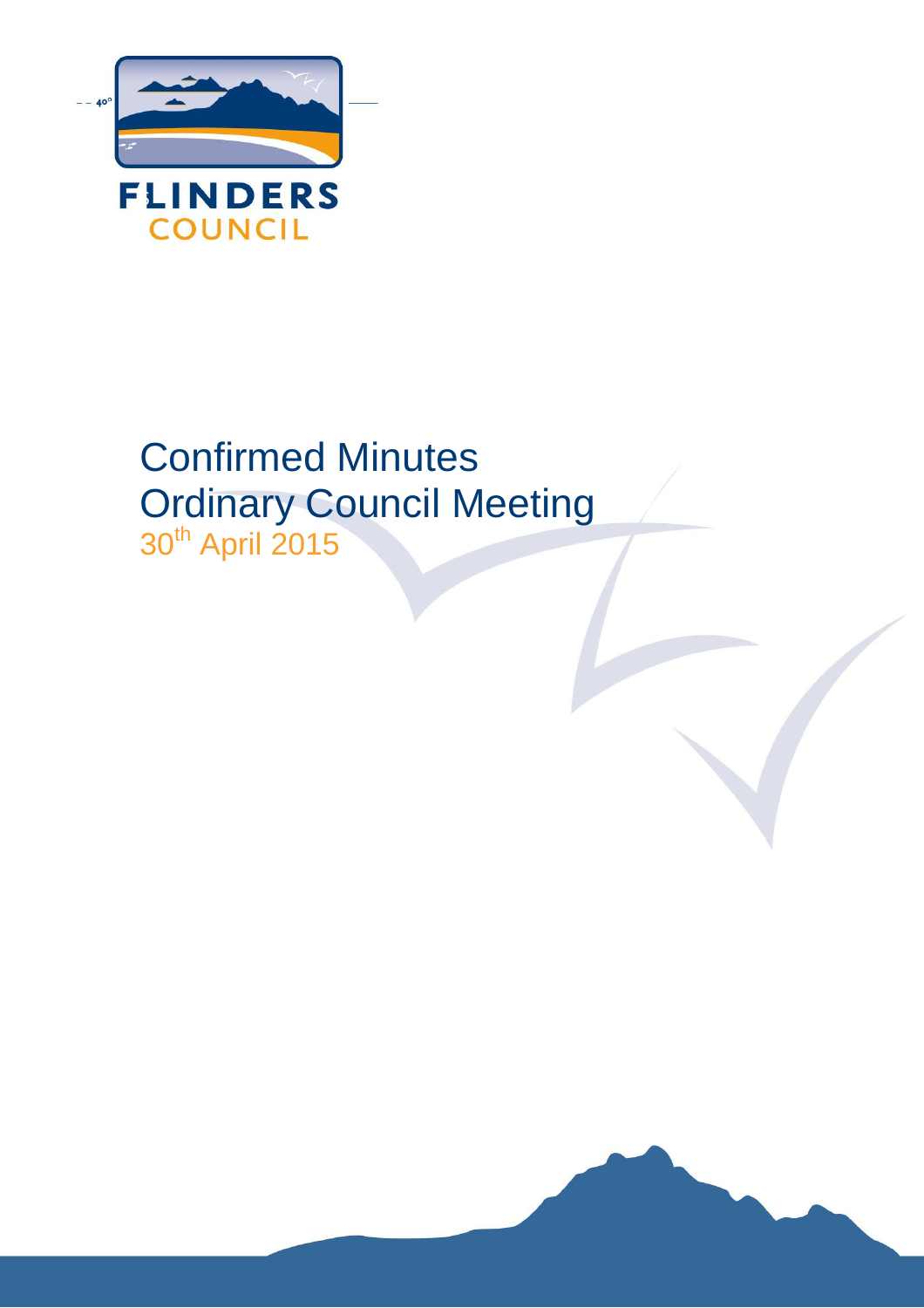# **FLINDERS COUNCIL ORDINARY MEETING**

**CONFIRMED MINUTES** 

| <b>DATE:</b>               | Thursday 30 <sup>th</sup> April 2015             |
|----------------------------|--------------------------------------------------|
| <b>VENUE:</b>              | Flinders Art and Entertainment Centre, Whitemark |
| <b>COMMENCING:</b> 1.00 pm |                                                  |

# PRESENT

Mayor Carol Cox Deputy Mayor Marc Cobham Cr Chris Rhodes Cr Peter Rhodes Cr Ken Stockton Cr David Williams Cr Gerald Willis

# APOLOGIES

Nil

# STAFF IN ATTENDANCE

|                  | Kelly Blundstone - Finance Officer/Reception | $(1.00 - 2.52pm)$ |
|------------------|----------------------------------------------|-------------------|
| Raoul Harper     | - General Manager                            | $(1.00 - 3.18pm)$ |
| Sophie Pitchford | - Corporate Services Manager                 | $(1.00 - 3.30pm)$ |
| Vicki Warden     | - Executive Officer                          | $(1.00 - 3.30pm)$ |

# CONFIRMATION OF MINUTES

97.04.2015 Moved: Cr K Stockton Seconded: Cr M Cobham That the Minutes from the Ordinary Council Meeting and the Closed Council Meeting held on the  $26<sup>th</sup>$  March 2015 be confirmed.

# CARRIED UNANIMOUSLY (7-0)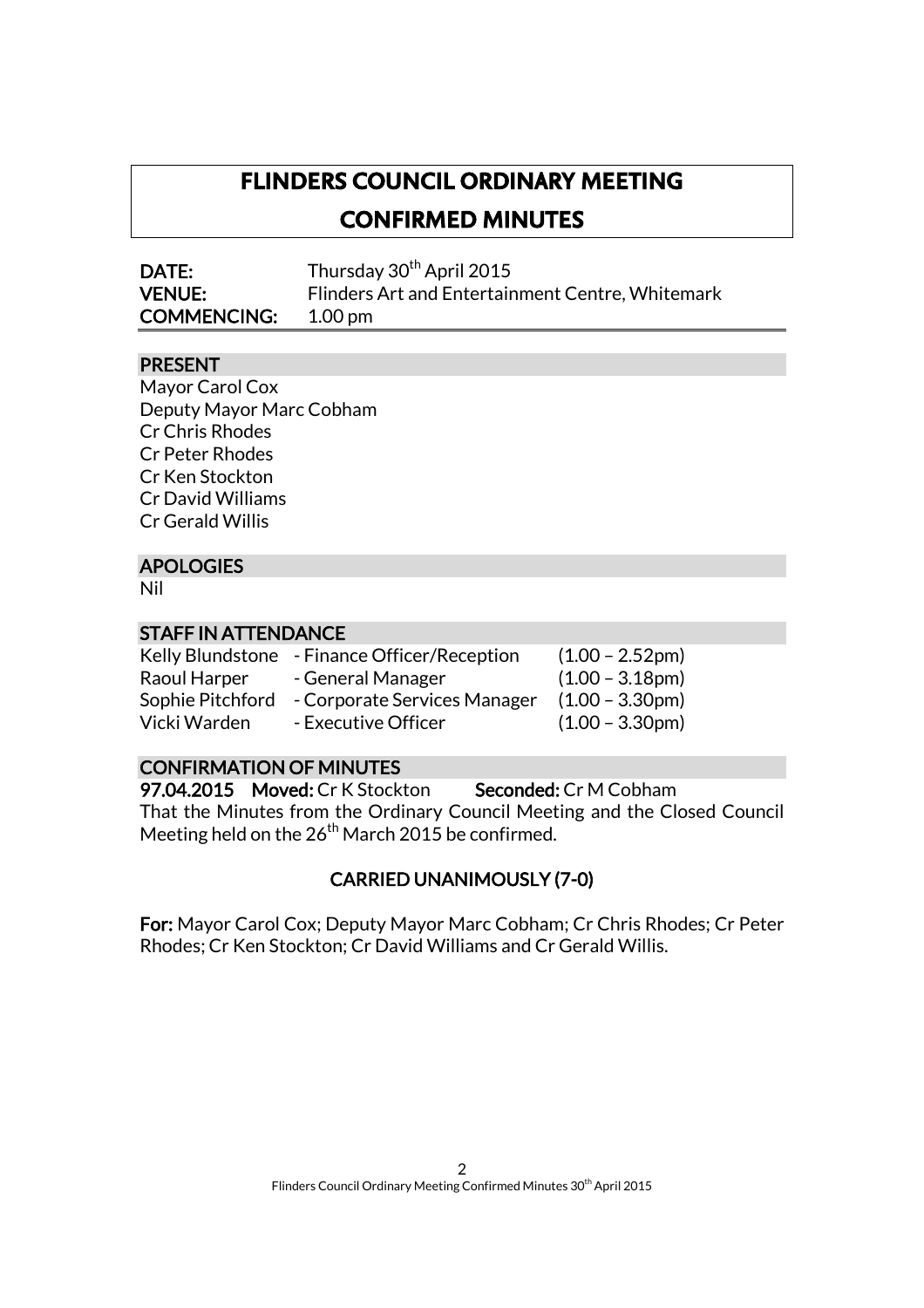### PUBLIC QUESTION TIME

### Question 1: Cr G Willis on behalf of Gordon Rorison

I ask on behalf of Gordon Rorison, resident of Gunter St, "When does the Council intend to grade Gunter St?"

#### Mayor's Response

The question was taken on notice.

### Question 2: Deputy Mayor M Cobham on behalf of Christine Brown

Can Council please install safety Armco type railing on both sides of Palana Rd between the curve north of the Emita Church and the entry to the Marshall Bay Track? (This section of road is particularly dangerous with steep, unprotected drop-offs on both sides.)

#### Mayor's Response

The question was taken on notice.

LATE AGENDA ITEMS

Nil

DECLARATION OF PECUNIARY INTEREST Nil

LEAVE OF ABSENCE Nil

**PETITIONS** 

Nil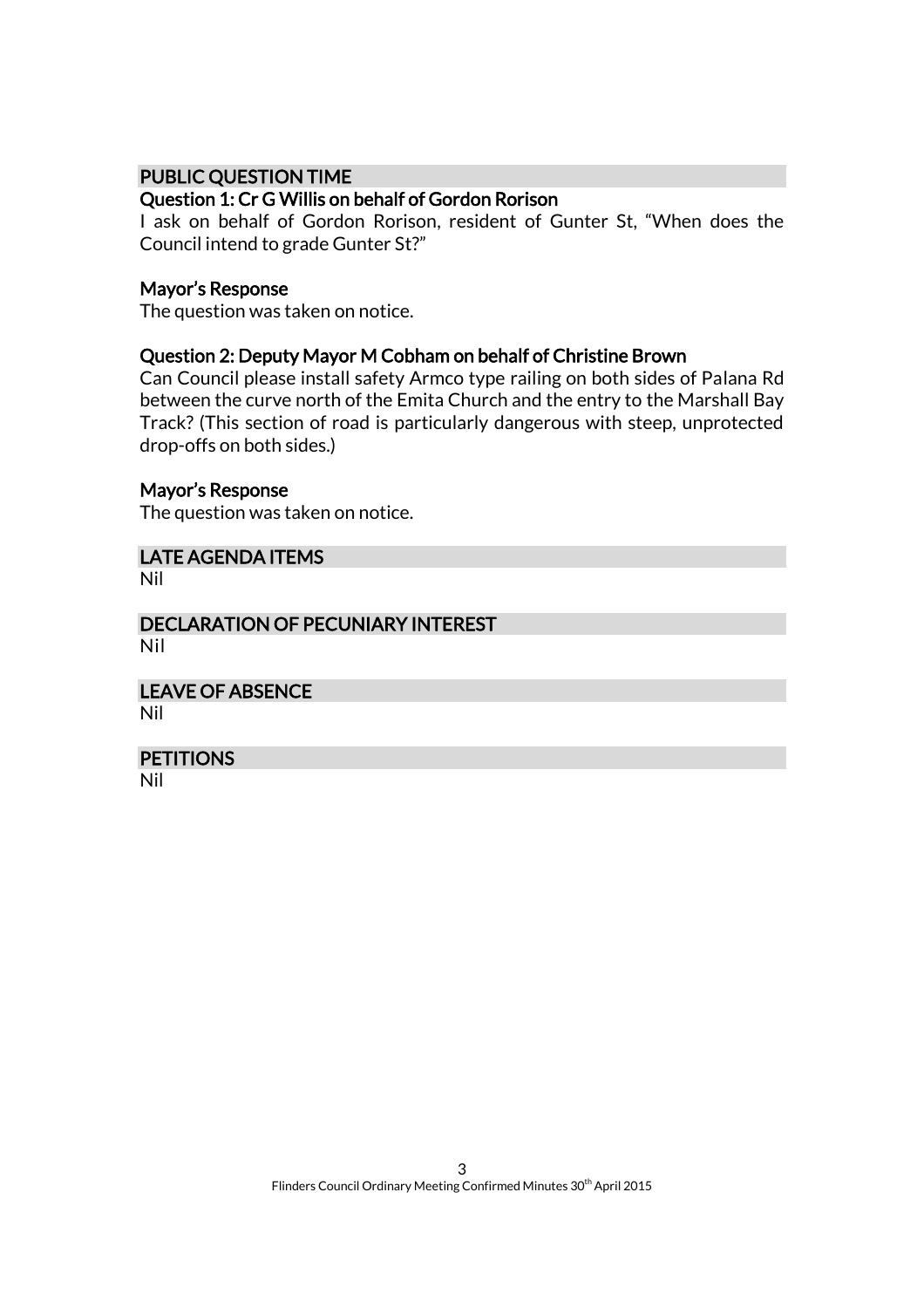# **WORKSHOPS & INFORMATION FORUMS File No: COU/0205**

# Council Workshop held on 15<sup>th</sup> April 2015

Council held a Workshop on the following subjects:

- Item 1: Strategic Planning SED Advisory
- Item 2: Telstra/Connectivity Cr Ken Stockton
- Item 3: WITHDRAWN
- Item 4: Reporting of Committees in Annual Report
- Item 5: Whitemark Beautification Committee
- $\bullet$  Item 6: Homesharing
- Item 7: Airport Business Plan
- Item 8: Cape Barren Policy
- Item 9: Workshop Dates
- Item 10: CLOSED DISCUSSION Councillors Only

### Councillors Present:

Mayor Carol Cox, Deputy Mayor Marc Cobham, Cr Chris Rhodes, Cr Peter Rhodes, Cr Ken Stockton, Cr David Williams and Cr Gerald Willis.

# Apologies:

Nil

# Staff and Consultants Present:

Raoul Harper (General Manager) (Items 1–9 only), Sophie Pitchford (Corporate Services Manager) (Item 1 only).

As workshops and information sessions are for information and discussion purposes only, no decisions are made or foreshadowed at these proceedings.

### VOTING REQUIREMENTS:

Simple Majority

# RECOMMENDATION:

That the Council Workshop held on 15th April 2015 be noted.

# DECISION:

98.04.2015 Moved: Deputy Mayor M Cobham Seconded: Cr C Rhodes That the Council Workshop held on 15th April 2015 be noted.

# CARRIED UNANIMOUSLY (7-0)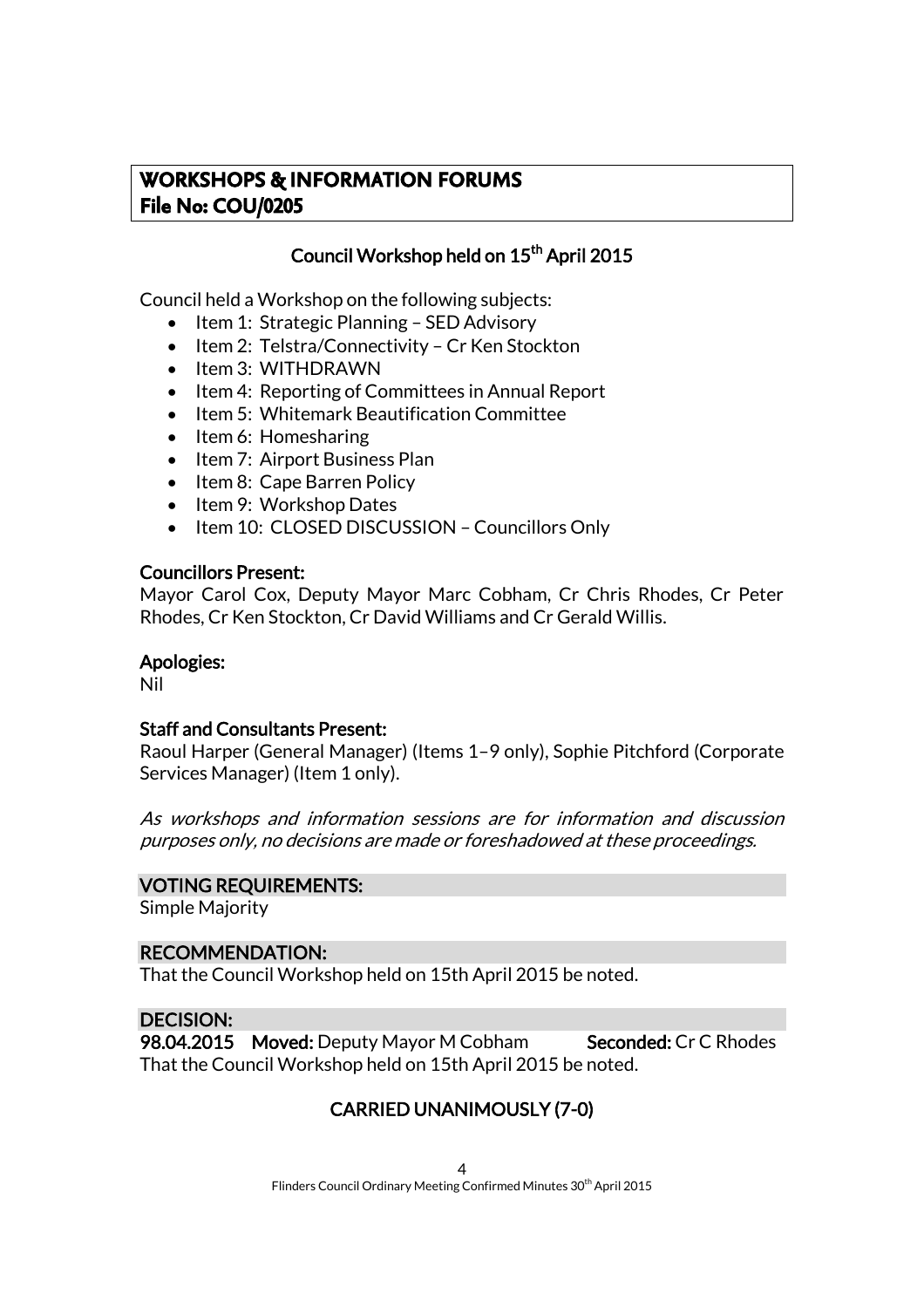For: Mayor Carol Cox; Deputy Mayor Marc Cobham; Cr Chris Rhodes; Cr Peter Rhodes; Cr Ken Stockton; Cr David Williams and Cr Gerald Willis.

### PUBLIC MEETINGS

Nil

# **COUNCILLORS' QUESTIONS ON NOTICE**

# Question 1: Cr Gerald Willis

I ask, on behalf of a local tourist operator and other members of the community, what is the anticipated date for completion of the construction of toilets at Killiecrankie?

# Response from General Manager

Council staff are investigating sites, soil types and systems. No development application has been lodged. Until planning approval is achieved a date for completion cannot be provided.

# Question 2: Cr Gerald Willis

I ask the General Manager, on behalf of local residents of Lady Barron, can the berm on the road adjacent to the public toilets at the Lady Barron Tennis Courts can be cleared of fallen and misshaped trees?

### Response from General Manager

Yes they can be cleared if such action is genuinely required and the trees are on Council land. Council has a "request for service" process where concerns and/or requests can be registered through the front office. Once registered the Works and Services staff will assess the matter and consider the appropriate course of action. The request for service process should be used if Councillors are aware of such concerns.

### VOTING REQUIREMENTS:

Simple Majority

# RECOMMENDATION:

That the Councillor's Questions on Notice be noted.

# DECISION:

99.04.2015 Moved: Deputy Mayor M Cobham Seconded: Cr G Willis That the Councillor's Questions on Notice be noted.

# CARRIED UNANIMOUSLY (7-0)

For: Mayor Carol Cox; Deputy Mayor Marc Cobham; Cr Chris Rhodes; Cr Peter Rhodes; Cr Ken Stockton; Cr David Williams and Cr Gerald Willis.

Flinders Council Ordinary Meeting Confirmed Minutes 30<sup>th</sup> April 2015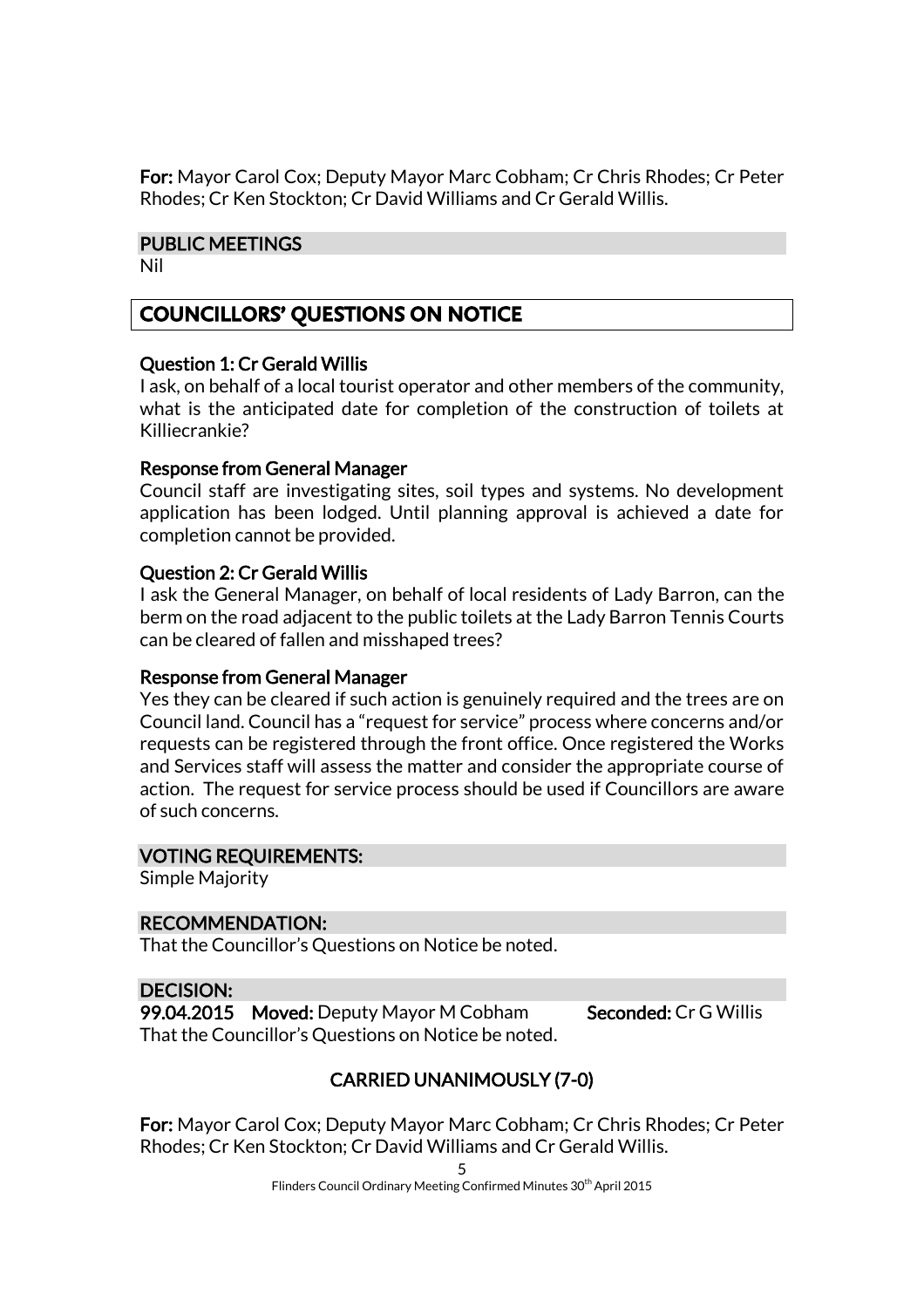# **COUNCILLOR'S QUESTIONS WITHOUT NOTICE**

### Question1: Cr David Williams

When will Council attend to the works due to the roadside at the Flinders Island Aboriginal Association Incorporated offices in Lady Barron for which the funds have been allocated for more than 2 years?

### General Manager's Response

There are no funds in the current budget for this item. It is scheduled to be completed early next financial year subject to funding being provided through the budget process.

### Mayor's Response

The site has drainage issues. Council will need to do a drainage plan and works as well as the footpath if the problem is to be fixed.

#### PUBLICATIONS/REPORTS TABLED FOR COUNCIL INFORMATION Nil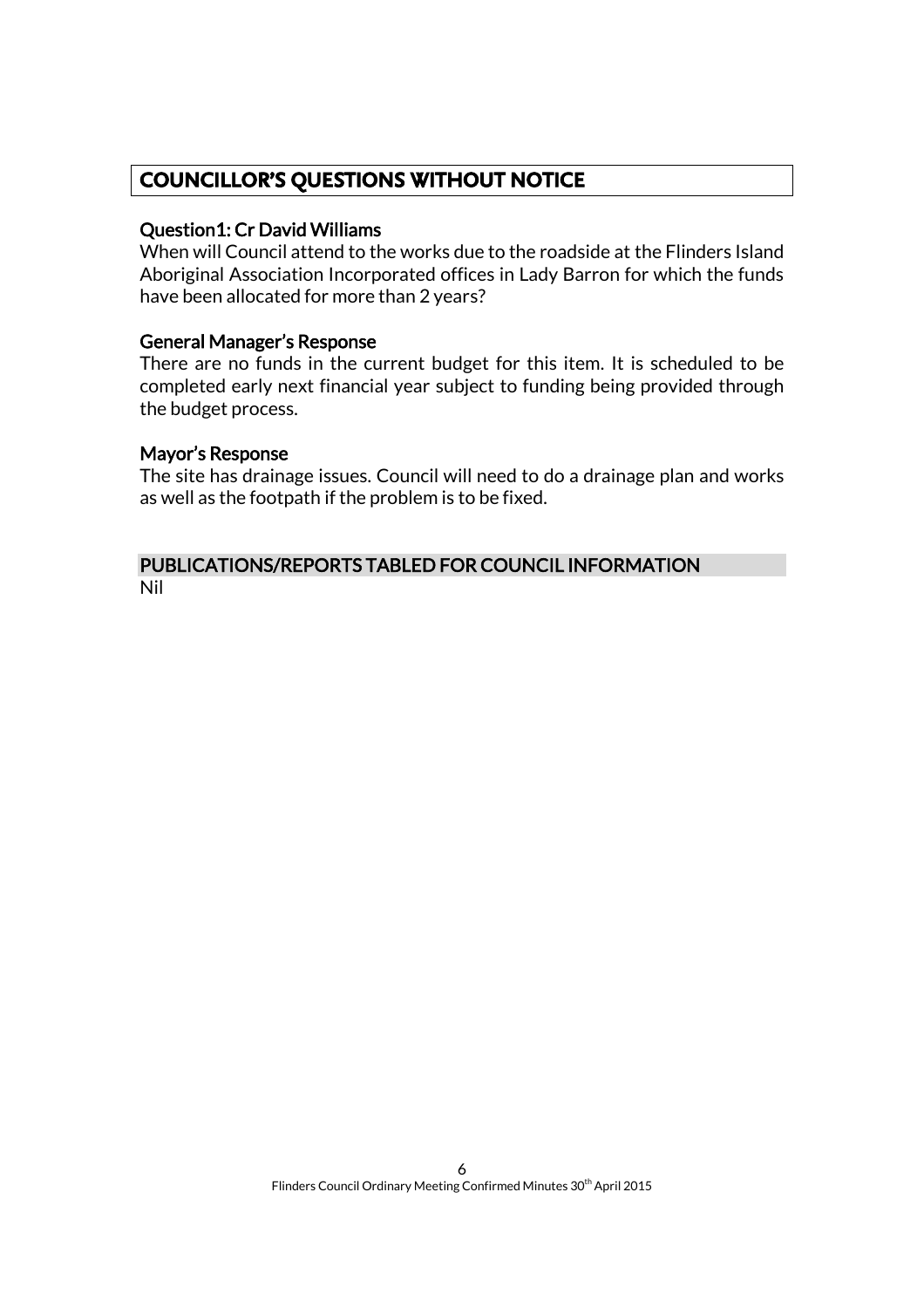# **REPORTS TO BE RECEIVED**

#### Lady Barron Hall and Recreational Special Committee File No: AME/0503

Annexure 1: Lady Barron Hall and Recreational Special Committee Special Meeting 2<sup>nd</sup> April 2015 Unconfirmed Minutes

### OFFICER'S REPORT (Raoul Harper, General Manager):

The unconfirmed minutes of the Lady Barron Hall and Recreational Special Committee Special Meeting held on Thursday 2<sup>nd</sup> April 2015 have been provided for consideration. The minutes outline what the committee has been working on to date and can now be noted by Council.

#### OFFICER'S RECOMMENDATION

That the unconfirmed minutes of the Lady Barron Hall and Recreational Special Committee Special Meeting held on Thursday 2<sup>nd</sup> April 2015 be noted.

### DECISION:

100.04.2015 Moved: Deputy Mayor M Cobham Seconded: Cr G Willis That the unconfirmed minutes of the Lady Barron Hall and Recreational Special Committee Special Meeting held on Thursday 2<sup>nd</sup> April 2015 be noted.

# CARRIED UNANIMOUSLY (7-0)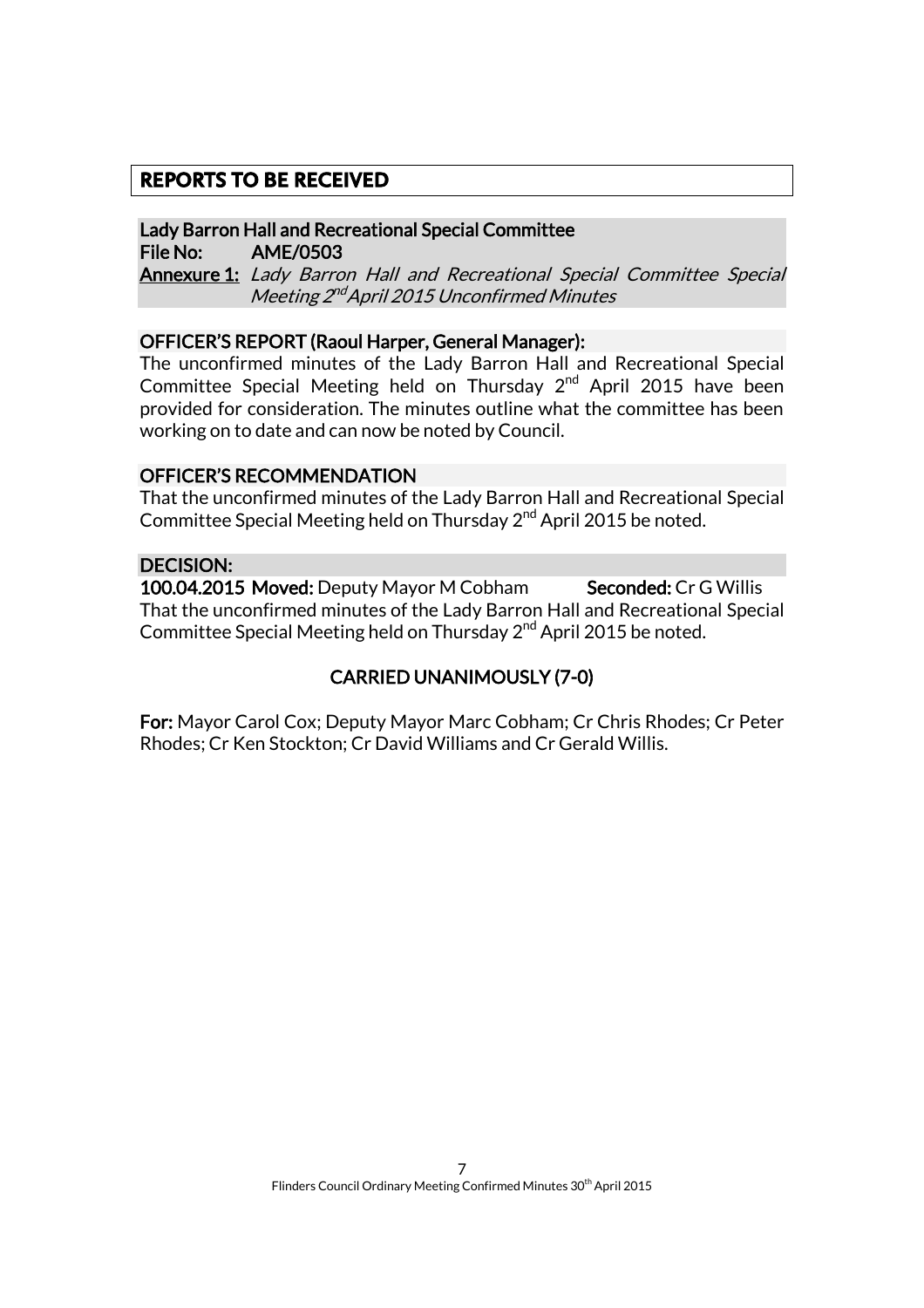#### Lady Barron Hall and Recreational Special Committee File No: AME/0503

Annexure 2: Lady Barron Hall and Recreational Special Committee Special Meeting *17<sup>th</sup> April 2015 Unconfirmed Minutes* 

#### OFFICER'S REPORT (Raoul Harper, General Manager):

The unconfirmed minutes of the Lady Barron Hall and Recreational Special Committee Special Meeting held on Friday  $17<sup>th</sup>$  April 2015 have been provided for consideration. The minutes outline what the committee has been working on to date and can now be noted by Council.

#### OFFICER'S RECOMMENDATION

That the unconfirmed minutes of the Lady Barron Hall and Recreational Special Committee Special Meeting held on Friday 17th April 2015 be noted.

### DECISION:

101.04.2015 Moved: Cr D Williams Seconded: Deputy Mayor M Cobham That the unconfirmed minutes of the Lady Barron Hall and Recreational Special Committee Special Meeting held on Friday  $17<sup>th</sup>$  April 2015 be noted.

# CARRIED UNANIMOUSLY (7-0)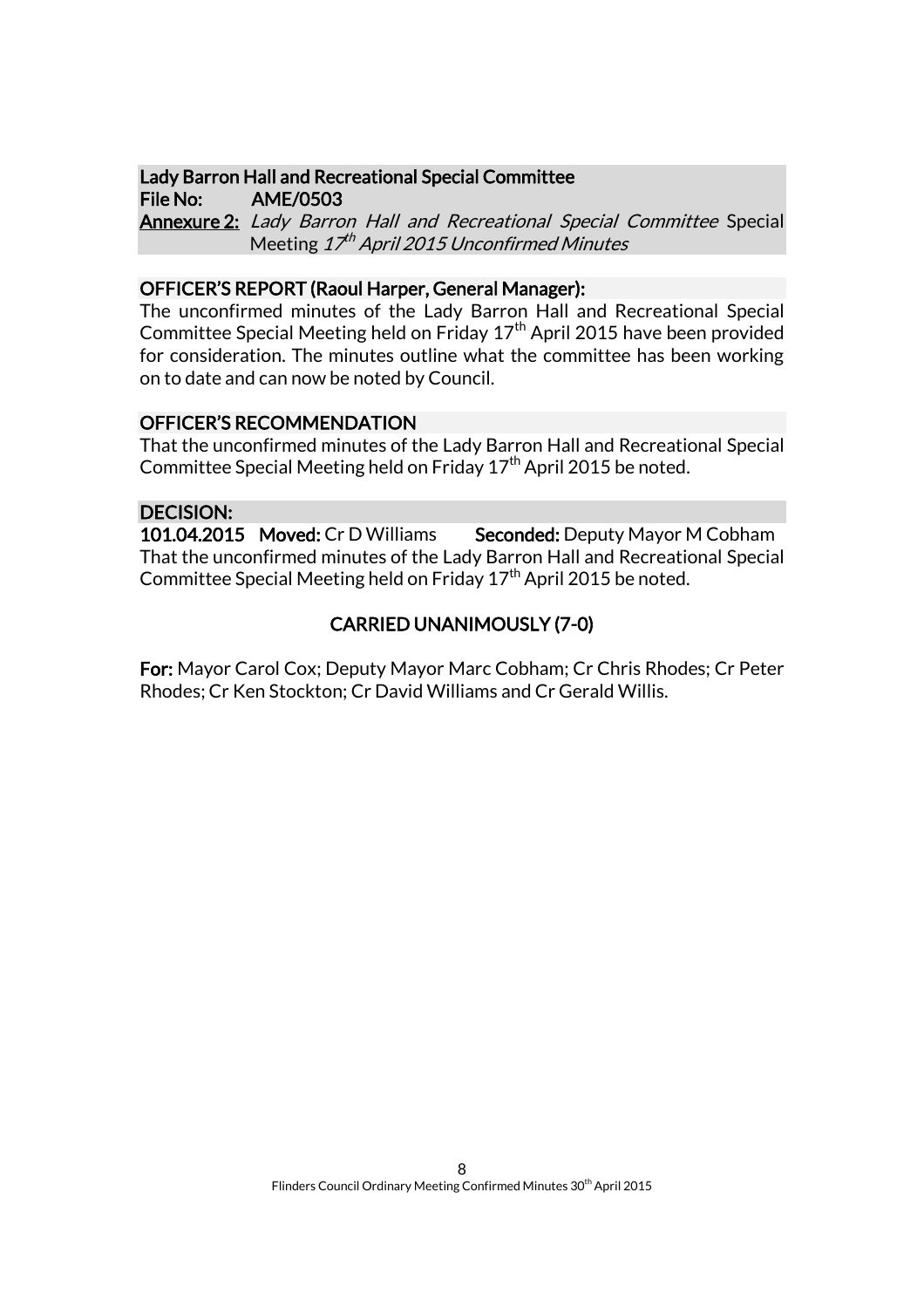#### General Manager's Performance Review Committee File No: PER/1500

**Annexure 3:** General Manager's Performance Review Committee meeting 14<sup>th</sup> April 2015 Confirmed Minutes (For Elected Members Only)

### OFFICER'S REPORT (Raoul Harper, General Manager):

The confirmed minutes of the General Manager's Performance Review Committee meeting held on Tuesday  $14<sup>th</sup>$  April 2015 have been provided for consideration. The minutes outline what the committee has been working on to date and can now be accepted by Council.

# OFFICER'S RECOMMENDATION

The confirmed minutes of the General Manager's Performance Review Committee meeting held on Tuesday  $14<sup>th</sup>$  April 2015 be accepted.

# DECISION:

102.04.2015 Moved: Cr K Stockton Seconded: Cr P Rhodes The confirmed minutes of the General Manager's Performance Review Committee meeting held on Tuesday 14<sup>th</sup> April 2015 be accepted.

# CARRIED UNANIMOUSLY (7-0)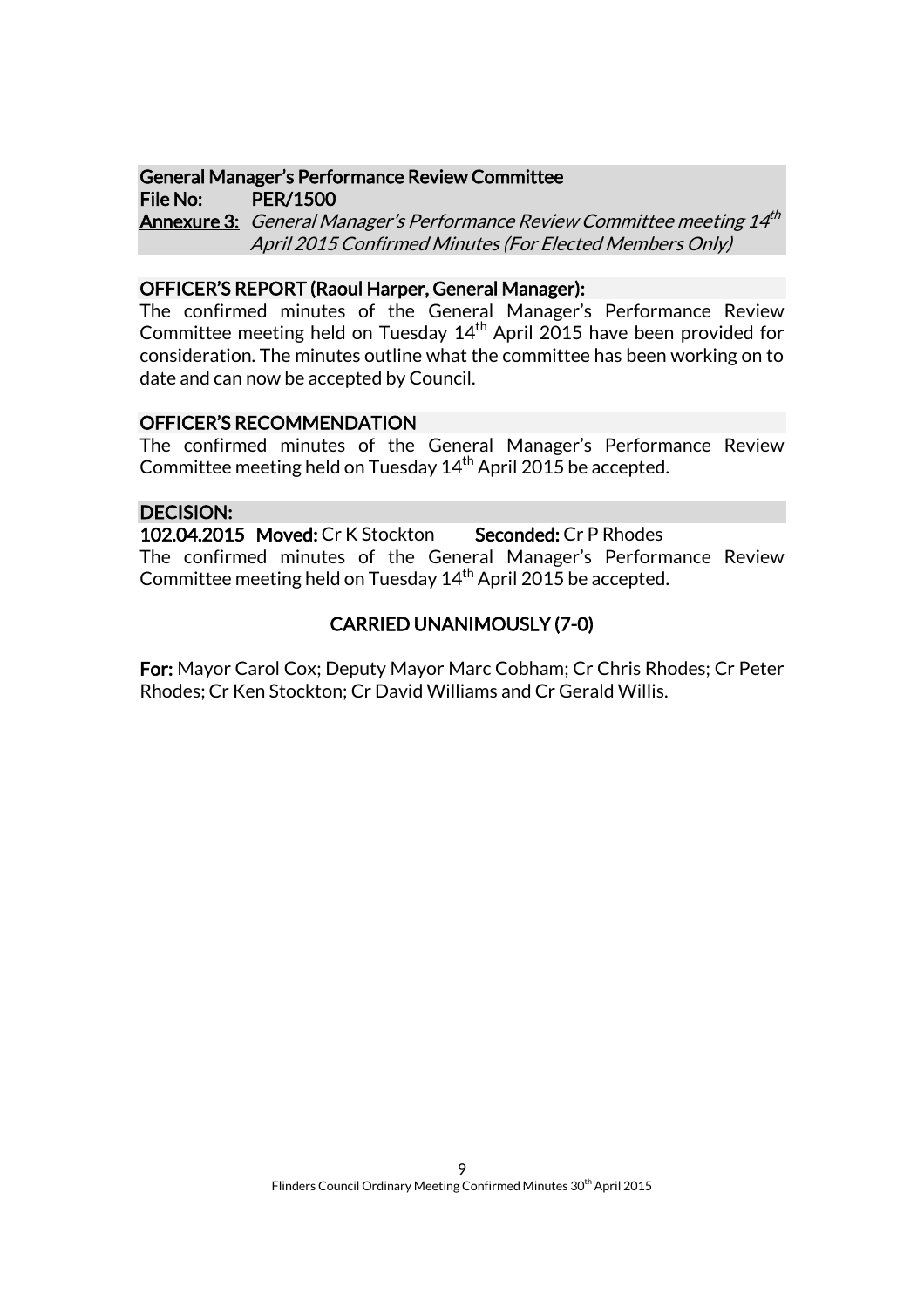#### General Manager's Performance Review Committee File No: PER/1500

**Annexure 4:** General Manager's Performance Review Committee meeting 20<sup>th</sup> April 2015 Unconfirmed Minutes (For Elected Members Only)

### OFFICER'S REPORT (Raoul Harper, General Manager):

The unconfirmed minutes of the General Manager's Performance Review Committee meeting held on Monday  $20<sup>th</sup>$  April 2015 have been provided for consideration. The minutes outline what the committee has been working on to date and can now be noted by Council.

### OFFICER'S RECOMMENDATION

The unconfirmed minutes of the General Manager's Performance Review Committee meeting held on Monday 20<sup>th</sup> April 2015 be noted.

### DECISION:

103.04.2015 Moved: Cr K Stockton Seconded: Cr P Rhodes The unconfirmed minutes of the General Manager's Performance Review Committee meeting held on Monday 20<sup>th</sup> April 2015 be noted.

# CARRIED UNANIMOUSLY (7-0)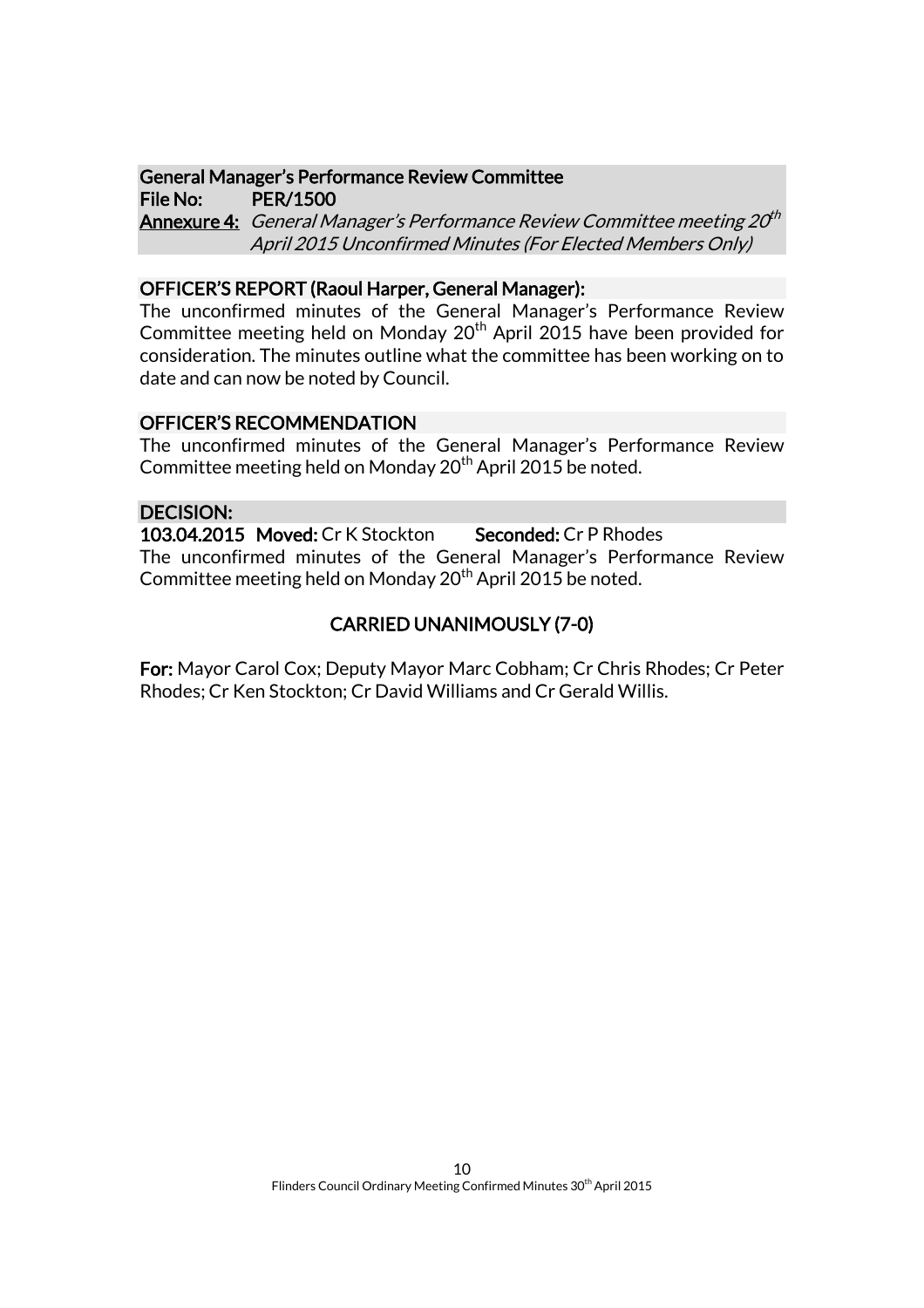#### Ideas and Innovations Committee

File No: CSV/2600 **Annexure 5:** Ideas and Innovations Committee 24<sup>th</sup> March 2015 Unconfirmed **Minutes** 

#### OFFICER'S REPORT (Raoul Harper, General Manager):

The unconfirmed minutes of the Ideas and Innovations Committee held on Tuesday 24<sup>th</sup> March 2015 have been provided for consideration. The minutes outline what the committee has been working on to date and can now be noted by Council.

### OFFICER'S RECOMMENDATION

That the unconfirmed minutes of the Ideas and Innovations Committee held on Tuesday 24<sup>th</sup> March 2015 be noted.

# DECISION:

104.04.2015 Moved: Cr G Willis Seconded: Cr C Rhodes That the unconfirmed minutes of the Ideas and Innovations Committee held on Tuesday 24<sup>th</sup> March 2015 be noted.

# CARRIED UNANIMOUSLY (7-0)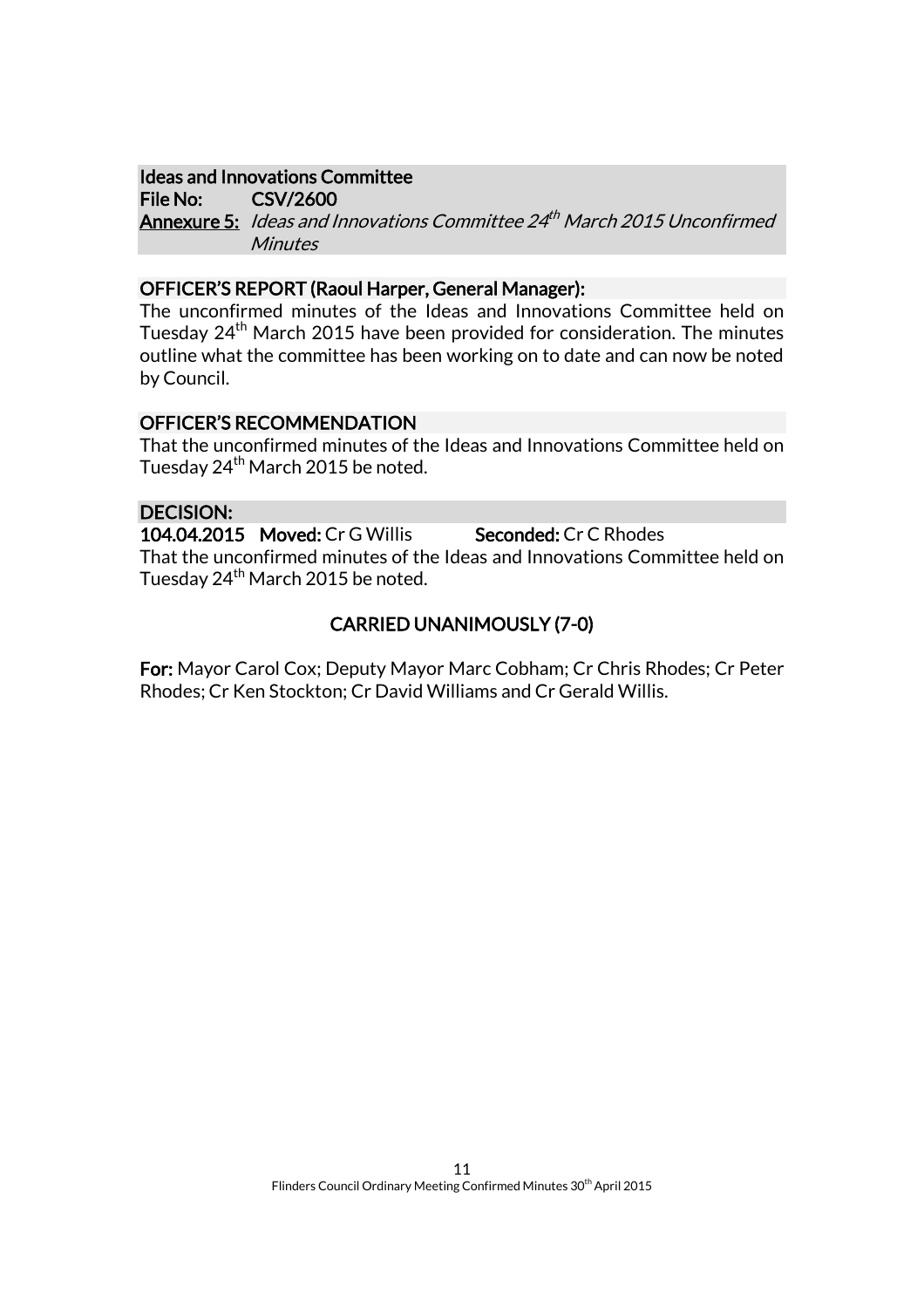# **COUNCILLORS' REPORTS**

# Report from Councillor Gerald Willis as the Flinders Council Representative on **TasWater**

File No: WAT/0200

| CURREJFUNDENCE IIN. |                                                                |
|---------------------|----------------------------------------------------------------|
| <b>DATE</b>         | <b>SUBJECT</b>                                                 |
| 20 March            | Email from Ailsa Sypkes, General Manager Legal and             |
| 2015                | Governance, re appointment dates and expiry dates of           |
|                     | Owners' Representatives and Board Selection Committee.         |
| 23 March            | Letter from Tony Foster, Chief Owners' Representative and      |
| 2015                | Chairman, Board Selection Committee, advising that Sarah       |
|                     | Merridew has resigned as a director of TasWater as at 25       |
|                     | March 2015 and that Nick Burrows has been appointed as a       |
|                     | director of TasWater with effect from 26 March 2015.           |
| 25 March            | Email from Lynn Williscroft, Executive Assistant to the Chief  |
| 2015                | Executive Officer with letter attached from Miles Hampton,     |
|                     | Chairman, setting the record straight as a response to an      |
|                     | editorial in The Mercury of 25 April.                          |
| 30 March            | Email from Ailsa Sypkes, General Manager Legal and             |
| 2015                | Governance, with a Notice of General Meeting to be held 22     |
|                     | April 2015. (I declined as I will be unavailable to attend)    |
| 2 April 2015        | Email from Ailsa Sypkes, General Manager Legal and             |
|                     | Governance, with a Notice of General Meeting to be held 22     |
|                     | April 2015, plus explanatory papers plus minutes of a general  |
|                     | meeting of Owners' Representatives held 13 November            |
|                     | 32014.                                                         |
| 7 April 2015        | Email from Ailsa Sypkes, General Manager Legal and             |
|                     | Governance, clearing up any confusion that, subject to         |
|                     | matters considered and determined at a meeting to be held 22   |
|                     | April it is likely that a meeting previously scheduled for 14  |
|                     | May will be cancelled, but notice of the meeting being         |
|                     | cancelled is being withheld until clarity is obtained. (I have |
|                     | declined the meeting on 22 April, but have accepted the        |
|                     | meeting on 14 May having been notified on 24 November          |
|                     | 2014)                                                          |

# CORRESPONDENCE IN:

# VOTING REQUIREMENTS:

Simple Majority

# RECOMMENDATION:

That Councillor Gerald Willis' TasWater report on be received.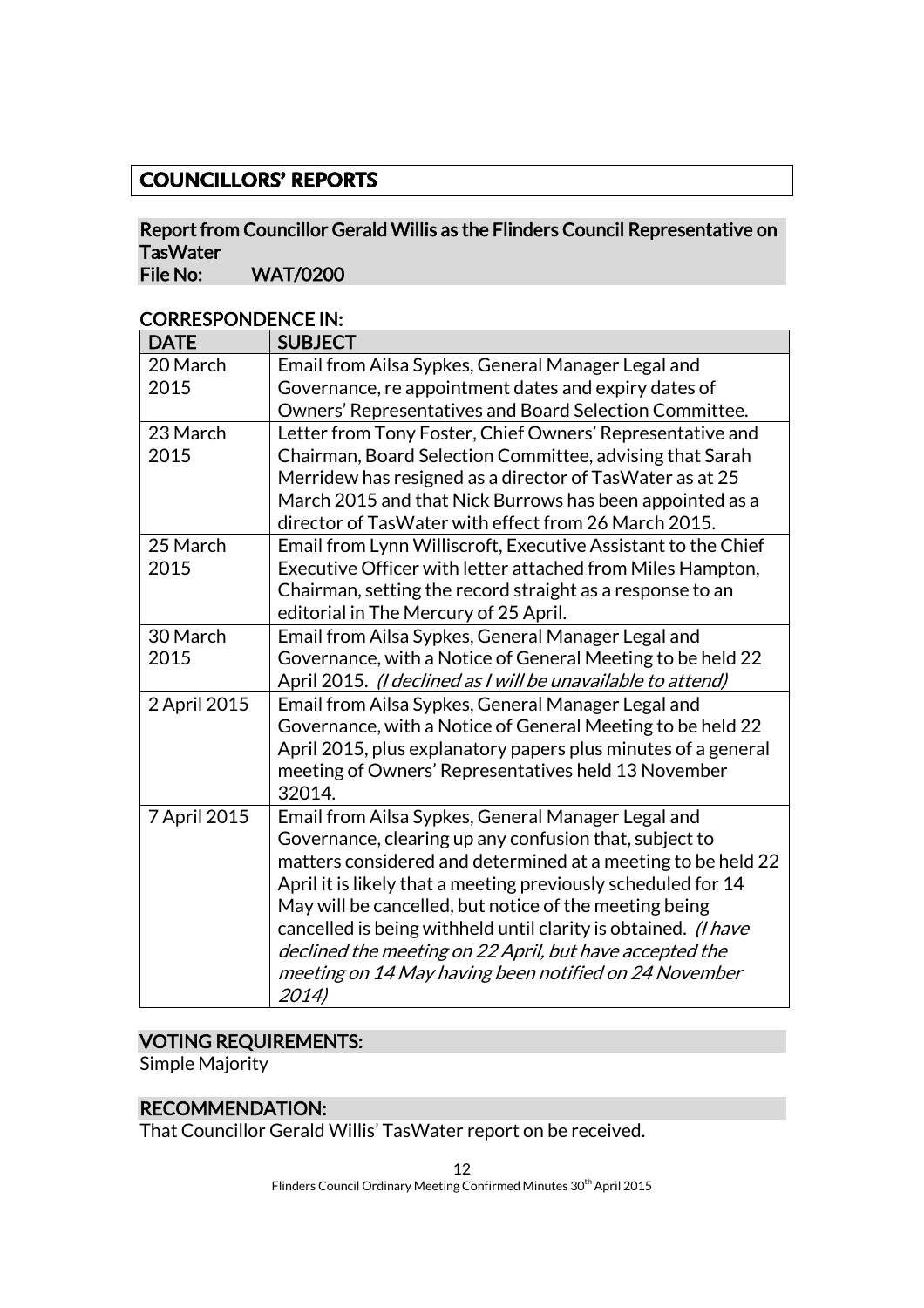#### DECISION:

105.04.2015 Moved: Deputy Mayor M Cobham Seconded: Cr P Rhodes That Councillor Gerald Willis' TasWater report on be received.

# CARRIED UNANIMOUSLY (7-0)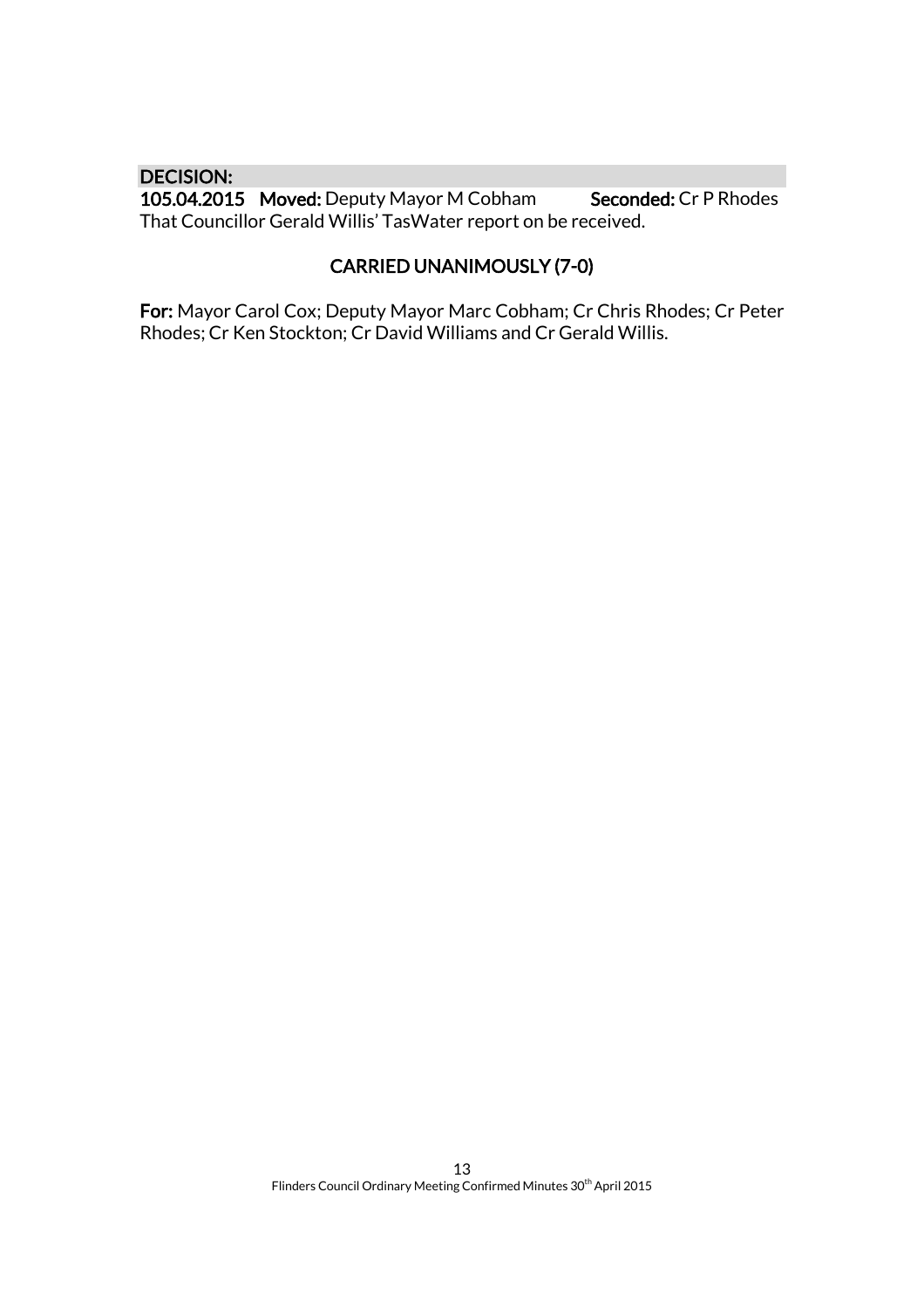# Report from Councillor Gerald Willis on C8 Summit meeting 4<sup>th</sup> March 2015 File No: COU/0313

The C8 Summit is a loose association of 8 Councils in the north and north-east of Tasmania. There is no obligation on Flinders Council to send a delegate, but Cr Williams had previously attended a meeting in person. I attended the meeting on Wednesday  $4<sup>th</sup>$  March by telephone link.

The aim of the C8, as determined at an earlier meeting, is to:-

- Encourage councillor/alderman leadership,
- Utilise the talent of councillor/alderman,
- Develop local government comradery: and
- Build skills and engage.

I suggested a fifth objective be added which is to co-ordinate cross council issues. This suggestion was accepted.

The general consensus was that the C8 Summit would not be a lobby group for constituent councils, but would gather the ideas from each council and if a consensus was achieved, pass the information to the Local Government Association of Tasmania for it to consider and lobby if thought appropriate.

Matters discussed were:-

- Possibility of gaining group public liability policy
- Food regulation
- Chinese signs and language to be displayed around the region
- Opportunity with medicinal cannabis

Cr Williams had earlier raised the matter of group public liability insurance. I volunteered that Cr Williams and I would have a discussion on ways in which this insurance issue might be handled. I have spoken to a broker who is putting his mind to the exercise and will report back.

I understood the meeting decided the other three issues would be reported to LGAT for its consideration.

The telephone link mode of meeting was most unsatisfactory. I did not know the attendees, frequently did not hear what was being said, did not recognise their voices and, obviously, could not get visual feedback on matters as they were being discussed.

My recommendation is that Flinders Council attends future meetings of the C8 Summit, but only if the delegate attends physically and to that end I suggest this council urges organisers of C8 Summit meetings to co-ordinate them so that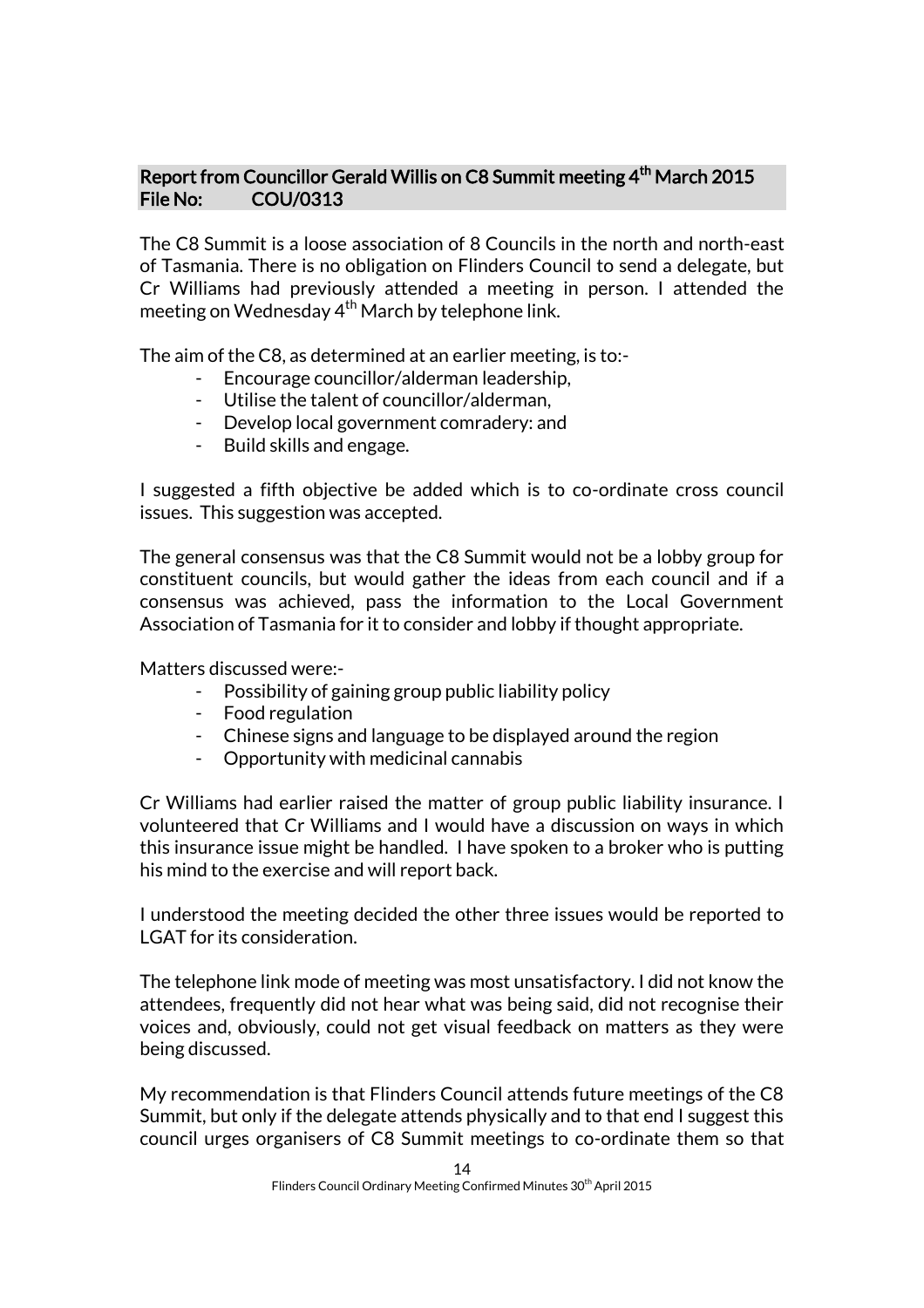they coincide with other meetings to which delegates from this council may attend.

#### VOTING REQUIREMENTS:

Simple Majority

### RECOMMENDATION:

That the report be received.

### DECISION:

106.04.2015 Moved: Cr G Willis Seconded: Cr D Williams That Councillor Gerald Willis' C8 Summit report be received.

# CARRIED UNANIMOUSLY (7-0)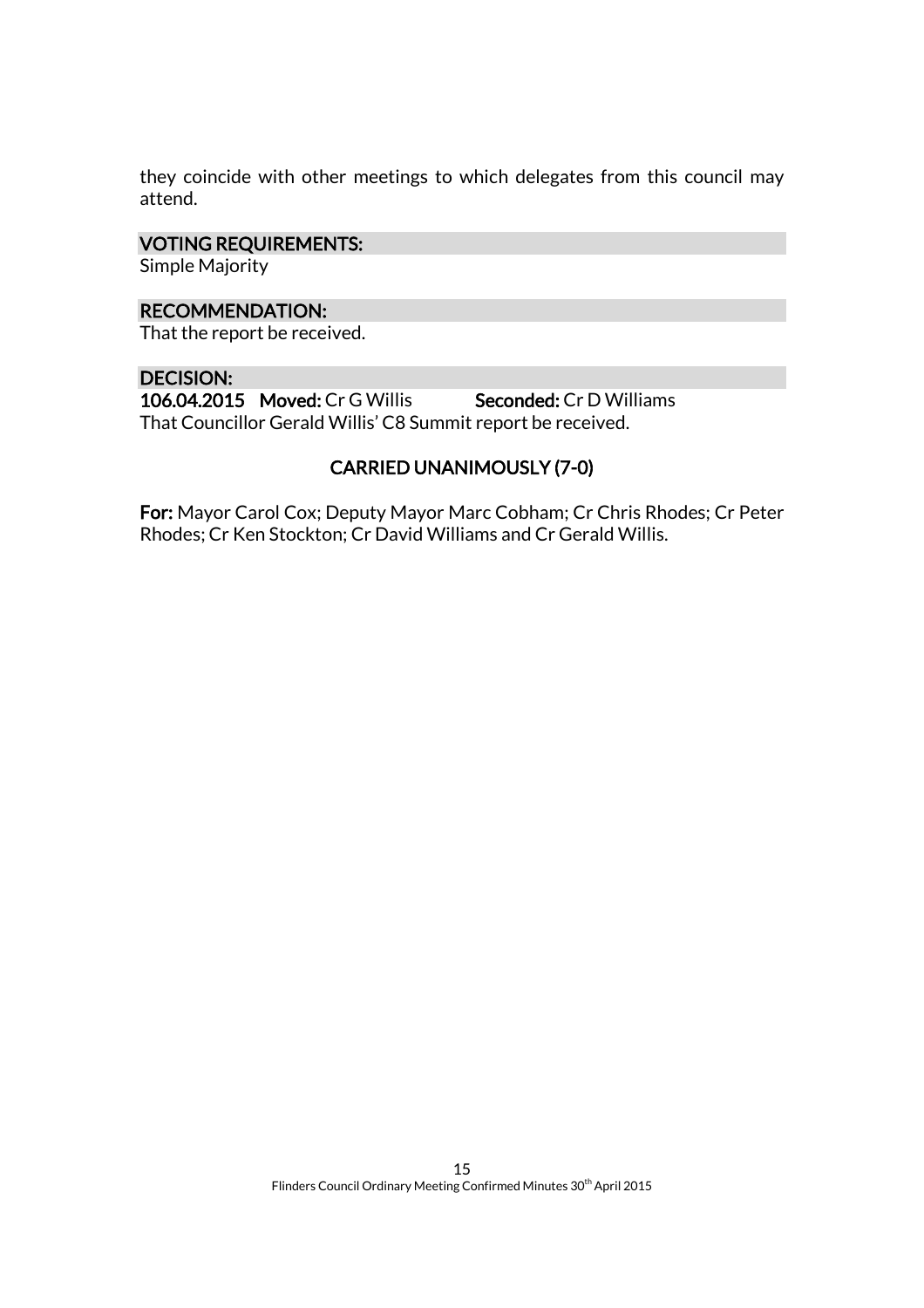# **MAYOR'S REPORT**

| <b>ACTION</b>            | <b>Information</b> |
|--------------------------|--------------------|
| <b>PROPONENT</b>         | Mayor C Cox        |
| <b>FILE REFERENCE</b>    | COU/0600           |
| <b>ASSOCIATED PAPERS</b> | Nil                |

# REPORT:

# APPOINTMENTS:

| 20/03/15 | Meeting with James Madden & others                         |
|----------|------------------------------------------------------------|
| 20/03/15 | Meeting with Minister for Agriculture, Jeremy Rockliff     |
| 20/03/15 | Meeting re naming of MPC Aged Care Wing                    |
| 21/03/15 | Community meeting at Lady Barron Cemetery                  |
| 26/03/15 | <b>Council Meeting</b>                                     |
| 01/04/15 | Met with Rob Simmons - Keep Australia Beautiful (Tasmania) |
| 01/04/15 | Lady Barron Hall Committee community consultation on hall  |
|          | development plans                                          |
| 02/04/15 | Lady Barron Hall Committee meeting with architect          |
| 04/04/15 | Lady Barron Hall Committee breakfast and Easter egg hunt   |
| 06/04/15 | Barge viewing and BBQ                                      |
| 09/04/15 | Met with Rosemary Grant the ABC radio rural presenter      |
| 09/04/15 | Furneaux Community Health Special Committee meeting        |
| 13/04/15 | Robin Dilger - Show Society                                |
| 14/04/15 | General Manager's Performance Review Committee             |
| 15/04/15 | Workshop                                                   |
| 16/04/15 | Community member re Killiecrankie Café                     |
| 17/04/15 | Lady Barron Hall Committee meeting                         |
| 20/04/15 | General Manager's Performance Review Committee             |
| 23/04/15 | Community member re banking                                |

# Lady Barron Cemetery:

Ten people attended a meeting at the Lady Barron Cemetery including Cr Willis, Cr Williams and myself. There is much community interest in tidying up the cemetery, and people prepared to undertake working bees to do much of the work, particularly around the graves. A request will go to Council to extend the water up to the current area around the gravesites, trim edges of the scrub back on the eastern boundary and clear undergrowth at the south eastern corner to allow ease of access to graves. It is also hoped that the area can be slashed more often than just prior to a funeral.

It is also planned to mark the unidentified graves with a simple cross as identification, including the unmarked grave at the western end of the cemetery.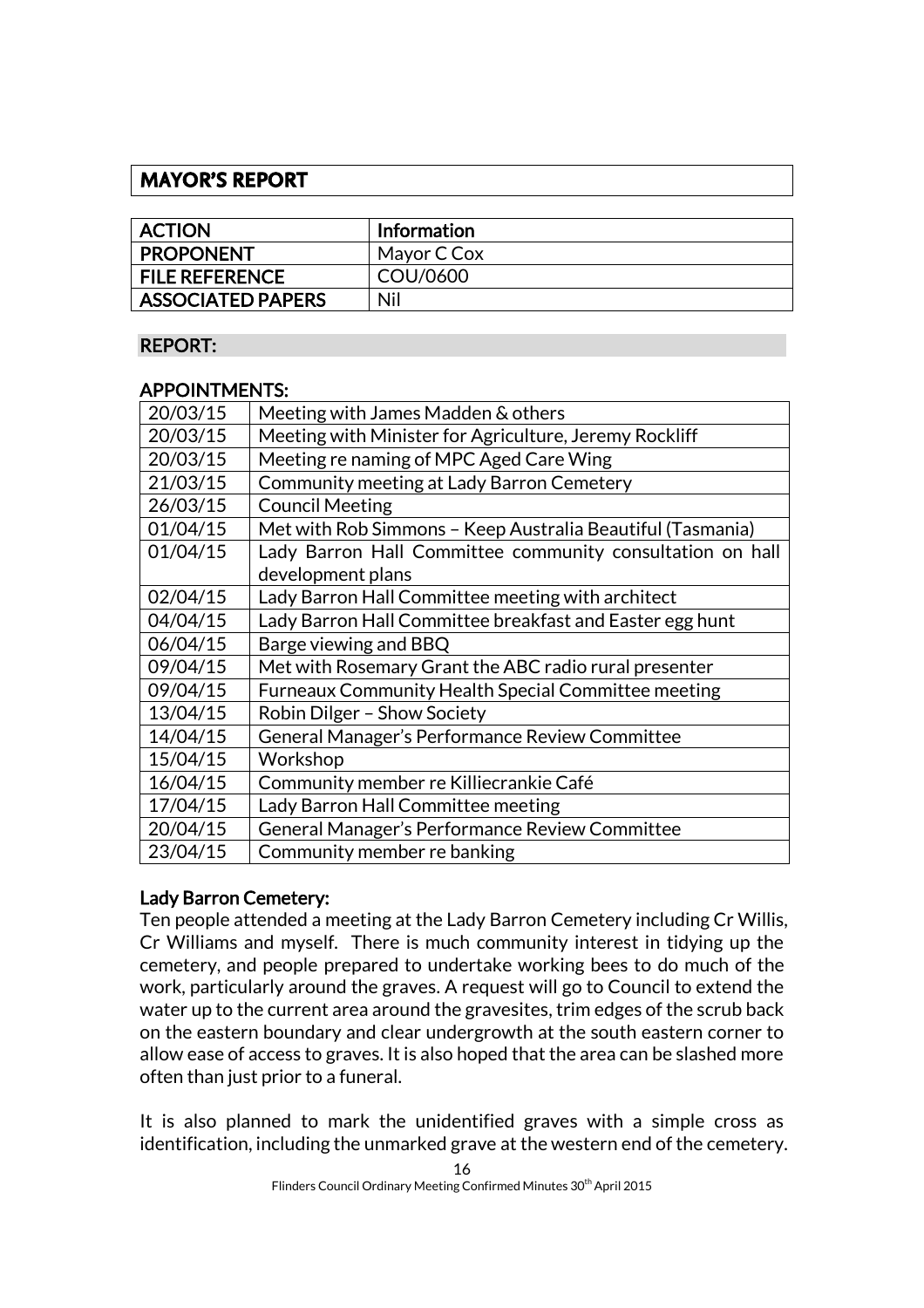The notes of the meeting are presented for Councillors' information and a Notice of Motion put forward in this Agenda.

# Minister Rockliff meeting:

The cost of doing business on the island, due to small scale and freight costs was discussed as was the private vet position, and biosecurity on the island. It was suggested to us that the biosecurity presence is to be increased on the island, decreasing the need to fly in biosecurity personnel.

# Keep Australia Beautiful:

Met with Rob Simmons from Keep Australia Beautiful – Tasmania who was on the Island for a week with friends. He was impressed with the friendliness and cleanliness of the place. There are currently three projects running; Tidy Towns, beaches etc. (could be whole of island) entries close in May. Environmental sustainability project in schools, trialing in Tasmania; some 15 schools have signed up (National project - trialing in the Northern Territory too). The third is a grant program for Beverage Container disposal.

# Barge viewing & BBQ:

On Sunday the  $5^{\text{th}}$  April the barge delivering the aggregate successfully completed its  $5^{\text{th}}$  run to the Island delivering aggregate for the Airport development and for road sealing projects. The good will of the barge owners was accepted and the barge was opened to the public for inspection and Council put on a BBQ brunch at the foreshore BBQ area. A huge thank you to the Barge operator for showing community members the inner workings of the barge and sincere thanks to the staff and their families for cooking the BBQ on Easter Monday.

# Banking:

I was advised by a community member on the evening of the  $22<sup>nd</sup>$  April that Westpac is closing its Whitemark Agency. The provision of banking services to the Island is of community and business importance and a Notice of Motion has been put forward for this meeting.

| <b>DATE</b>         | <b>WHO</b>                  | <b>SUBJECT</b>                               |
|---------------------|-----------------------------|----------------------------------------------|
| 18/03/15            | Malcolm Sharp               | Essendon Airport parking security            |
|                     | 18/03/15   Works & Services | Householder Airport Expansion and Barge      |
|                     | Manager                     |                                              |
| 20/03/15   K Bushby |                             | Response from Craig Elliot re vet            |
|                     | 20/03/15   Office of Eric   | <b>Eulogy for Bob Mainwaring</b>             |
|                     | Abetz                       |                                              |
|                     | 20/03/25   Cr Stockton      | Response re applicant for position complaint |
|                     | $21/03/15$   Tasmanian      | <b>LGAT 2015 Election</b>                    |

# CORRESPONDENCE IN:

17 Flinders Council Ordinary Meeting Confirmed Minutes 30<sup>th</sup> April 2015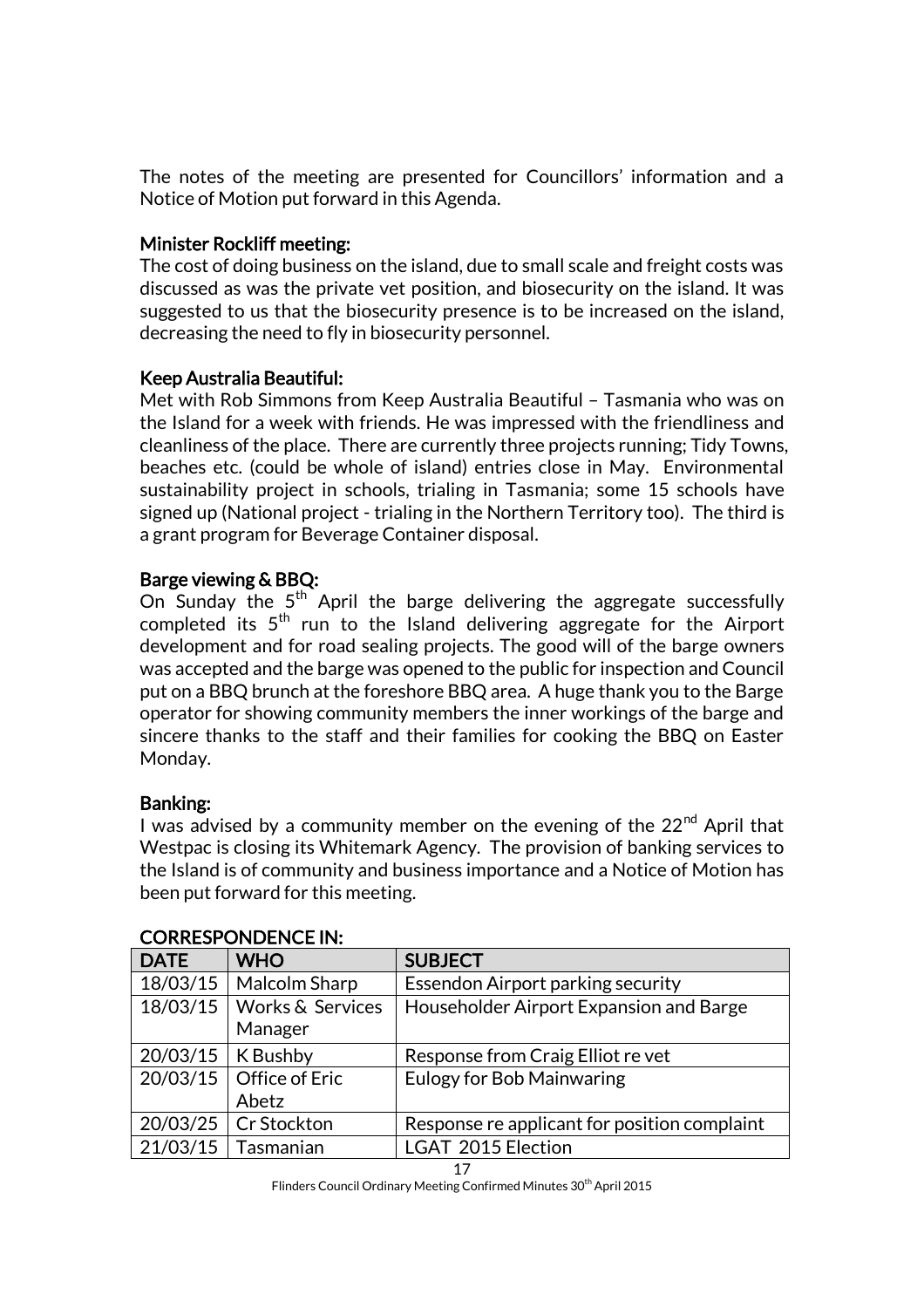|          | Electoral<br>Commission                                            |                                                                                                            |
|----------|--------------------------------------------------------------------|------------------------------------------------------------------------------------------------------------|
| 25/03/15 | Commonwealth<br><b>Bank</b>                                        | The Commonwealth Bank Treasurer's Awards                                                                   |
| 29/03/15 | TasWater                                                           | Correspondence from CEP Union                                                                              |
| 30/03/15 | <b>Business Events</b><br>Tasmania                                 | The value of Business Events                                                                               |
| 31/03/15 | Julie Bellette,<br><b>Tasmanian Audit</b><br>Office                | Annual Tasmanian Audit Office Client Audit<br>Committee seminar                                            |
| 31/03/15 | TasWater                                                           | Notice of General Meeting                                                                                  |
| 01/04/15 | Peter Gutwein,<br>Minister for<br>Planning and local<br>Government | Comments on the Auditor-General's report on<br>the Financial Statements of Local Government<br>Authorities |
| 01/04/15 | Peter Gutwein                                                      | <b>Transfer of Property</b>                                                                                |
| 07/04/15 | Cr Ken Stockton                                                    | Copy of letter from Annemarie Carnell and<br>Karen Turner - public toilet at Killiecrankie                 |
| 06/04/15 | <b>Stephen Mason</b>                                               | Planning decision at the March 2015 General<br>Meeting on Item A2 - West End sub-division                  |
| 06/04/15 | Rob Simmons,<br>Keep Australia<br>Beautiful -<br>Tasmania          | 2015 Keep Australia Beautiful Tasmania<br>awards                                                           |
| 08/04/15 | Guy Bennett,<br>Parliamentary<br>Secretary to the<br>Premier       | World War One Centenary website<br>developed by Department of Premier and<br>Cabinet                       |
| 08/04/15 | <b>Ronald Wise</b>                                                 | Community grant for Cape Barren Island<br><b>ANZAC Day Celebration</b>                                     |
|          | 08/04/15 Australian<br>Christian Lobby                             | Launceston City Council and Gay Marriage<br>Motion                                                         |
| 09/04/15 | Cr Ken Stockton                                                    | Copy of letter from Keith Duce regarding<br>condition of Palana Rd                                         |
| 09/04/15 | Cr Ken Stockton                                                    | Copy of letter from Tony Griggs and Linda<br>Nicol regarding condition of Palana Rd                        |
| 09/04/15 | Cr Ken Stockton                                                    | Copy of letter from Linda Nicol<br>regarding condition of Palana Rd                                        |
| 09/04/15 | Cr Ken Stockton                                                    | Copy of letter from Gaye & Kim Geard<br>regarding condition of Palana Rd                                   |
| 09/04/15 | Cr Ken Stockton                                                    | Copy of letter from Daryl Butler regarding<br>condition of Palana Rd                                       |
| 09/04/15 | John Kirwan,                                                       | RFDS update on the health status of remote                                                                 |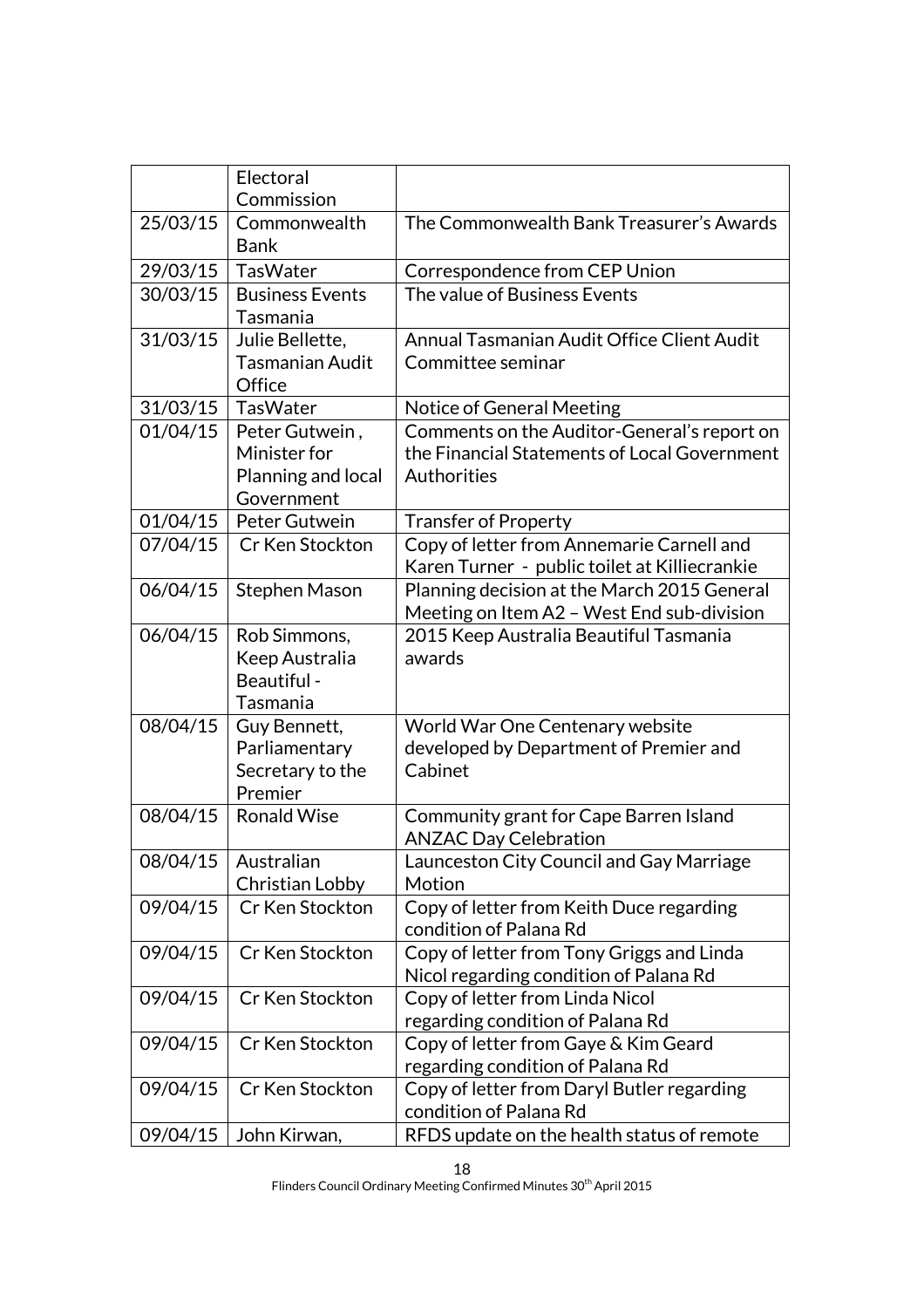|          | RFDS Tasmania                            | and rural Tasmania                                                               |
|----------|------------------------------------------|----------------------------------------------------------------------------------|
| 09/04/15 | M Buck, President<br>of Tourism          | Copy of letter to Launceston Airport re access<br>to Sharp terminal              |
|          | Association                              |                                                                                  |
| 09/04/15 | Sarah McDonald,                          | Meeting to present information on the NBN                                        |
|          | NBN Co                                   | roll out and the impact for your local region                                    |
| 13/04/15 | Northern                                 | Draft Regional Futures Plan - Directions                                         |
|          | Tasmanian                                | Paper for comment                                                                |
|          | Development                              |                                                                                  |
| 13/04/15 | <b>Tas Medicare</b>                      | <b>TML Media release</b>                                                         |
|          | Local                                    |                                                                                  |
| 16/04/15 | Captain G Edgely                         | <b>Island visit</b>                                                              |
| 17/04/15 | Andrew Nikolic,<br><b>Federal Member</b> | Invitation to a roundtable Meeting to discuss<br>the Ice epidemic (Apology sent) |
|          | for Bass                                 |                                                                                  |
| 17/04/15 | Peter Gutwein,                           | Voluntary amalgamation timeframes and                                            |
|          | Minister for                             | Auditor General considering a state-wide                                         |
|          | Planning and Local                       | audit of processes for credit card usage and                                     |
|          | Government                               | councillor expense claims                                                        |
| 20/04/15 | Cr Ken Stockton                          | Copy of correspondence from Jo Klug                                              |
|          |                                          | regarding a memorial rose garden in cemetery                                     |
| 20/04/15 | Cr Ken Stockton                          | Copy of correspondence from Jo Klug                                              |
|          |                                          | regarding town Christmas decorations                                             |
| 20/04/15 | Robyn Dilger                             | Copy of letter to Government House re                                            |
|          |                                          | opening Flinders Island Show                                                     |
| 20/04/15 | Sharon King,                             | Community Activity seed funding round 5                                          |
|          | Tasmanian<br>Association for             |                                                                                  |
|          | Hospice and                              |                                                                                  |
|          | Palliative Care                          |                                                                                  |
| 21/04/15 | J Klug                                   | Finke sponsorship                                                                |
| 21/04/15 | Peter Gutwein,                           | <b>Voluntary Amalgamation Proposals and</b>                                      |
|          | Minister for                             | <b>Strategic Resource Sharing Initiatives</b>                                    |
|          | Planning and Local                       |                                                                                  |
|          | Government                               |                                                                                  |
| 23/04/15 | Australian                               | Comment request on risk assessment                                               |
|          | Government-                              | document for a GM virus proposed for use as a                                    |
|          | Department of                            | cancer therapy                                                                   |
|          | Health                                   |                                                                                  |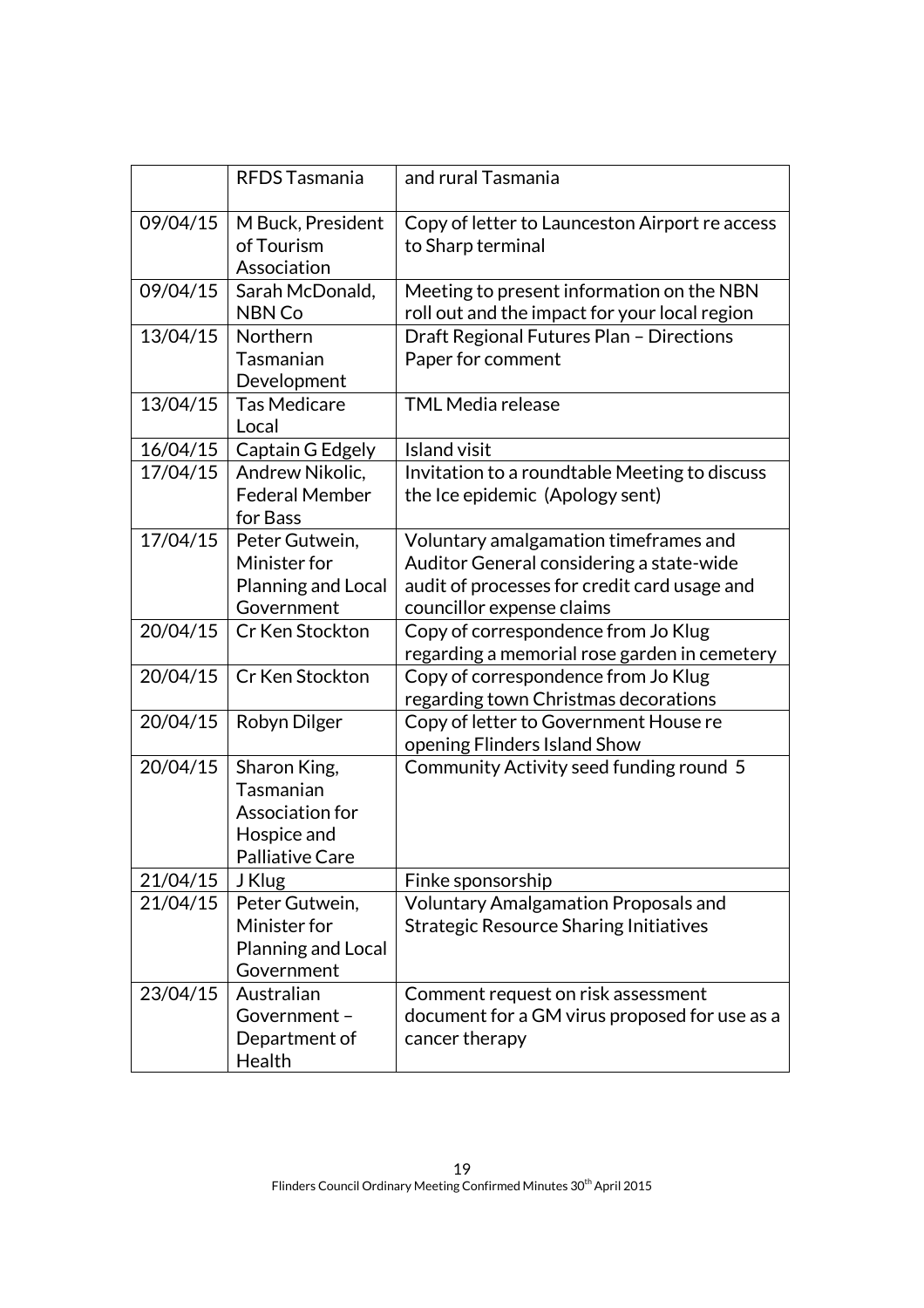# CORRESPONDENCE OUT:

| <b>DATE</b> | <b>WHO</b>            | <b>SUBJECT</b>                                |
|-------------|-----------------------|-----------------------------------------------|
| 31/03/15    | <b>Ronald Wise</b>    | Successful Community Grant application        |
| 31/03/15    | Peter Gutwein         | Not to seek amalgamation                      |
| 08/04/15    | <b>Ronald Wise</b>    | Response to Query re Grant                    |
| 09/04/15    | Sarah McDonald        | Meeting to discuss NBN roll out               |
| 09/04/15    | John Kirwan           | <b>RFDS</b> update                            |
| 19/04/15    | Andrew Nikolic,       | Unable to attend roundtable Meeting to        |
|             | <b>Federal Member</b> | discuss the Ice epidemic                      |
|             | for Bass              |                                               |
| 21/04/15    | Office of Eric        | Details of ANZAC services on Flinders and     |
|             | Abetz                 | Cape Barren islands                           |
| 21/04/15    | <b>Steve Mason</b>    | Response to email on planning decision        |
| 22/04/15    | BevWatson             | Response to public question                   |
| 22/04/15    | <b>Colin Bushby</b>   | Response to public question                   |
| 22/04/15    | John Dick             | Notification of appointment as Chairperson on |
|             |                       | the Audit & Finance Special Committee         |
| 22/04/15    | Marc Cobham           | Copy of above communication                   |
| 22/04/15    | Diana Droog           | Notification of appointment to the Audit &    |
|             |                       | <b>Finance Special Committee</b>              |
| 22/04/15    | Marc Cobham           | Copy of above communication                   |

# VOTING REQUIREMENTS:

Simple Majority

# RECOMMENDATION:

That the Mayor's report be received.

# DECISION:

107.04.2015 Moved: Cr G Willis Seconded: Cr P Rhodes That the Mayor's report be received.

# CARRIED UNANIMOUSLY (7-0)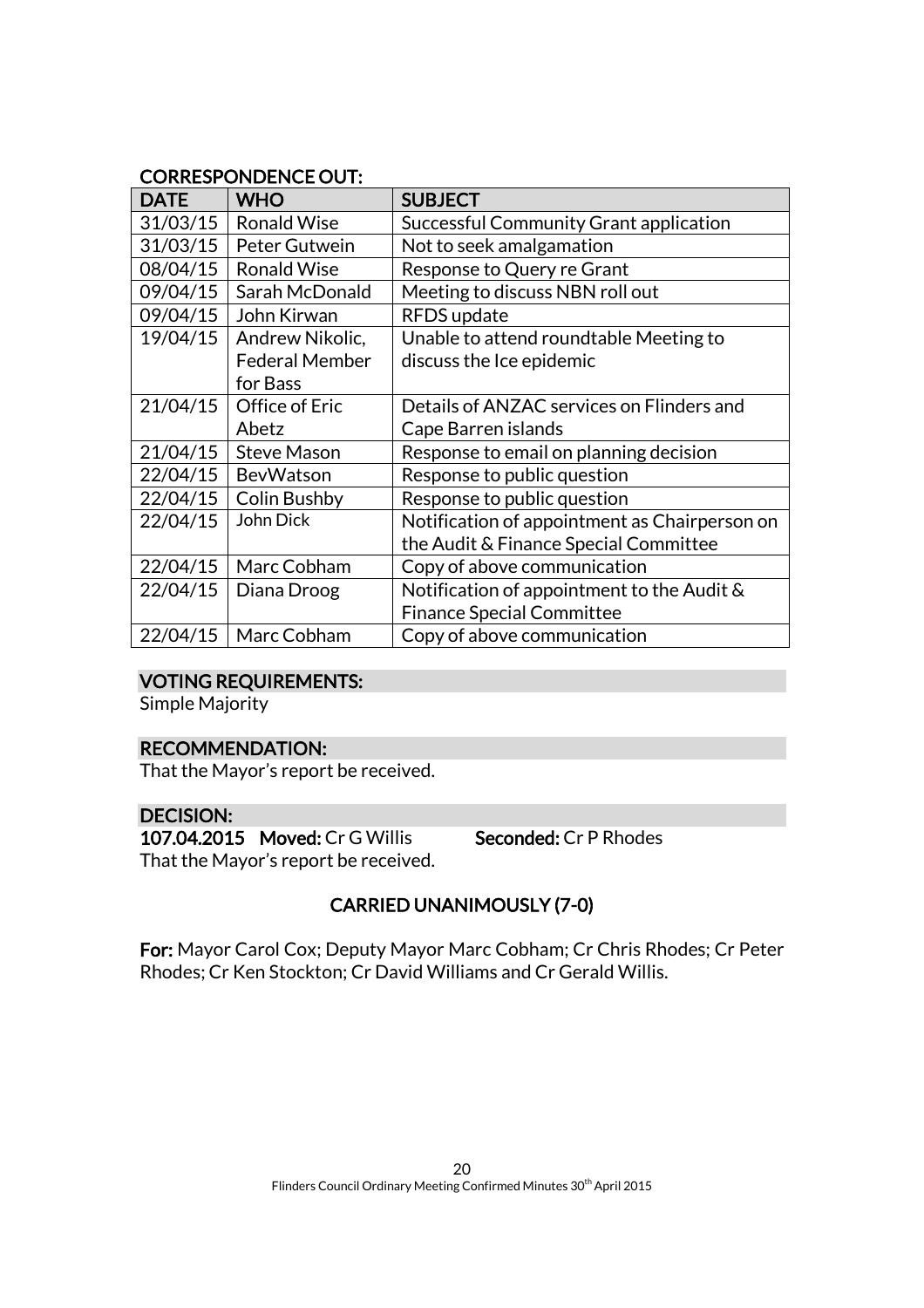# **A. NOTICES OF MOTIONS**

### Item A1: Notice of Motion - Ideas and Innovations Committee Terms of Reference

| <b>ACTION</b>            | Decision                        |
|--------------------------|---------------------------------|
| <b>PROPONENT</b>         | <b>Councillor Gerald Willis</b> |
| <b>OFFICER</b>           | General Manager, Raoul Harper   |
| <b>FILE REFERENCE</b>    | CSV/2600                        |
| <b>ASSOCIATED PAPERS</b> | Nil                             |

#### NOTICE OF MOTION:

That the Terms of Reference as included in this motion be accepted as the Terms of Reference for the Ideas and Innovations Committee:

#### Flinders Council Ideas and Innovations Committee – Terms of Reference

The Purpose of the Committee is to:

- act as a clearing house for community ideas and suggestions for potential activities that could enhance the quality of life, including safety, health and well-being, of municipality residents;
- record and share input received on an ongoing basis to facilitate community discussion and concept development of possible new initiatives; and
- provide Flinders Council with consolidated information for consideration in the context of strategic and annual plans, budget determinations and workshop discussions, if needed.

The Role of the Committee is to establish and maintain a functional register on community suggestions to improve the quality of life in the Flinders Municipality, and undertake such actions as to fulfill its purpose.

The Committee is formed under section 23 of the Local Government Act.

Membership of the Committee is as determined by Flinders Council from time to time.

# COUNCILLOR'S REPORT:

The Ideas and Innovations Committee is a newly constituted committee of Flinders Council.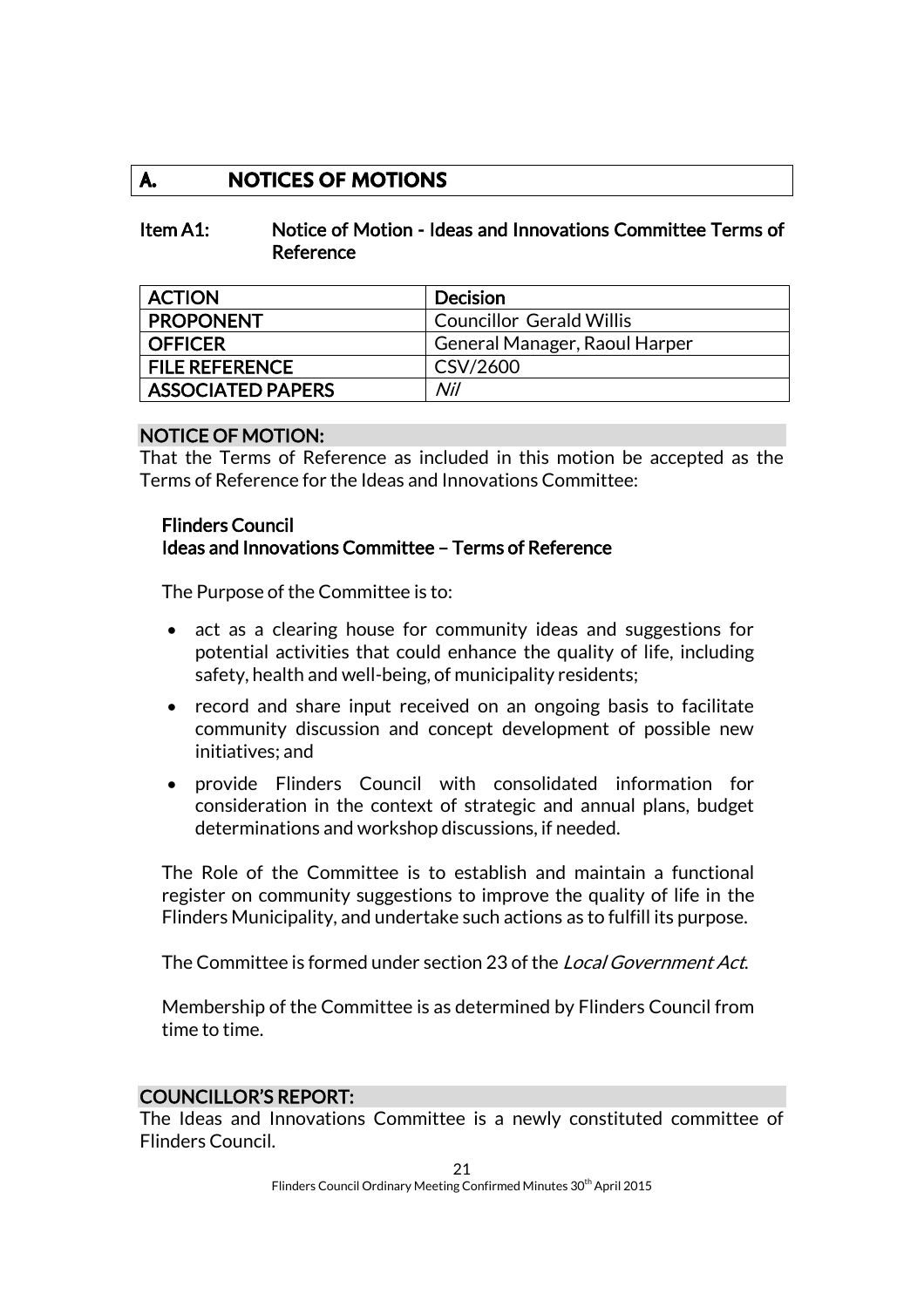The Terms of Reference are necessary for the Ideas and Innovations Committee to function.

I present the draft Terms of Reference for consideration by the Council.

# PREVIOUS COUNCIL CONSIDERATION:

Nil

# OFFICER'S REPORT:

The terms of reference proposed will see the Committee primarily focusing on acting as a "clearing house" for ideas from the community on activities that could enhance the lifestyle, safety, health and well-being of municipal residents.

The terms of reference have been provided for Council consideration.

A further consideration for the Committee, that could add value to its outputs, would be the use of the Flinders Council Project Management Framework. Through a considered and rigorous approach to evaluating the worth (or otherwise) of an idea, the Committee could act as a genuine "clearing house" for ideas from residents before they are brought to Council for consideration.

# STATUTORY REQUIREMENTS:

Local Government Act 1993

# POLICY/STRATEGIC IMPLICATIONS:

4.0 Community Safety, Engagement and Enterprise - Through positive Council-Community partnerships, enhance people's security, inclusion and well-being.

# BUDGET AND FINANCIAL IMPLICATIONS:

The terms of reference provided have no specific budget or financial implications.

### RISK/LIABILITY:

The terms of reference provided have no specific risk or legal implications.

# VOTING REQUIREMENTS:

Simple Majority

### OFFICER'S RECOMMENDATION:

That Council endorse the following terms of reference for the Ideas and Innovation Committee: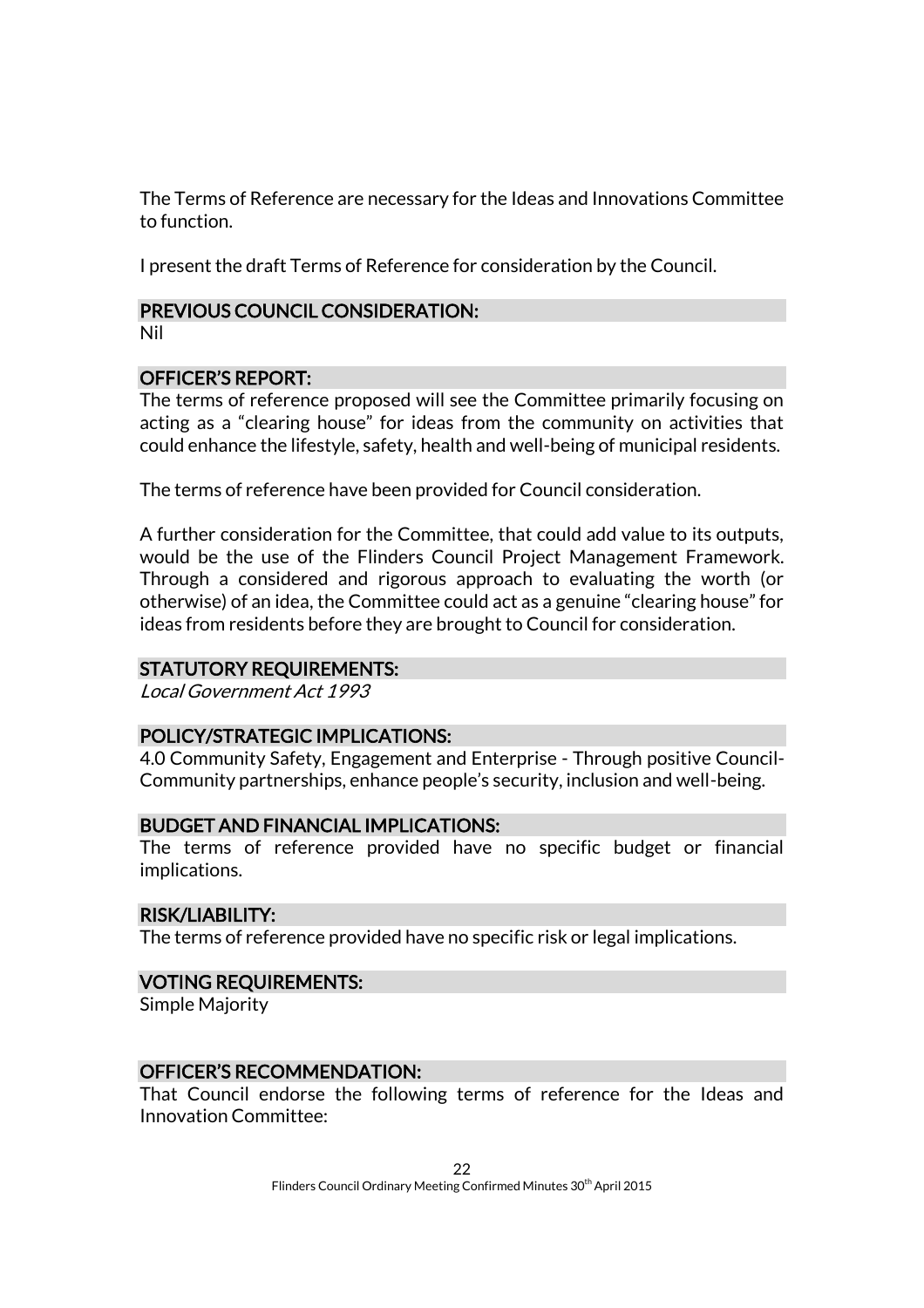# Flinders Council Ideas and Innovations Committee – Terms of Reference

The Purpose of the Committee is to:

- act as a clearing house for community ideas and suggestions for potential activities that could enhance the quality of life, including safety, health and well-being, of municipality residents;
- record and share input received on an ongoing basis to facilitate community discussion and concept development of possible new initiatives; and
- provide Flinders Council with consolidated information for consideration in the context of strategic and annual plans, budget determinations and workshop discussions, if needed.

The Role of the Committee is to establish and maintain a functional register on community suggestions to improve the quality of life in the Flinders Municipality, and undertake such actions as to fulfill its purpose.

The Committee is formed under section 23 of the Local Government Act.

Membership of the Committee is as determined by Flinders Council from time to time.

# DECISION:

108.04.2015 Moved: Cr G Willis Seconded: Cr P Rhodes That Council endorse the following terms of reference for the Ideas and Innovation Committee:

# Flinders Council

# Ideas and Innovations Committee – Terms of Reference

The Purpose of the Committee is to:

- act as a clearing house for community ideas and suggestions for potential activities that could enhance the quality of life, including safety, health and well-being, of municipality residents;
- record and share input received on an ongoing basis to facilitate community discussion and concept development of possible new initiatives; and
- provide Flinders Council with consolidated information for consideration in the context of strategic and annual plans, budget determinations and workshop discussions, if needed.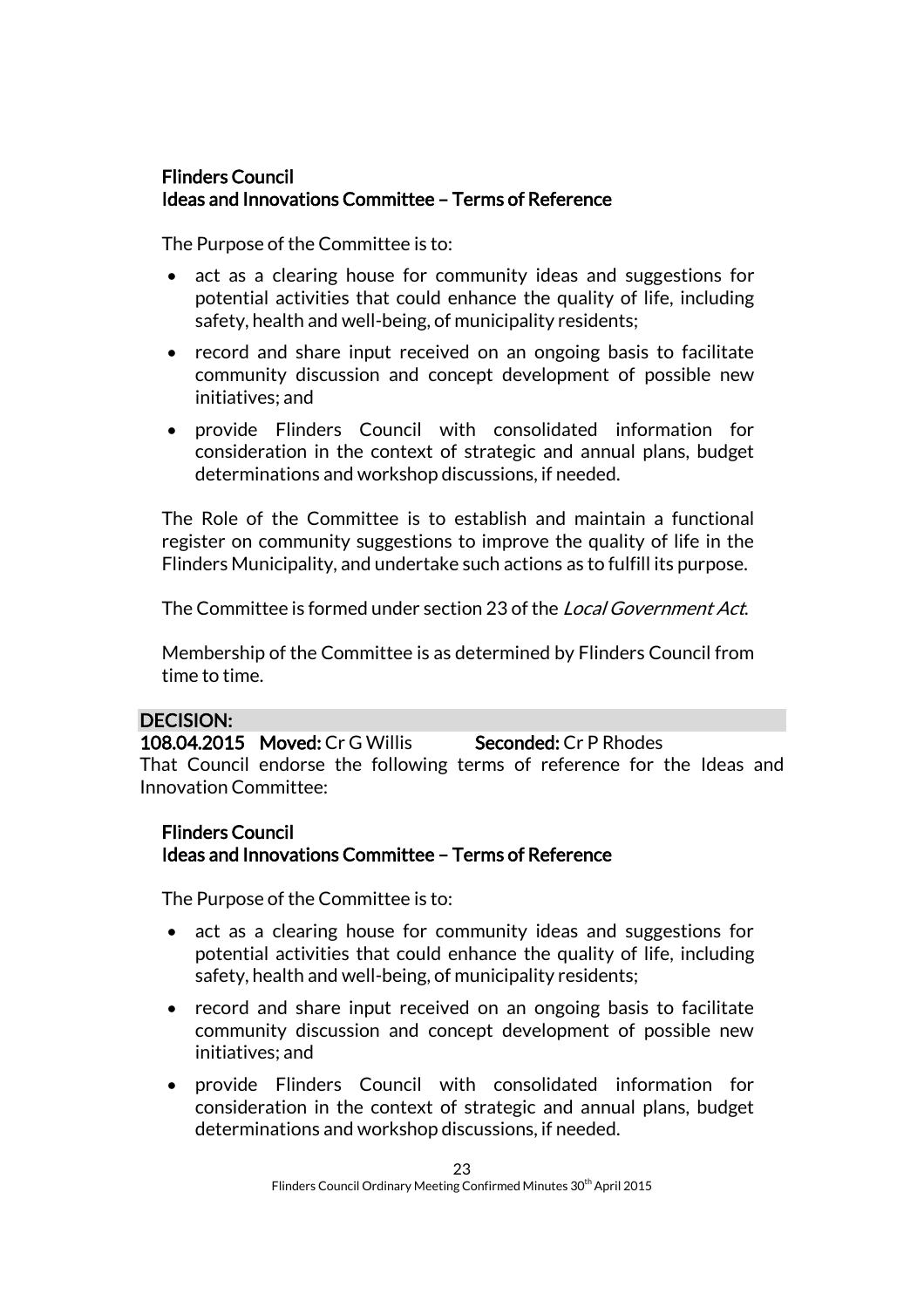The Role of the Committee is to establish and maintain a functional register on community suggestions to improve the quality of life in the Flinders Municipality, and undertake such actions as to fulfill its purpose.

The Committee is formed under section 23 of the *Local Government Act.* 

Membership of the Committee is as determined by Flinders Council from time to time.

# CARRIED UNANIMOUSLY (7-0)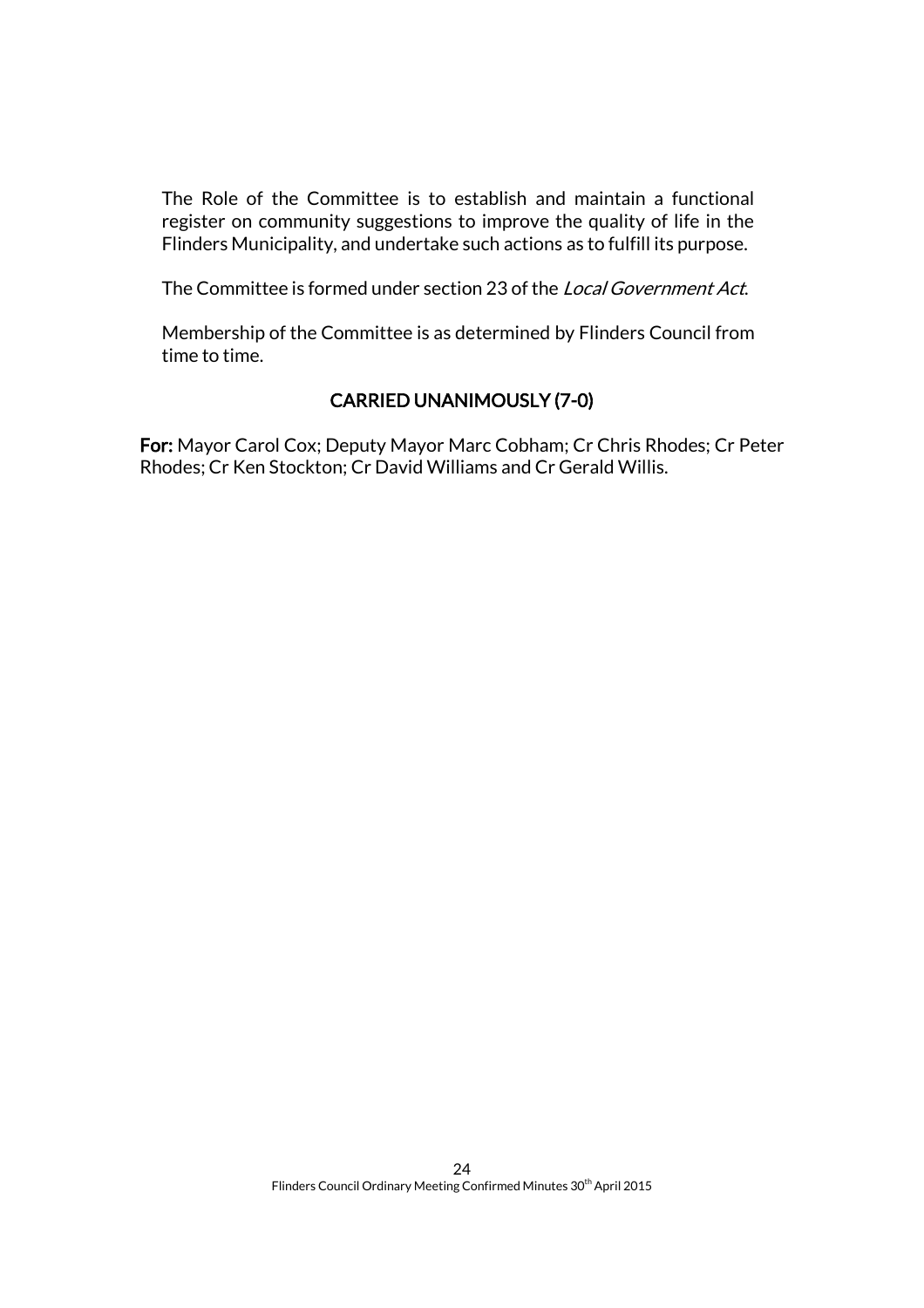# Item A2: Notice of Motion – TasWater Deputy Representative

| <b>ACTION</b>         | <b>Decision</b>                 |
|-----------------------|---------------------------------|
| <b>PROPONENT</b>      | <b>Councillor Gerald Willis</b> |
| OFFICER               | General Manger, Raoul Harper    |
| <b>FILE REFERENCE</b> | COU/0312                        |
| ASSOCIATED PAPERS     | Nil                             |

# NOTICE OF MOTION:

That this meeting appoints Mayor Carol Cox as Acting Owners' Representative (Deputy) of TasWater to fulfill the role of the Owners' Representative for Flinders Council in cases where Cr Willis is unable to fulfill the role and that TasWater be advised of the appointment.

# COUNCILLOR'S REPORT:

Cr Willis has been appointed by Flinders Council as its Owners' Representative for TasWater.

The following is an extract of paragraph 2 of the Owners' Representatives' Group Charter:

- "Each member may appoint a deputy representative to fulfill the role of Representative in the absence of the usual Representative.
- It is expected that only one Representative from each member attends ORG (Owners Representatives Group) Meetings. However, the Chief Representative may agree to the attendance of both the Representative and Deputy Representative at the same meeting if the circumstances are warranted.
- Where more than one Representative from a member council attends, only one will be counted towards a quorum and only one will have the voting power of the respective council.
- Each council is expected to advise the corporation of the appointment or removal of its Representative and/or Deputy Representative as soon as possible after the appointment or removal is made.

This paragraph 2 of the charter gives Flinders Council the right to appoint a Deputy Representative in cases where the nominated representative is unable to attend to TasWater matters. It is my considered opinion that this Council should accept the opportunity to make such an appointment. Mayor Cox has previously been the representative of Flinders Council on TasWater matters and would be a natural fit to act as deputy.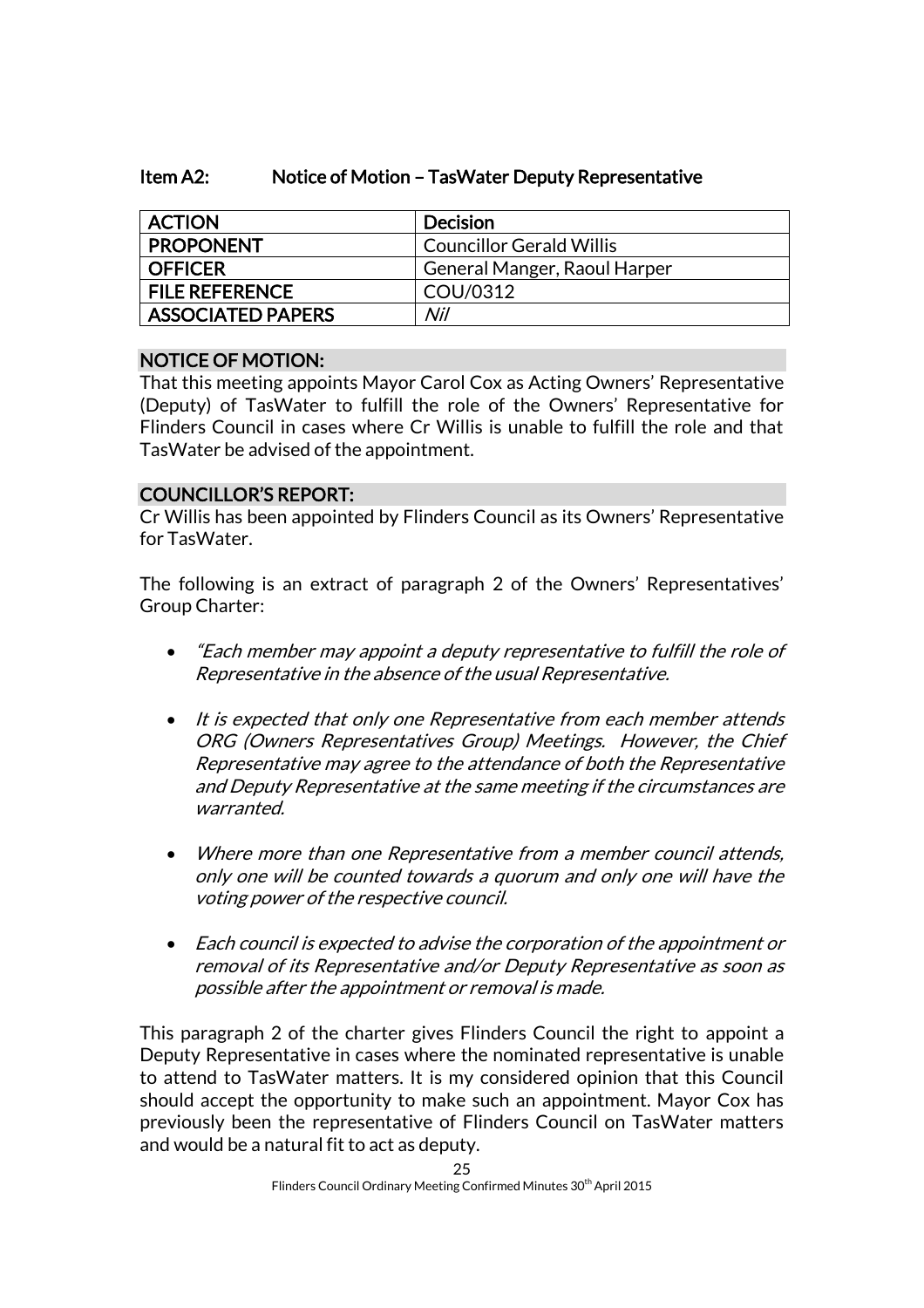Note that Cr Willis has been appointed for a three year term which expires on 12 November 2017. The expiry term for a deputy would also be 12 November 2017. However, the rules allow the re-appointment of an outgoing Representative for a further three year term. That rule also applies to any deputy.

# PREVIOUS COUNCIL CONSIDERATION:

Nil

# OFFICER'S REPORT:

The motion is supported.

# STATUTORY REQUIREMENTS:

Local Government Act 1993

# POLICY/STRATEGIC IMPLICATIONS:

5.0 Corporate Governance and Intergovernmental Relations - decisions are professionally and transparently made, communicated and implemented to achieve defined outcomes in the interest of the community.

5.3 Actively participate in local government, industry and regional organisations.

### BUDGET AND FINANCIAL IMPLICATIONS:

Nil

### RISK/LIABILITY:

Nil

### VOTING REQUIREMENTS:

Simple Majority

### OFFICER'S RECOMMENDATION:

That this meeting appoints Mayor Carol Cox as Acting Owners' Representative (Deputy) of TasWater to fulfill the role of the Owners' Representative for Flinders Council in cases where Cr Willis is unable to fulfill the role and that TasWater be advised of the appointment.

# DECISION:

109.04.2015 Moved: Cr G Willis Seconded: Cr D Williams

That this meeting appoints Mayor Carol Cox as Acting Owners' Representative (Deputy) of TasWater to fulfill the role of the Owners' Representative for Flinders Council in cases where Cr Willis is unable to fulfill the role and that TasWater be advised of the appointment.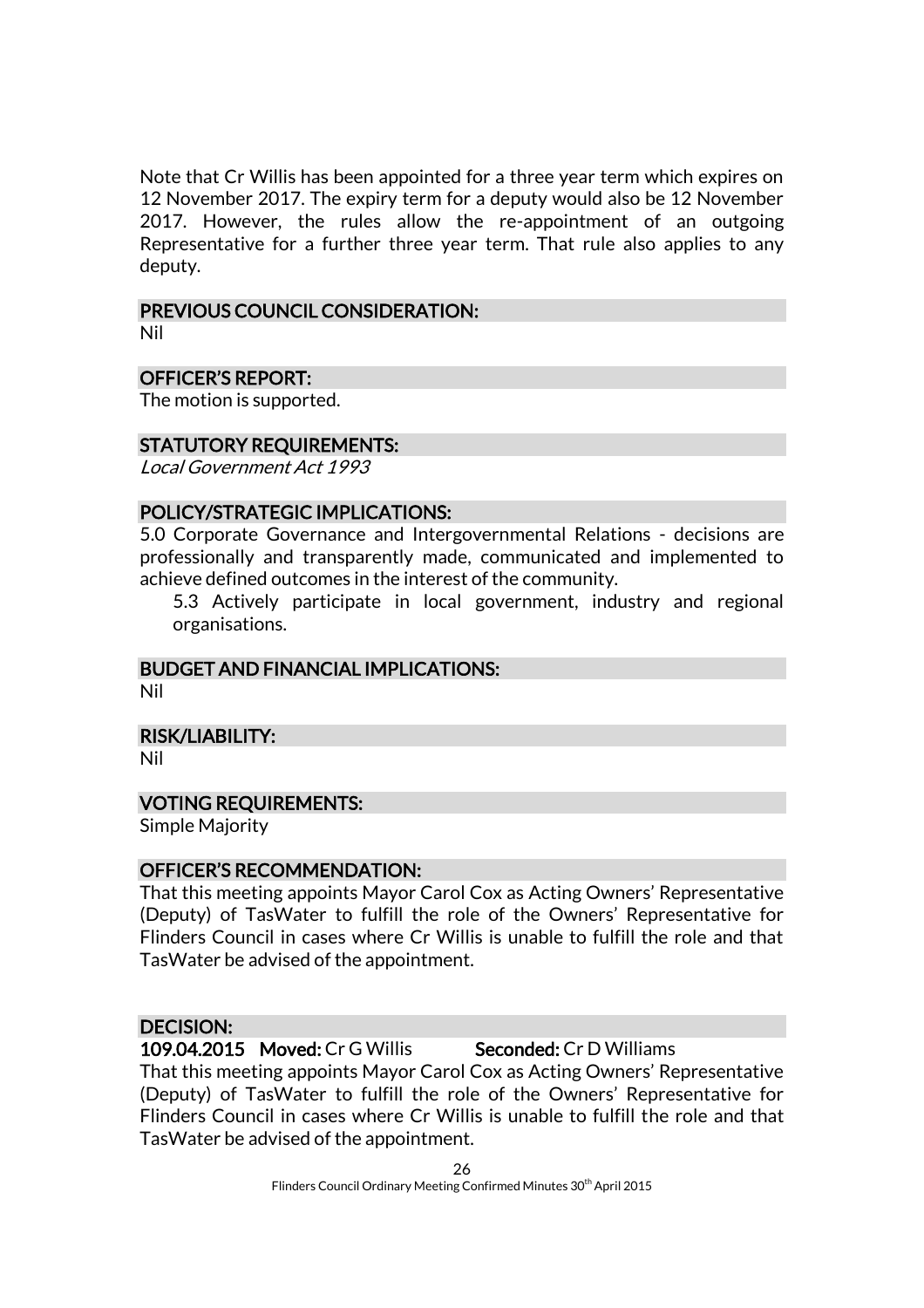# CARRIED UNANIMOUSLY (7-0)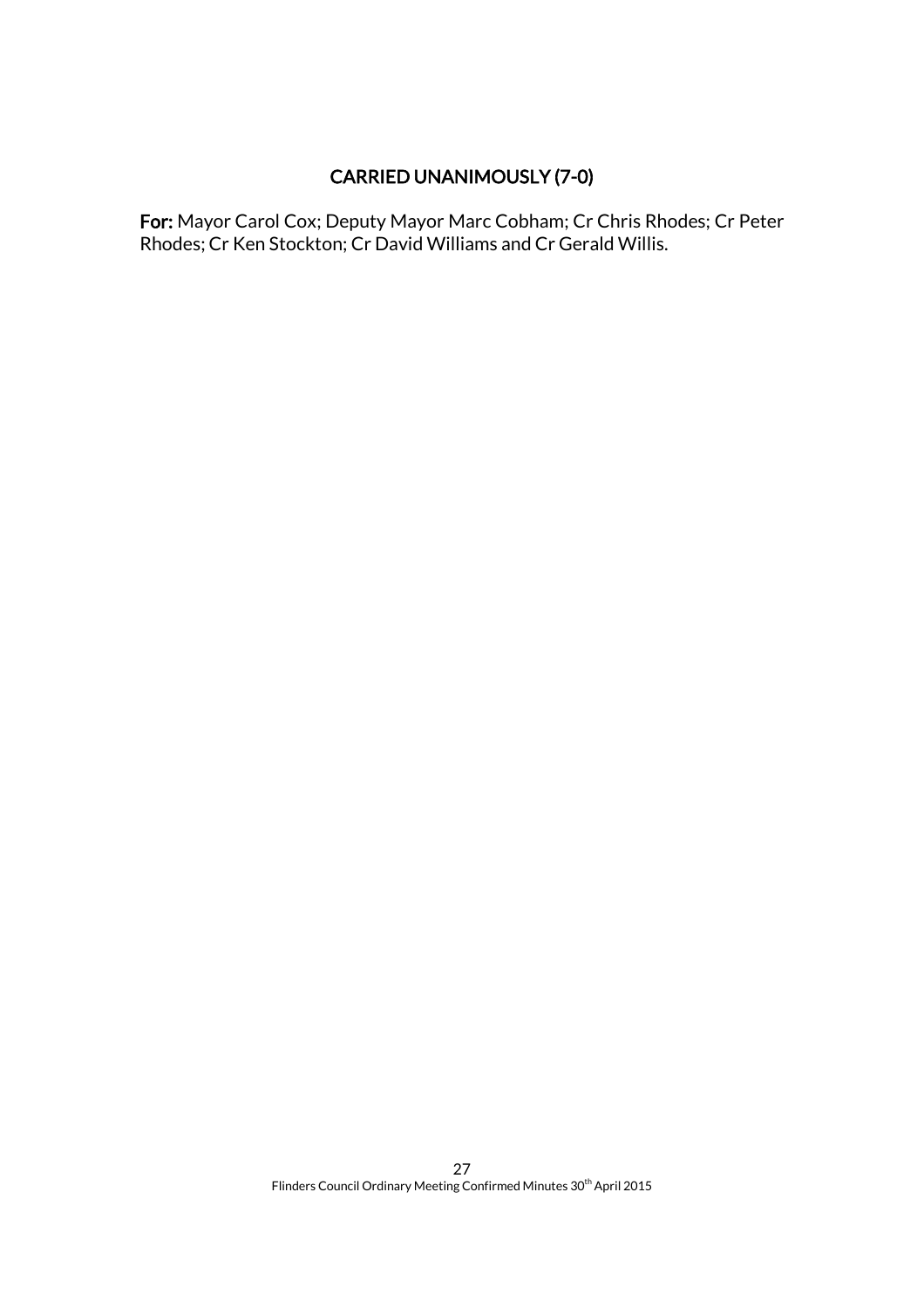# Item A3: Notice of Motion - Draft Furneaux Community Health Special Committee Terms of Reference

| <b>ACTION</b>            | <b>Decision</b>                          |
|--------------------------|------------------------------------------|
| <b>PROPONENT</b>         | <b>Councillor Gerald Willis</b>          |
| <b>OFFICER</b>           | General Manager, Raoul Harper            |
| <b>FILE REFERENCE</b>    | CSV/0912                                 |
| <b>ASSOCIATED PAPERS</b> | Annexure 6: Draft Furneaux Community     |
|                          | <b>Health Special Committee Terms of</b> |
|                          | Reference                                |

# NOTICE OF MOTION:

That this meeting review the draft Terms of Reference of the Furneaux Community Health Special Committee as attached, and, after making such amendments as thought fit, adopt the amended Terms of Reference and allow it to lay on the table for 28 days for public comment.

# COUNCILLOR'S REPORT:

The current Terms of Reference were adopted in May 2014.

The Terms of Reference served a use, but there are some areas which need clarification and tidying. For example, the purpose refers to the Special Committee as having a lobby function, but does not refer to the primary purpose as set out in the *Local Government Act 1993* under whose authority the Special Committee is created. This may well be a carryover from the days when the Special Committee was not associated with the Council. The draft makes some changes to address the deficiency, while maintaining the original objective.

There is an inconsistency whereby the quorum for a meeting is 5; yet the first meeting following local government elections will, in all likelihood, only have 2 members, those being the Elected Members of the Council selected by the Council to be its representatives on the Special Committee. The draft addresses this inconsistency.

The Terms of Reference refer to members of the Special Committee being volunteers as defined under the Work Health and Safety Act 2012 and requires that members undertake a Flinders Council Volunteer Induction. This induction is not necessary for a Special Committee and has been removed.

There are other inconsistencies which have been, in the main, removed.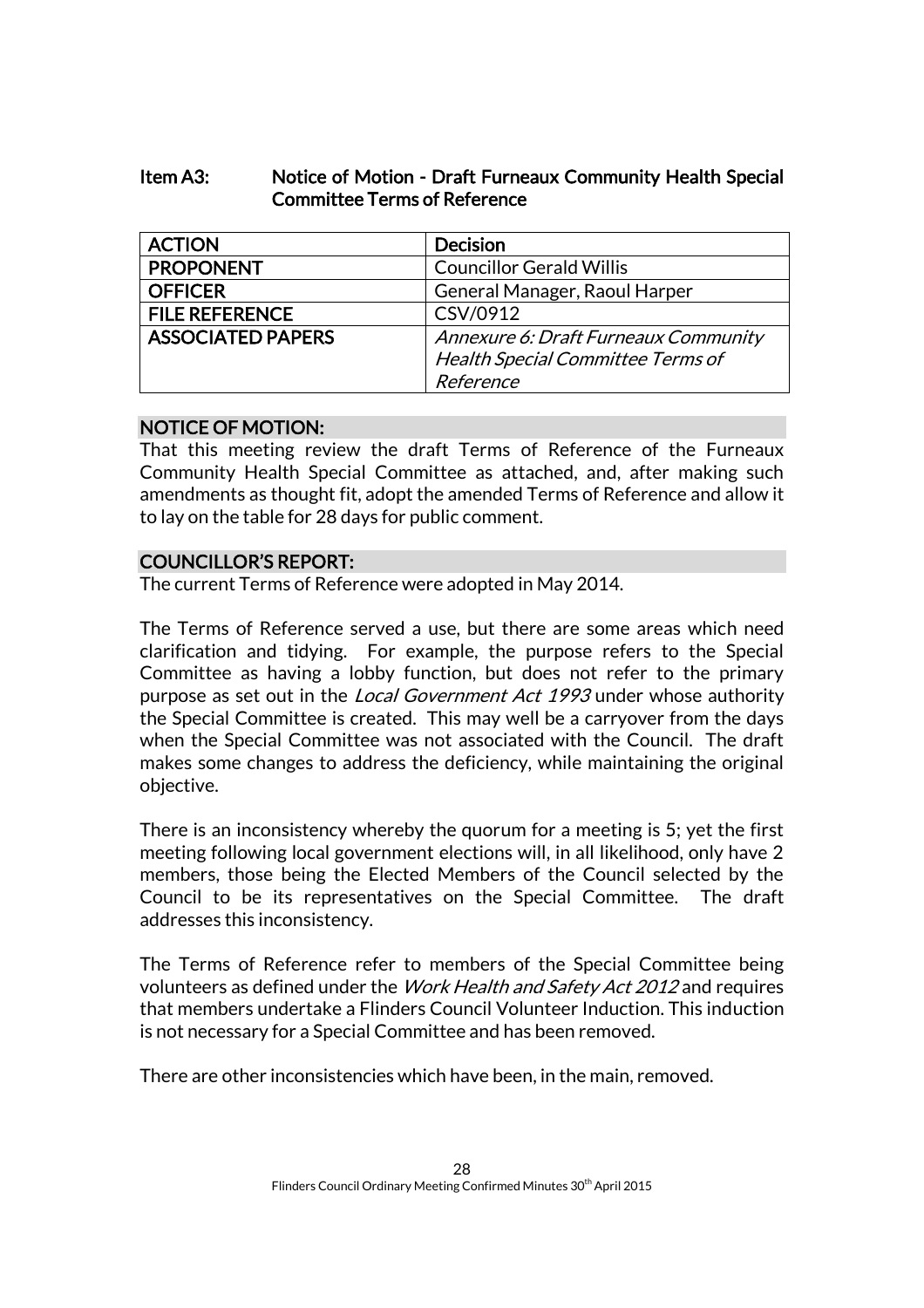# PREVIOUS COUNCIL CONSIDERATION:

15<sup>th</sup> May 2015 799.05.2014

# OFFICER'S REPORT:

The Terms of Reference provided are comprehensive and generally well considered.

Council can adopt the Terms of Reference but there is no requirement for them to "lay on the table" for 28 days.

# STATUTORY REQUIREMENTS:

Local Government Act 1993

# POLICY/STRATEGIC IMPLICATIONS:

4.0 Community Safety, Engagement and Enterprise - Through positive Council-Community partnerships, enhance people's security, inclusion and well-being.

4.3 Maintain and develop productive, constructive relationships with the community and organisations involved in delivery of strategic services and activities in the islands.

# BUDGET AND FINANCIAL IMPLICATIONS:

The terms of reference note that staff will provide support in relation to minutes and agendas and other functionary level services. All Committees requiring such services have a budgetary impact on Council.

# RISK/LIABILITY:

I note that the requirement for volunteers to be inducted has been removed from the version provided for Council consideration. The risk of not undertaking inductions with volunteer officers (as they are defined under the Work Health and Safety Act 2012) is minimal. That said, a mature, process driven organisation with a focus on good workplace practices and decision making frameworks would indeed provide a basic induction for the volunteers on their responsibilities under the Act and Council's processes and procedures that support them in their endeavours and activities.

As the responsible person conducting a business or undertaking as defined under the Act, I as General Manager am charged with ensuring the organisation is aware of the duty of care it has to those community members that volunteer their time to serve on consultative groups such as Committees and Special Committees. As such, volunteer community members of all Committee's should have some form of basic induction in relation to the *Work Health and Safety Act* 2012. To simply state that they are not required is factually incorrect and does present potential risks and liability to Council.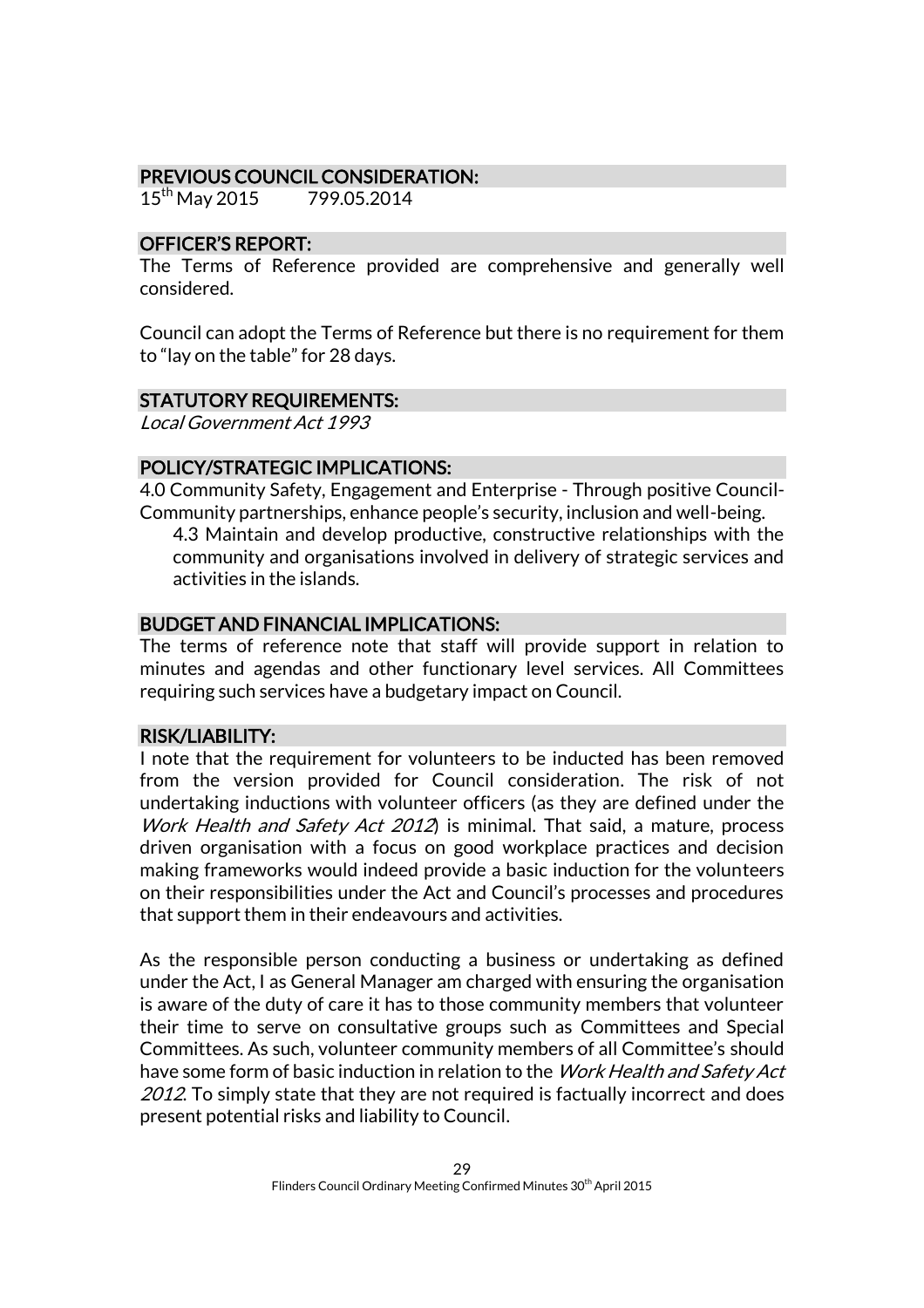# VOTING REQUIREMENTS:

Simple Majority

# OFFICER'S RECOMMENDATION:

1. That the Terms of Reference as presented by the Chair of the Furneaux Community Health Special Committee be approved by Council with the following amendment:

'That volunteer community members of the Committee are required to undertake a Flinders Council Volunteer Induction within the first 6 months of their appointment to the Committee.'

2. That as part of the 2015/2016 Annual Plan and associated budget, Council directs a comprehensive Volunteer Strategy be developed to ensure all volunteer based tasks and activities are supported by Council in a manner that is appropriate for our unique community and is consistent with the requirements of the Work Health and Safety Act 2012.

# DECISION:

# Moved: Cr G Willis Seconded: Cr K Stockton

That this meeting review the draft Terms of Reference of the Furneaux Community Health Special Committee as attached, and, after making such amendments as thought fit, adopt the amended Terms of Reference and allow it to lay on the table for 28 days for public comment.

Mayor Carol Cox passed the Chair to Deputy Mayor Marc Cobham at 1.20pm.

# AMENDMENT

110.04.2015 Moved: Mayor C Cox Seconded: Cr D Williams

That the Terms of Reference as presented by the Chair of the Furneaux Community Health Special Committee be approved by Council with the following amendment:

'That volunteer community members of the Committee are required to undertake a Flinders Council Volunteer Induction within the first 6 months of their appointment to the Committee.'

# CARRIED UNANIMOUSLY (7-0)

For: Mayor Carol Cox; Deputy Mayor Marc Cobham; Cr Chris Rhodes; Cr Peter Rhodes; Cr Ken Stockton; Cr David Williams and Cr Gerald Willis.

Deputy Mayor Marc Cobham passed the Chair to Mayor Carol Cox at 1.24pm.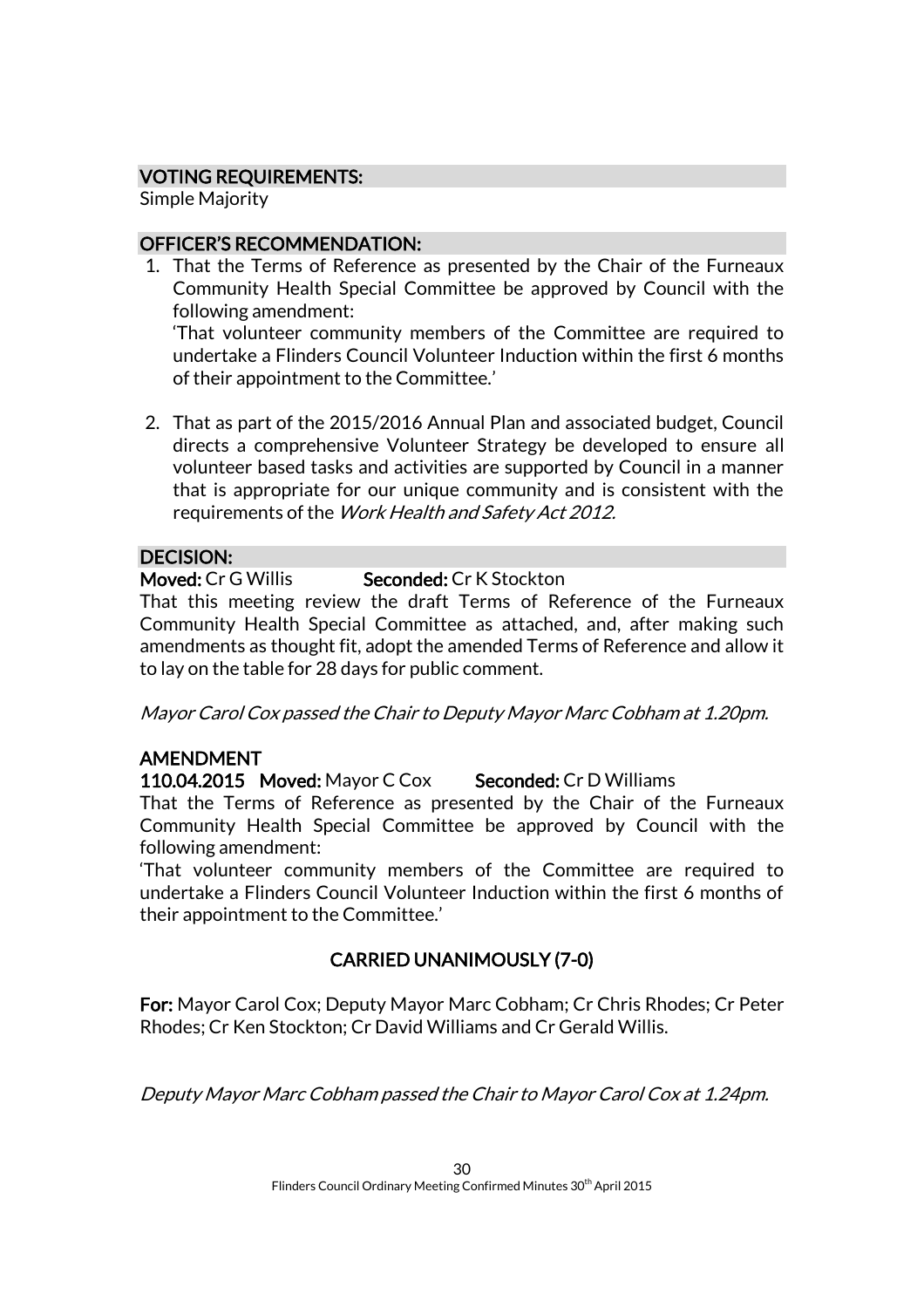# **SUBSTANTIVE**

111.04.2015 Moved: Cr G Willis Seconded: Cr K Stockton That the Terms of Reference as presented by the Chair of the Furneaux Community Health Special Committee be approved by Council with the following amendment:

'That volunteer community members of the Committee are required to undertake a Flinders Council Volunteer Induction within the first 6 months of their appointment to the Committee.'

# CARRIED UNANIMOUSLY (7-0)

For: Mayor Carol Cox; Deputy Mayor Marc Cobham; Cr Chris Rhodes; Cr Peter Rhodes; Cr Ken Stockton; Cr David Williams and Cr Gerald Willis.

Mayor Carol Cox passed the Chair to Deputy Mayor Marc Cobham at 1.24pm.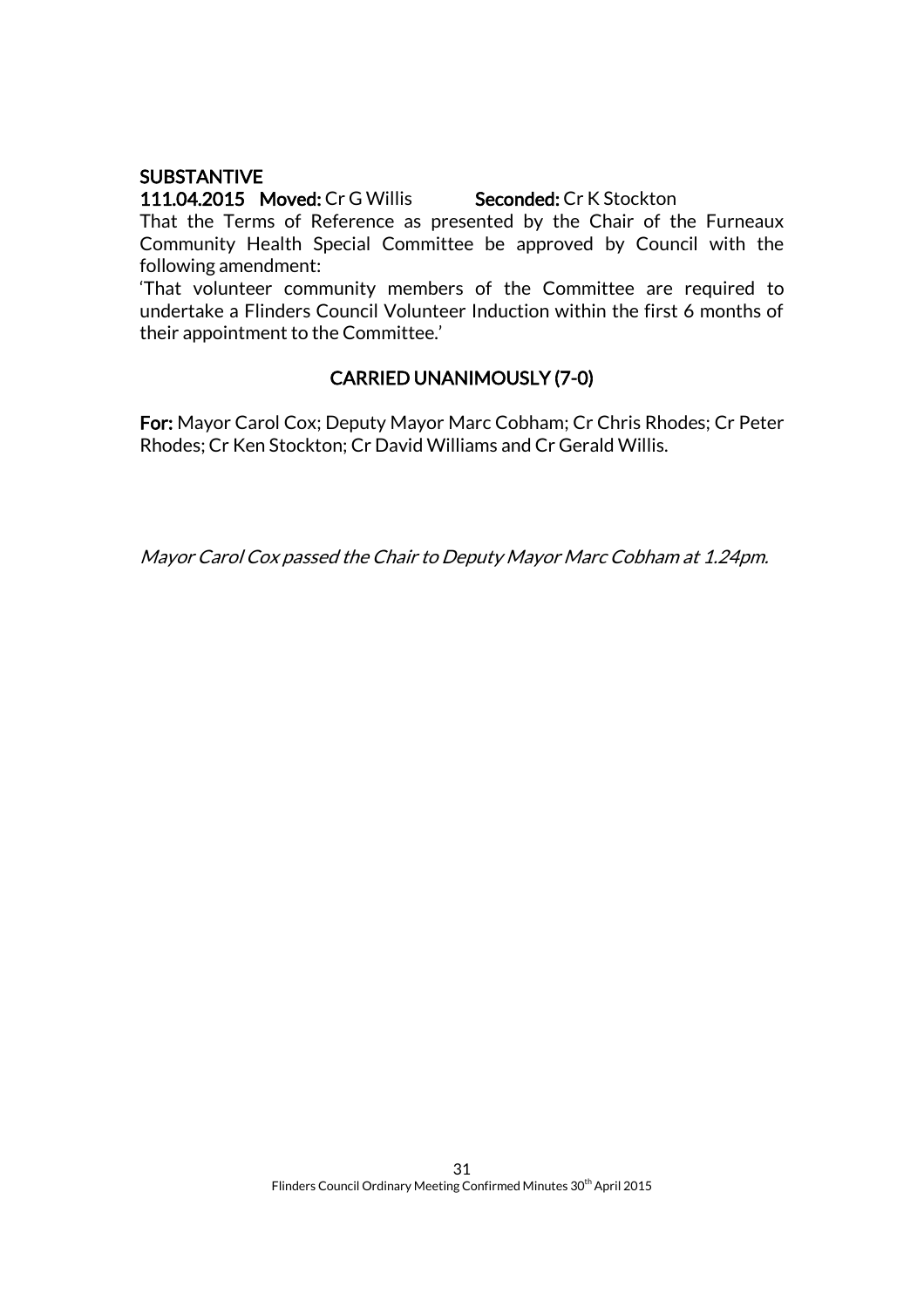### Item A4: Notice of Motion – Vet Support

| <b>ACTION</b>            | <b>Decision</b>               |
|--------------------------|-------------------------------|
| <b>PROPONENT</b>         | Mayor Carol Cox               |
| <b>OFFICER</b>           | General Manager, Raoul Harper |
| <b>FILE REFERENCE</b>    | EDV/0101                      |
| <b>ASSOCIATED PAPERS</b> | Nil                           |

### NOTICE OF MOTION:

That the Council lobbies the State Government to give support to a permanent vet position on Flinders through, but not limited to, provision of office and surgery for a private vet to work from.

### COUNCILLOR'S REPORT:

The economic viability of a private veterinary practice on Flinders has long been supported by the State Government, I estimate for the past 40 or more years, through the government employment of a vet. Initially this was as the practising vet as a government employee.

Some years ago, the position changed to one where the government employment existed alongside the private practicing vet work, with the use of the government office, surgery and vehicle as support for the private vet work.

The current government employed vet will finish in the government position in June 2015. Discussions to date with the government have indicated that a position is likely to exist for biosecurity purposes but it is unlikely that the position description would require the incumbent to be a vet.

This leaves the practicing vet situation to be filled from private enterprise, and the current vet may well stay, however the vet requirements on Flinders are such that operating a veterinary practice in this remote locality with a small population is not recognised as being economically viable. It could become more so with some assistance, at least in the minimal form of the use of the current state owned office and vet surgery for nil or peppercorn rent. The current vet has advised that he owns the equipment. Some form of additional government employment, would give real security to a private practicing vet position.

Flinders Council is proactive in driving population growth and the presence of a vet on the Island can only support residential lifestyle whereas the absence of a vet could be a reason not to live here.

I ask for your support to lobby for some State Government assistance to support a private veterinary practice on Flinders Island.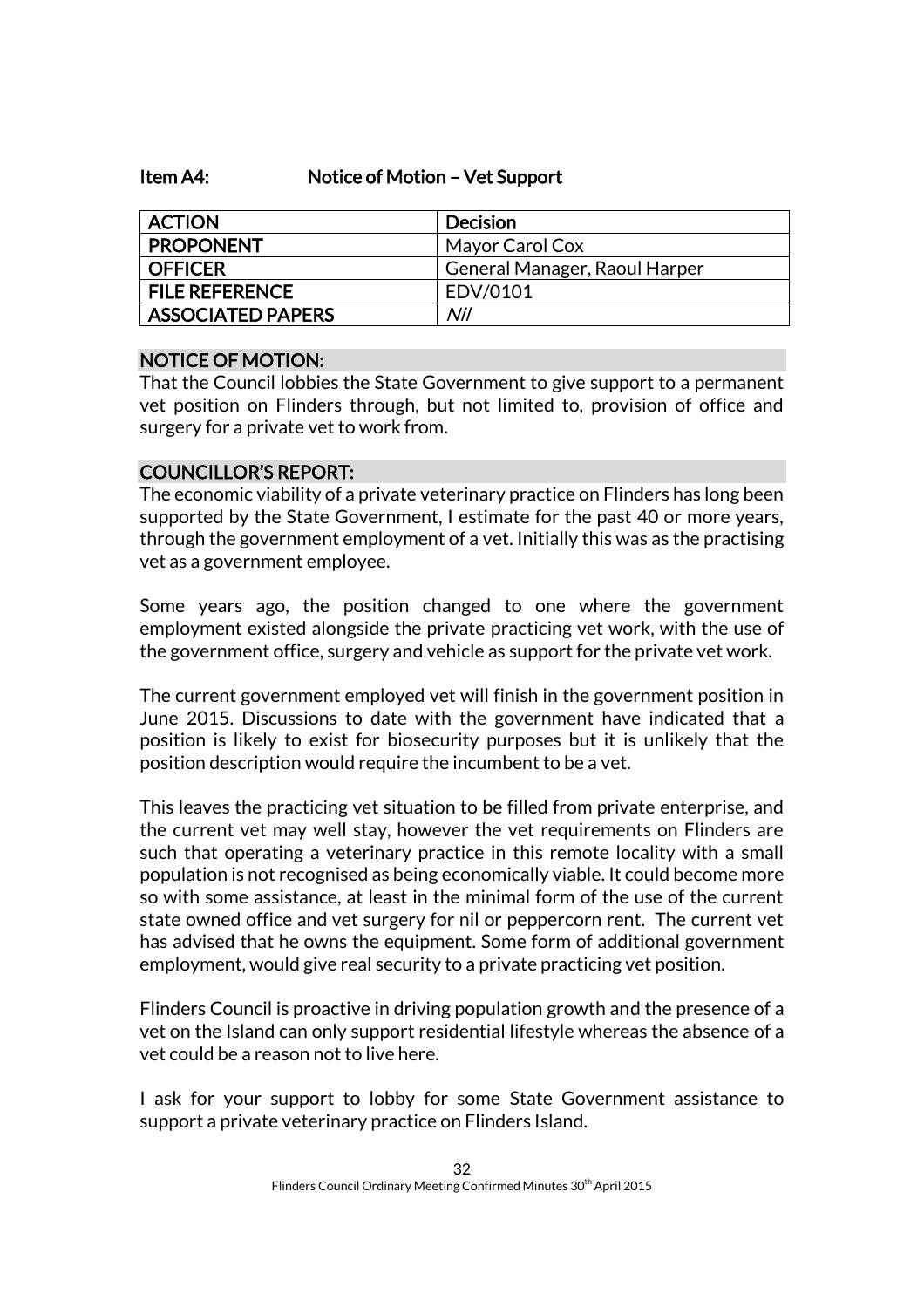# PREVIOUS COUNCIL CONSIDERATION:

Nil

### OFFICER'S REPORT:

A veterinary practice on the island is an important service that should be supported by Council where possible.

# STATUTORY REQUIREMENTS:

Nil

# POLICY/STRATEGIC IMPLICATIONS:

4.0 Community Safety, Engagement and Enterprise - Through positive Council-Community partnerships, enhance people's security, inclusion and well-being. 6.0 Furneaux Future - A thriving, self-reliant community offering opportunities for current and following generations while maintaining core values and attributes.

# BUDGET AND FINANCIAL IMPLICATIONS:

Nil

RISK/LIABILITY:

Minimal

VOTING REQUIREMENTS:

Simple Majority

### OFFICER'S RECOMMENDATION:

That the Council lobbies the State Government to provide support to a permanent vet position on Flinders through, but not limited to, provision of office and surgery for a private vet to work from.

### DECISION:

Moved: Mayor C Cox Seconded: Cr G Willis

That the Council lobbies the State Government to provide support to a permanent vet position on Flinders through, but not limited to, provision of office and surgery for a private vet to work from.

### AMENDMENT

112.04.2015 Moved: Cr P Rhodes Seconded: Cr D Williams That the Council lobbies the State Government to maintain a veterinary position on Flinders Island and supports this by, but not limited to, provision of an office and surgery. Additionally that the State Government is again made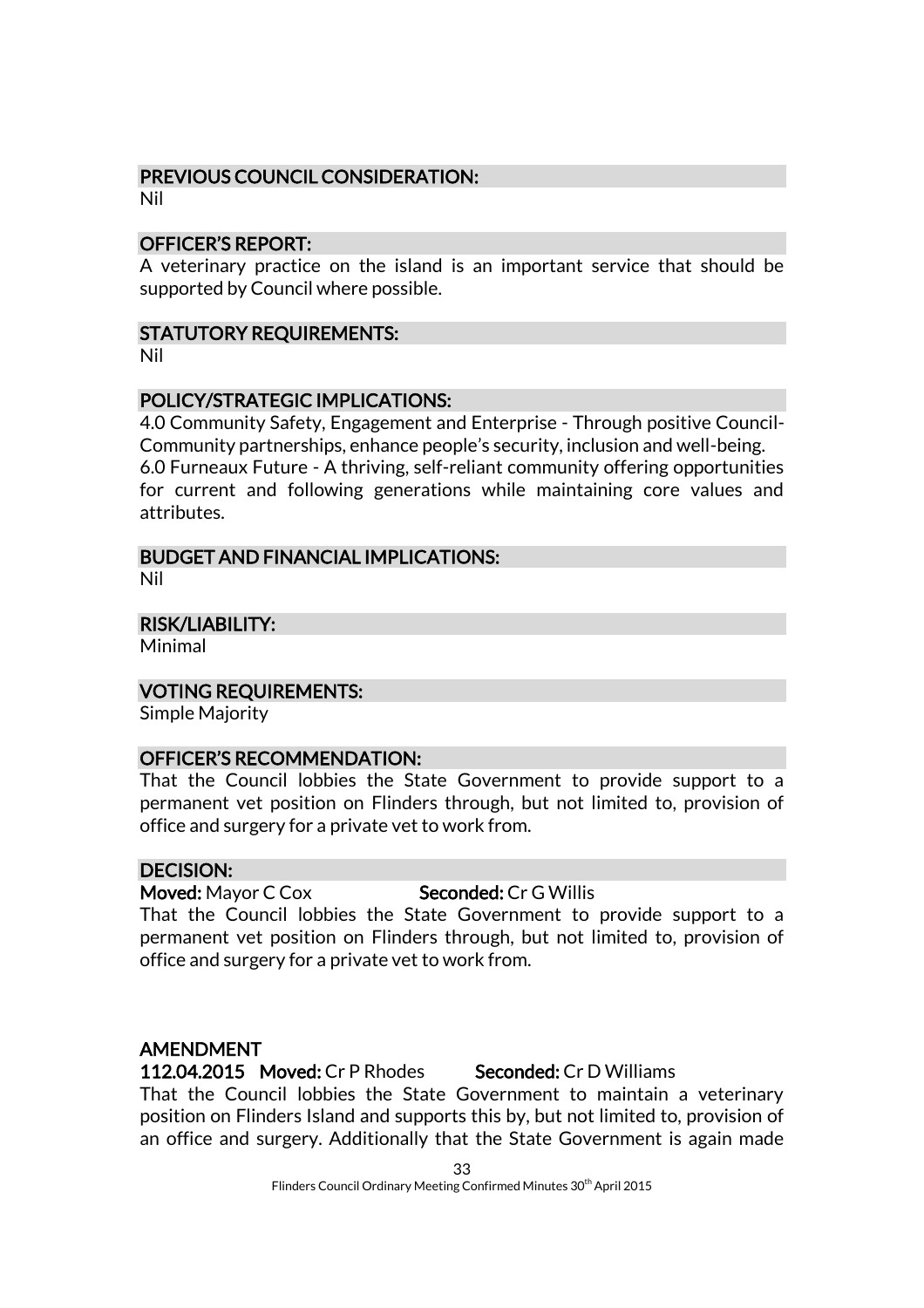aware of the ability of a veterinarian to fulfill the roles of biosecurity, quarantine and animal welfare but not vice versa; and the potential limiting factor that an absence of veterinary services on the island would have on population growth due to the changing demographics on the Island.

### CARRIED UNANIMOUSLY (7-0)

For: Mayor Carol Cox; Deputy Mayor Marc Cobham; Cr Chris Rhodes; Cr Peter Rhodes; Cr Ken Stockton; Cr David Williams and Cr Gerald Willis.

### **SUBSTANTIVE**

#### 113.04.2015 Moved: Mayor C Cox Seconded: Cr G Willis

That the Council lobbies the State Government to maintain a veterinary position on Flinders Island and supports this by, but not limited to, provision of an office and surgery. Additionally that the State Government is again made aware of the ability of a veterinarian to fulfill the roles of biosecurity, quarantine and animal welfare but not vice versa; and the potential limiting factor that an absence of veterinary services on the island would have on population growth due to the changing demographics on the Island.

# CARRIED UNANIMOUSLY (7-0)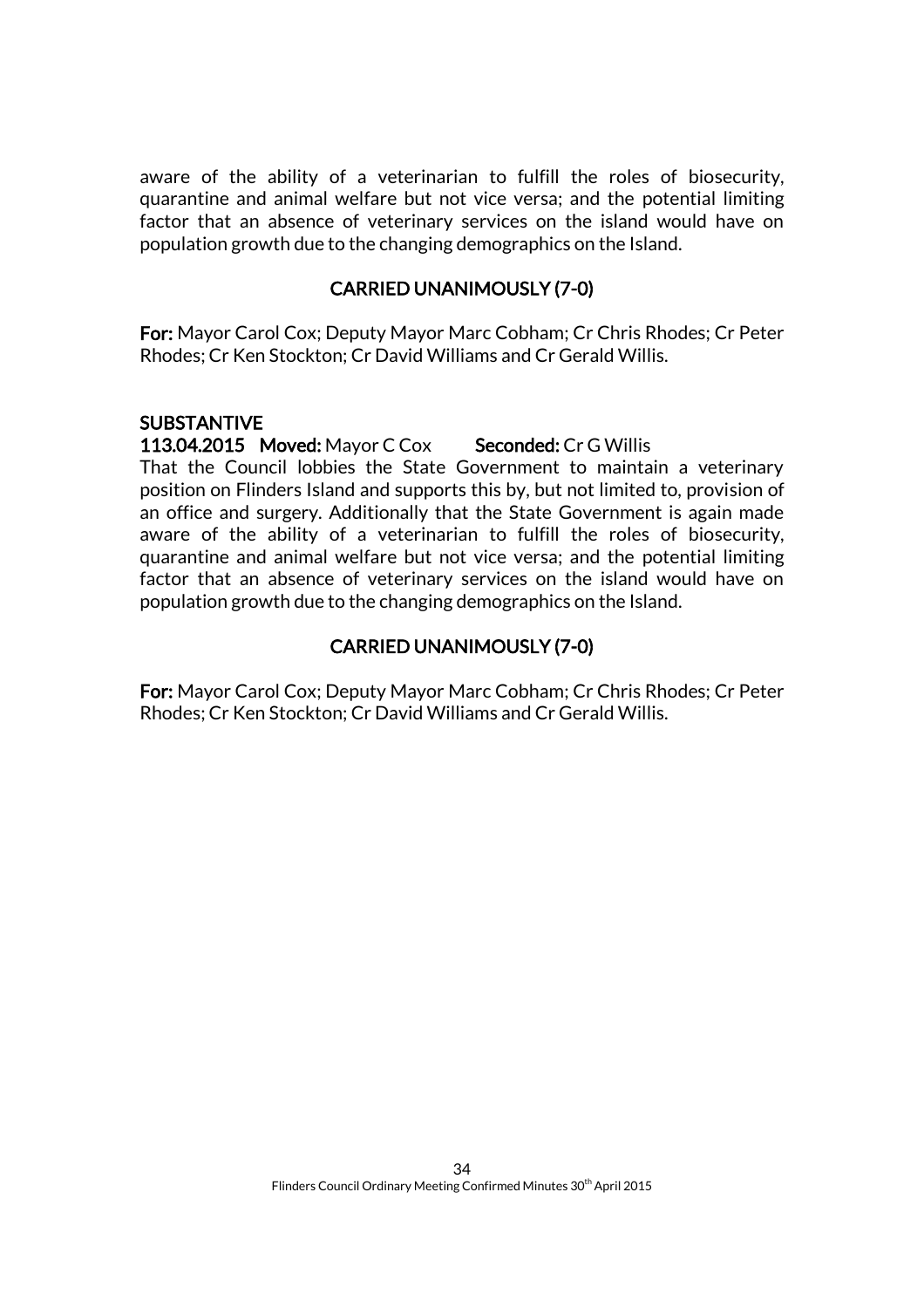# Item A5: Notice of Motion - Commonwealth Financial Assistance Grants Program

| <b>ACTION</b>            | <b>Decision</b>                      |
|--------------------------|--------------------------------------|
| <b>PROPONENT</b>         | Mayor Carol Cox                      |
| <b>OFFICER</b>           | General Manager, Raoul Harper        |
| <b>FILE REFERENCE</b>    | FIN/0910                             |
| <b>ASSOCIATED PAPERS</b> | Annexure 7: Letter from ALGA re FAGs |
|                          | Freeze                               |

# NOTICE OF MOTION:

That the Flinders Council:

- 1. Acknowledges the importance of federal funding through the Financial Assistance Grants program for the continued delivery of Council's services and infrastructure;
- 2. Acknowledges that the Council will receive \$1.32 million in 2014-15; and
- 3. Will ensure that this federal funding, and other funding provided by the Federal Government under relevant grant programs, is appropriately identified as Commonwealth grant funding in council publications, including annual reports.

# COUNCILLOR'S REPORT:

The rationale as attached to the letter jointly signed by the Australian Local Government Association (ALGA) president, Mayor Troy Pickard and the Local Government Association of Tasmania (LGAT) President, Mayor Barry Jarvis is as follows:

"Federal Assistance Grants (FAGs) are a vital part of the revenue base of all councils, and this year councils will receive \$2.3 billion from the Australian Government under this important program.

The Government's decision in the 2014 budget to freeze the indexation of FAGs for three years beginning 2014-15 will unfortunately cost councils across Australia an estimated \$925 million by 2017-18.

ALGA and the state local government associations are seeking the support of Council for advocacy to have the Federal Government reverse the decision to freeze the indexation of FAGs.

While the FAGs are paid through each state's Local Government Grants Commission, the funding originates with the Commonwealth and it is important it is recognised as such. Council, and every other council in Australia, have been asked to pass a resolution acknowledging the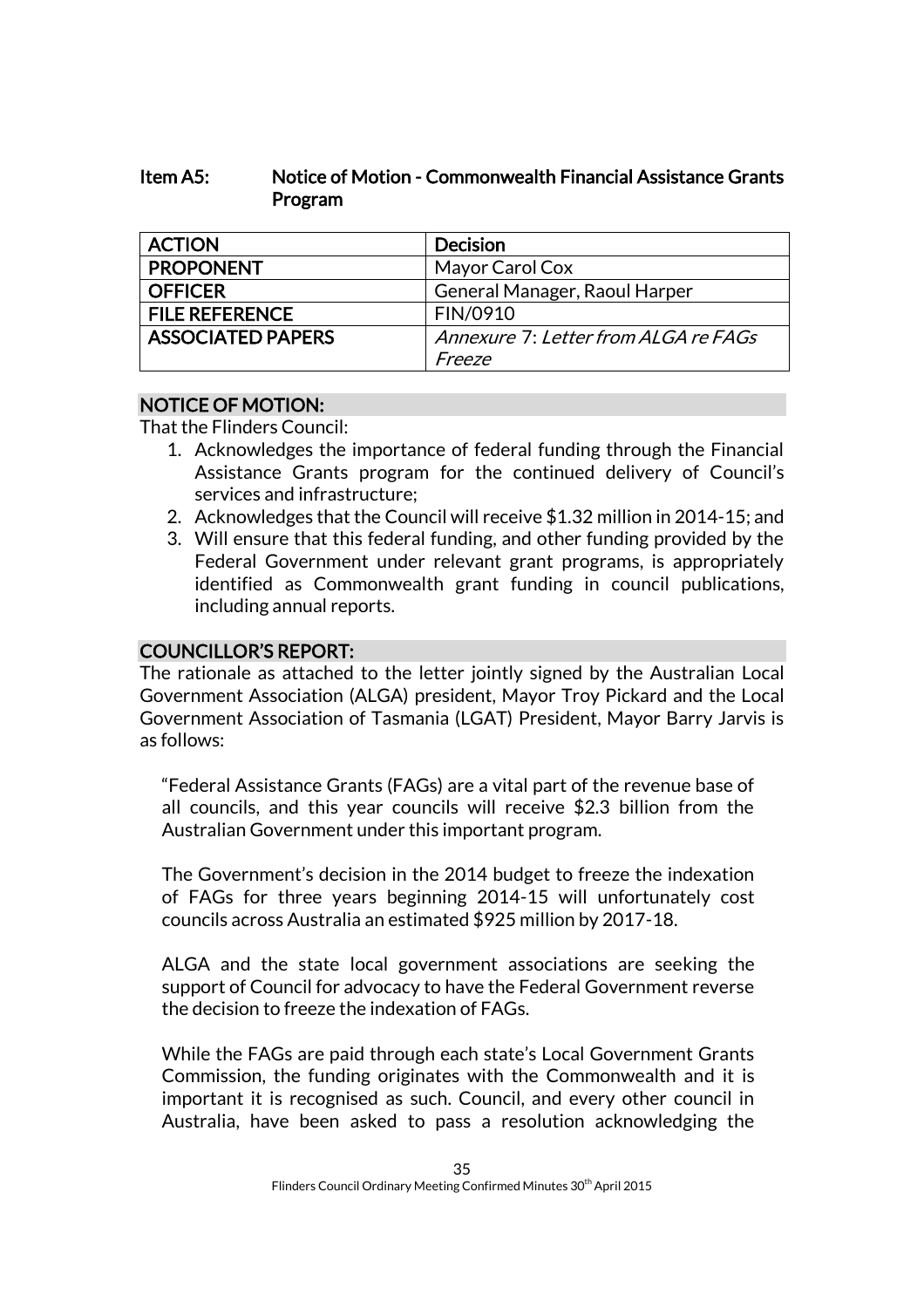importance of the Commonwealth's Financial Assistance Grants in assisting Council to provide important community infrastructure.

Council is also being asked to acknowledge the receipt of Financial Assistance grants from the Commonwealth in media releases and council publication s, including our annual report and to highlight to the media a council project costing a similar size to the FAGs received by Council so that the importance and impact of the grants can be more broadly appreciated."

### PREVIOUS COUNCIL CONSIDERATION:

Nil

#### OFFICER'S REPORT:

Federal Assistance Grants to support the provision of services and infrastructure to the Flinders Community are critically important. Any action that assists in securing the future of this grant program should be supported.

### STATUTORY REQUIREMENTS:

Local Government Act 1993

### POLICY/STRATEGIC IMPLICATIONS:

5.0 Corporate Governance and Intergovernmental Relations - decisions are professionally and transparently made, communicated and implemented to achieve defined outcomes in the interest of the community.

5.1 Support the capacity and productivity of our organisation and a culture of professionalism, compliance, innovation and service

5.1.3 Achieve a sustainable balance of income, investment and recurrent expenditure

### BUDGET AND FINANCIAL IMPLICATIONS:

The current freeze on the indexation of Federal Assistance Grants has seen a reduction of some \$112,200 in the funds available to Council to provide services and infrastructure over the next three years.

#### RISK/LIABILITY:

The motion itself holds no risk to Council. The continued erosion of the value of funding available to Council via FAGs is a significant risk to the financial viability of the organisation.

### VOTING REQUIREMENTS:

Simple Majority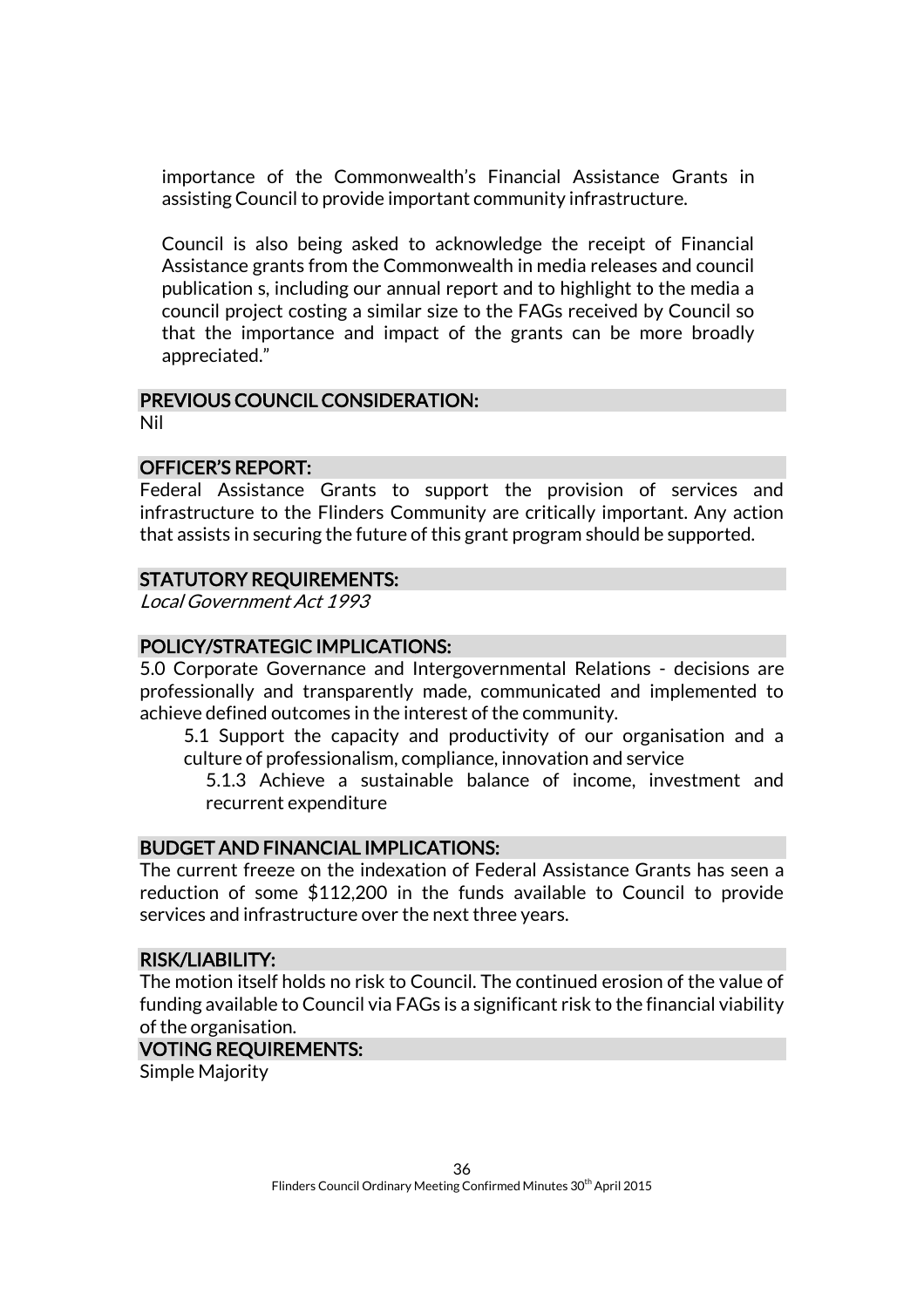# OFFICER'S RECOMMENDATION:

That the Flinders Council:

- 1. Acknowledges the importance of federal funding through the Financial Assistance Grants program for the continued delivery of Council's services and infrastructure;
- 2. Acknowledges that the Council will receive \$1.32 million in 2014-15; and
- 3. Will ensure that this federal funding, and other funding provided by the Federal Government under relevant grant programs, is appropriately identified as Commonwealth grant funding in council publications, including annual reports.

# DECISION:

# Moved: Mayor C Cox Seconded: Cr G Willis

That the Flinders Council:

- 1. Acknowledges the importance of federal funding through the Financial Assistance Grants program for the continued delivery of Council's services and infrastructure;
- 2. Acknowledges that the Council will receive \$1.32 million in 2014-15; and
- 3. Will ensure that this federal funding, and other funding provided by the Federal Government under relevant grant programs, is appropriately identified as Commonwealth grant funding in council publications, including annual reports.

# AMENDMENT

114.04.2015 Moved: Cr D Williams Seconded: Cr K Stockton

That the Flinders Council:

- 1. Acknowledges the importance of federal funding through the Financial Assistance Grants program for the continued delivery of Council's services and infrastructure;
- 2. Acknowledges that the Council will receive \$1.32 million in 2014-15; and
- 3. Will ensure that this federal funding, and other funding provided by the Federal Government under relevant grant programs, is appropriately identified as Commonwealth grant funding in council publications, including annual reports.
- 4. Regrettably notes the current freeze on the indexation of Federal Assistance Grants has seen a reduction of some \$112,200 in the funds available to Council to provide services and infrastructure over the next three years.

# CARRIED (5-2)

For: Deputy Mayor Marc Cobham; Cr Chris Rhodes; Cr Ken Stockton; Cr David Williams and Cr Gerald Willis.

Against: Mayor Carol Cox and Cr Peter Rhodes.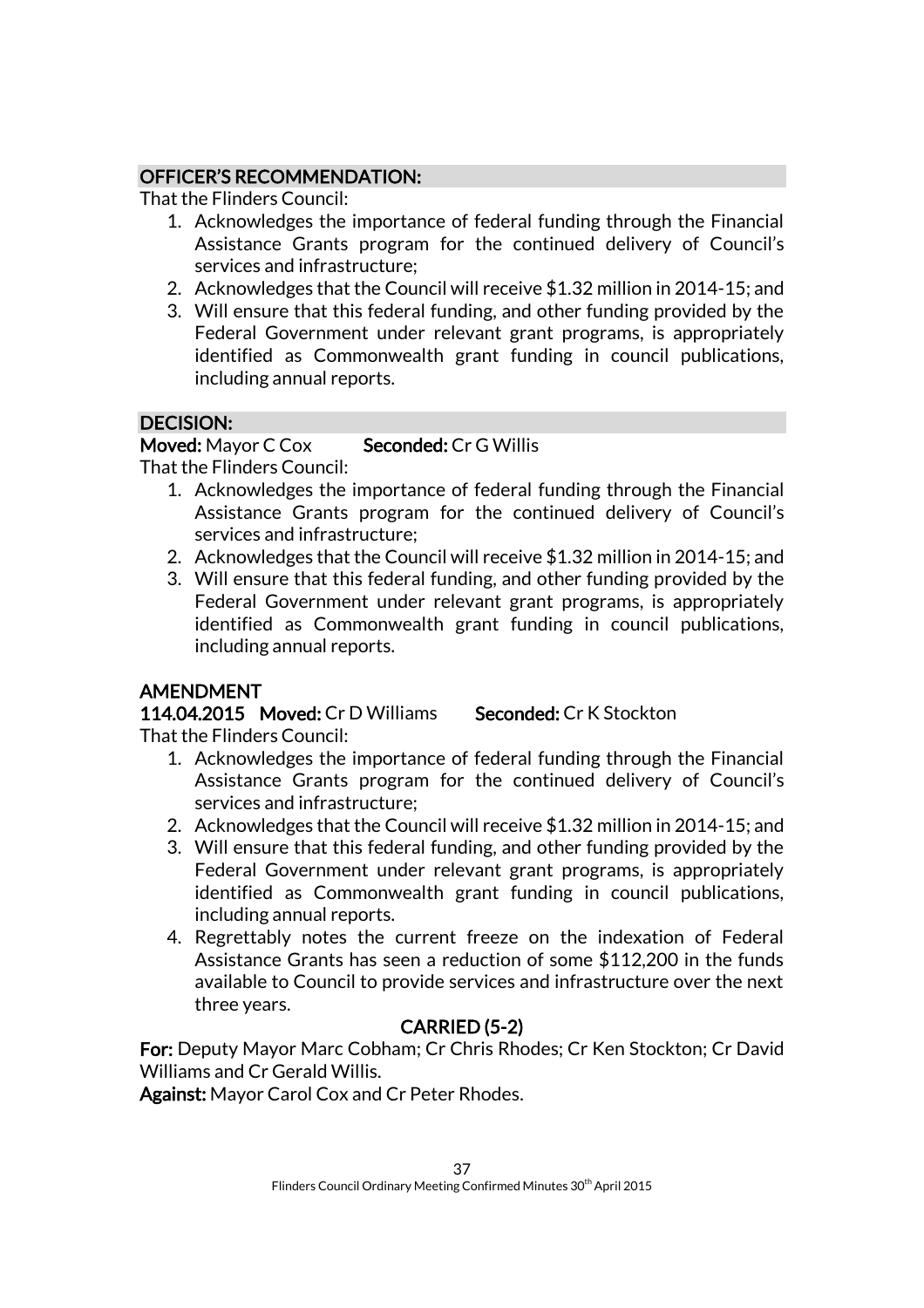# **SUBSTANTIVE**

115.04.2015 Moved: Mayor C Cox Seconded: Cr G Willis That the Flinders Council:

- 1. Acknowledges the importance of federal funding through the Financial Assistance Grants program for the continued delivery of Council's services and infrastructure;
- 2. Acknowledges that the Council will receive \$1.32 million in 2014-15; and
- 3. Will ensure that this federal funding, and other funding provided by the Federal Government under relevant grant programs, is appropriately identified as Commonwealth grant funding in council publications, including annual reports.
- 4. Regrettably notes the current freeze on the indexation of Federal Assistance Grants has seen a reduction of some \$112,200 in the funds available to Council to provide services and infrastructure over the next three years.

# CARRIED UNANIMOUSLY (7-0)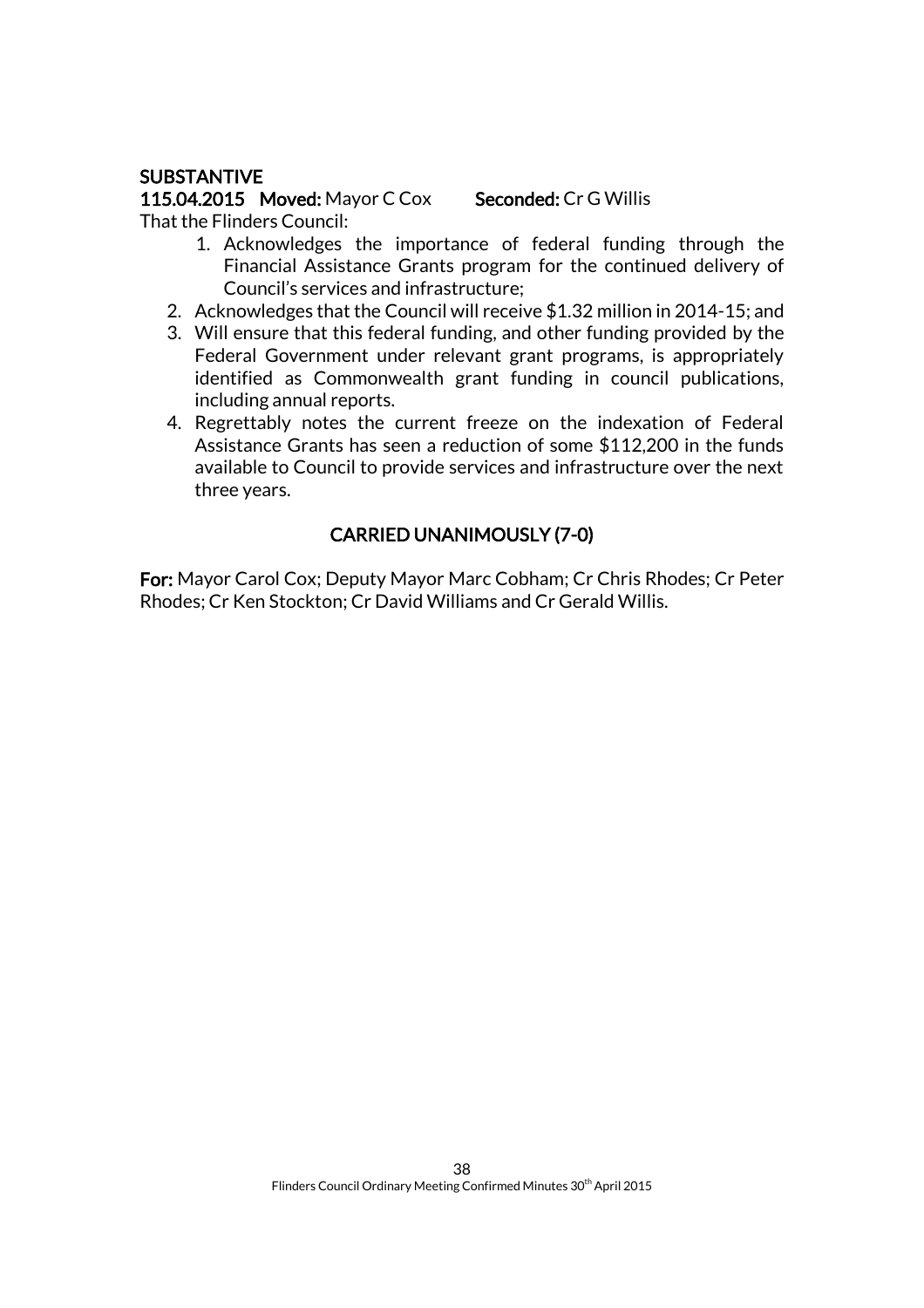# Item A6: Notice of Motion – Cemetery Improvements

| <b>ACTION</b>            | <b>Decision</b>                        |
|--------------------------|----------------------------------------|
| <b>PROPONENT</b>         | Mayor Carol Cox                        |
| <b>OFFICER</b>           | General Manager, Raoul Harper          |
| <b>FILE REFERENCE</b>    | CSV/0203                               |
| <b>ASSOCIATED PAPERS</b> | Annexure 8: Notes of community meeting |
|                          | at Lady Barron Cemetery 21.03.15       |
|                          | Annexure 9: Email from Jo Klug to Cr   |
|                          | <b>Stockton</b>                        |

# NOTICE OF MOTION:

That Council considers during the 2015-16 budget, an allocation to achieve the following:

- 1. At the Lady Barron Cemetery
	- a) improve the amenity in relation to overgrown trees;
	- b) improve the large open area by removing the trip hazard caused by runners from the low growing plant covering that area; and
	- c) extend the water supply to include a tap or taps near the graves.
- 2. At the Whitemark Cemetery, a Memorial Garden of a type that Council considers is suitable to the environment; and
- 3. Include in future burials a small identifying cross to be placed on the new grave.

# COUNCILLOR'S REPORT:

The Community is keen to improve the amenity of the Lady Barron Cemetery site and ideas were put forward during a meeting on the  $21<sup>st</sup>$  March including trimming of trees around the perimeter, extending the water supply to provide two taps near the graves and improving the open area to reduce the risk of tripping. I put this notice of motion to enable the staff to include the required actions in the Annual Plan and the Council estimates for Councillors' consideration.

Other amenity improvements are planned, particularly in identifying the gravesites and improving the area around the graves, and the Community is keen to do this in a voluntary manner.

It is a request from the community members at the meeting that Council includes in future burials a small identifying cross to be placed on the new grave. It makes sense to identify the grave from the outset. There are many graves in the Lady Barron Cemetery that have no identifying name, some of which are older and have lost any identifying information and others that are waiting for the ground to settle before family add headstones. The Community is working on identifying these graves however for future purposes it is better that Council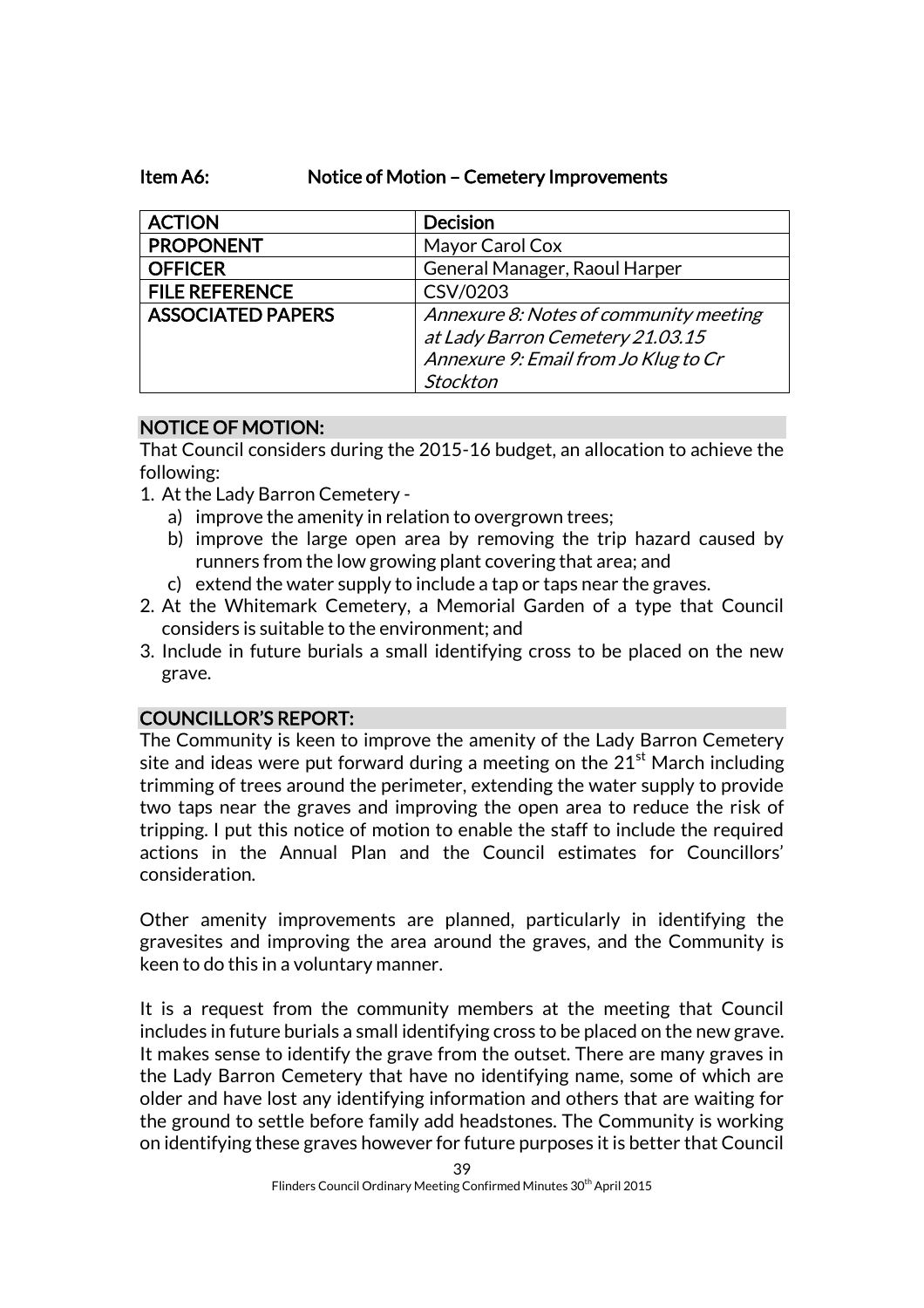provides identification for new graves. The cost of the cross should be included in the burial charges.

Ms Jo Klug has also recently raised the issue of amenity and starkness at the Whitemark Cemetery, thus I have added point 2 to the motion for Councillors' consideration.

I commend the notice of motion to Councillors.

# PREVIOUS COUNCIL CONSIDERATION:

Nil

# OFFICER'S REPORT:

It is pleasing to see the community showing a desire to improve the amenity of these important assets. Flinders Council is showing leadership in the redevelopment and upgrade of community facilities and a focus on the amenity of cemeteries aligns well with this approach.

The notice of motion as written may be difficult for staff to achieve in full within the short timeframe between now and budget deliberations. To that end, a revised approach is provided in the officer's recommendation. This approach should see the goals of the motion met, but staged over a longer period to allow for the required project planning and consideration of the costs/benefits of Council delivering the projects.

# STATUTORY REQUIREMENTS:

Nil

# POLICY/STRATEGIC IMPLICATIONS:

4.0 Community Safety, Engagement and Enterprise - Through positive Council-Community partnerships, enhance people's security, inclusion and well-being.

4.1.1.1 Provide and maintain a Funeral Service for the Flinders Island Community that meets public and occupational health and safety standards.

### BUDGET AND FINANCIAL IMPLICATIONS:

Unknown at this time.

# RISK/LIABILITY:

Minimal

### VOTING REQUIREMENTS:

Simple Majority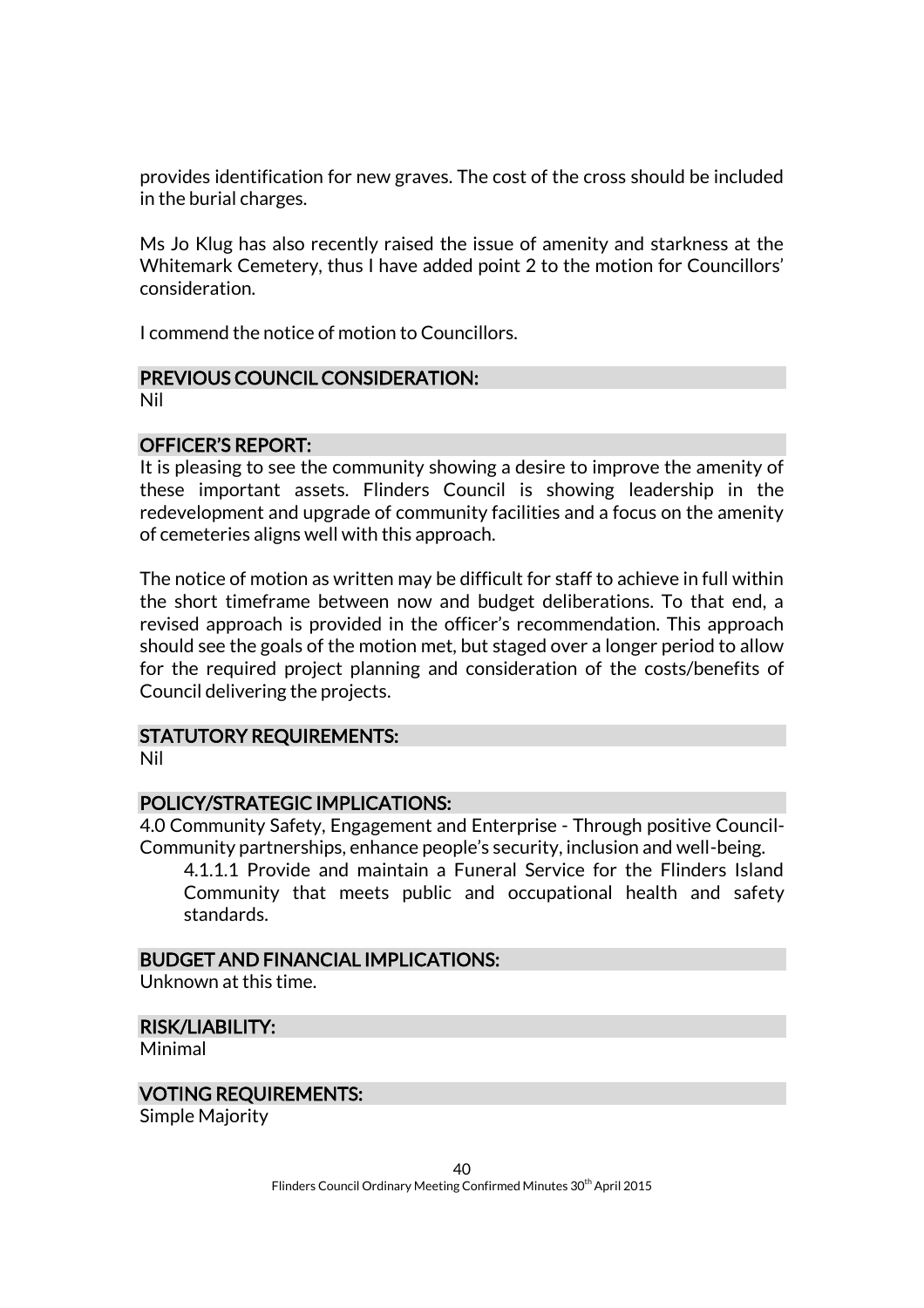# OFFICER'S RECOMMENDATION:

That Council staff provide a project plan and indicative costings for Council consideration during the 2015-16 budget deliberations to achieve the following:

- 1. At the Lady Barron Cemetery
	- a) improve the amenity in relation to overgrown trees;
	- b) improve the large open area by removing the trip hazard caused by runners from the low growing plant covering that area; and
	- c) extend the water supply to include a tap or taps near the graves.

2) That Council considers the following action as part of the 2015-16 budget discussions and Annual Plan process:

- a) That a business case and project plan be developed for the establishment of a Memorial type garden at the Whitemark Cemetery.
- 3. That a report be provided to Council on the supply of a small identifying cross to be placed on the new graves, the options available and the cost implications for burial fees.

# DECISION:

116.04.2015 Moved: Mayor C Cox Seconded: Cr D Williams

That Council staff provide a project plan and indicative costings for Council consideration during the 2015-16 budget deliberations to achieve the following:

- 1. At the Lady Barron Cemetery
	- a) improve the amenity in relation to overgrown trees;
	- b) improve the large open area by removing the trip hazard caused by runners from the low growing plant covering that area; and
	- c) extend the water supply to include a tap or taps near the graves.

2. That Council considers the following action as part of the 2015-16 budget discussions and Annual Plan process:

- a) That a business case and project plan be developed for the establishment of a Memorial type garden at the Whitemark Cemetery.
- 3. That a report be provided to Council on the supply of a small identifying cross to be placed on the new graves, the options available and the cost implications for burial fees.

# CARRIED UNANIMOUSLY (7-0)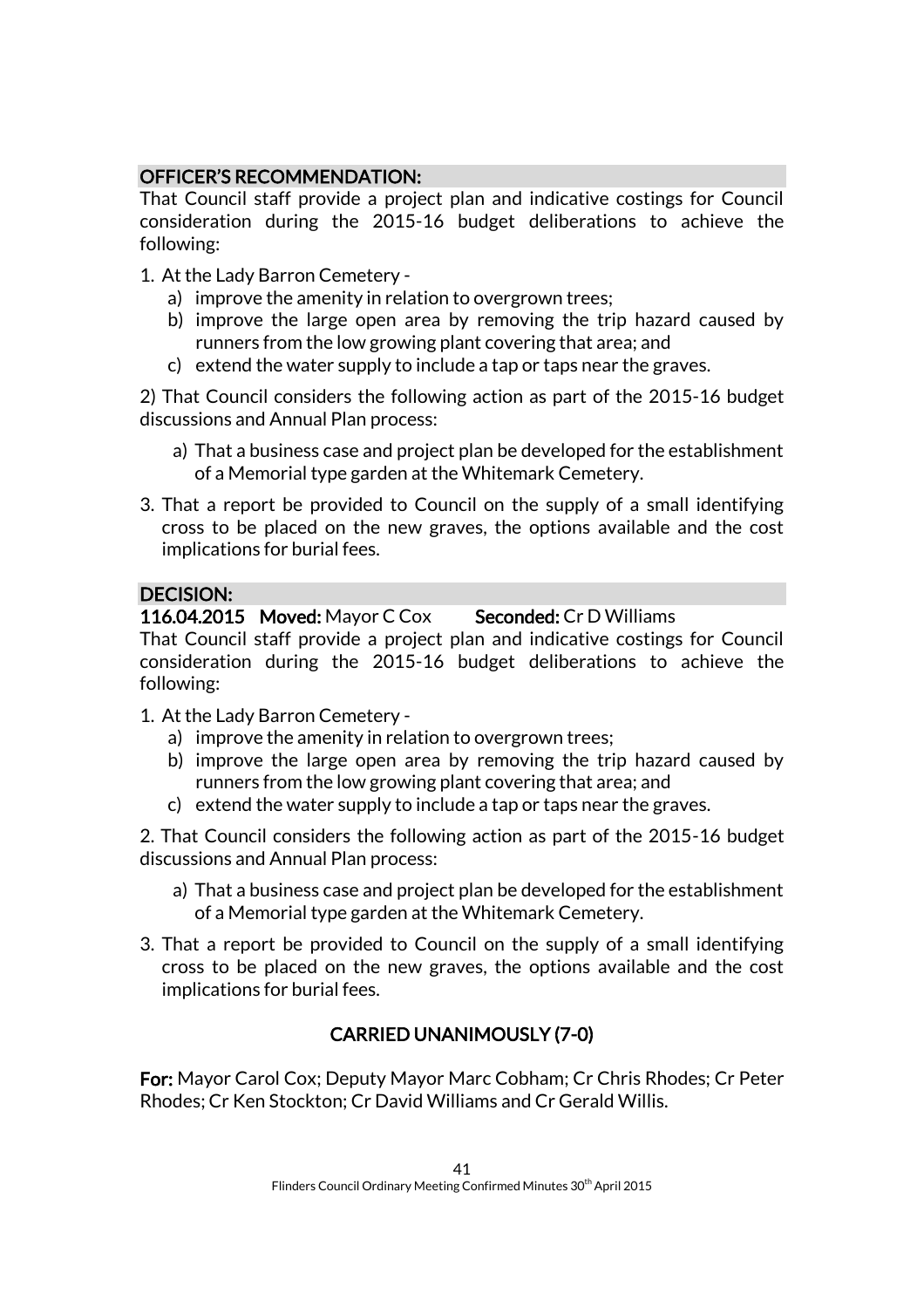### Item A7: Notice of Motion – Banking Closure

| <b>ACTION</b>            | <b>Decision</b>               |
|--------------------------|-------------------------------|
| <b>PROPONENT</b>         | Mayor Carol Cox               |
| <b>OFFICER</b>           | General Manager, Raoul Harper |
| <b>FILE REFERENCE</b>    | EDV/0101                      |
| <b>ASSOCIATED PAPERS</b> | Nil                           |

# NOTICE OF MOTION:

That Flinders Council responds to the proposed closure of the Westpac Bank Agency at Whitemark by working with the existing operators of the bank branch in an attempt to secure another bank agency on Flinders.

# COUNCILLOR'S REPORT:

At the time of writing, little detail is known except that the owners of the Westpac Agency have been advised that their agency is to be closed and that Westpac is proposing arrangements with Australia Post to handle some of the banking procedures.

Westpac has also been ringing some of its customers advising of the change.

The Westpac Agency is the only banking facility on the Island, and its loss will mean many of the banking procedures that the agency handles will no longer be able to occur on Flinders. This will be a major impediment to business banking and the supply of cash on the Island.

Council has for a long time been concerned at the difficulty that prospective property purchasers have in gaining loans and have spoken to other banks to assess what models may be available to better support on island investment. During these discussions it was identified that any change in model or bank would need the support of the community and the current agency operators.

Westpac's decision to close the agency is a trigger for Council to act. The agency owners are supportive of Council working in this space to keep a bank on the Island and wherever possible will be a key consideration of any negotiations with other banks.

Ensuring there is a banking agency on the Island is supported by Council's current Strategic Plan 2011.

I ask for Councillors' support for this motion to give authority for Council to lobby and actively seek a banking agency on the Island.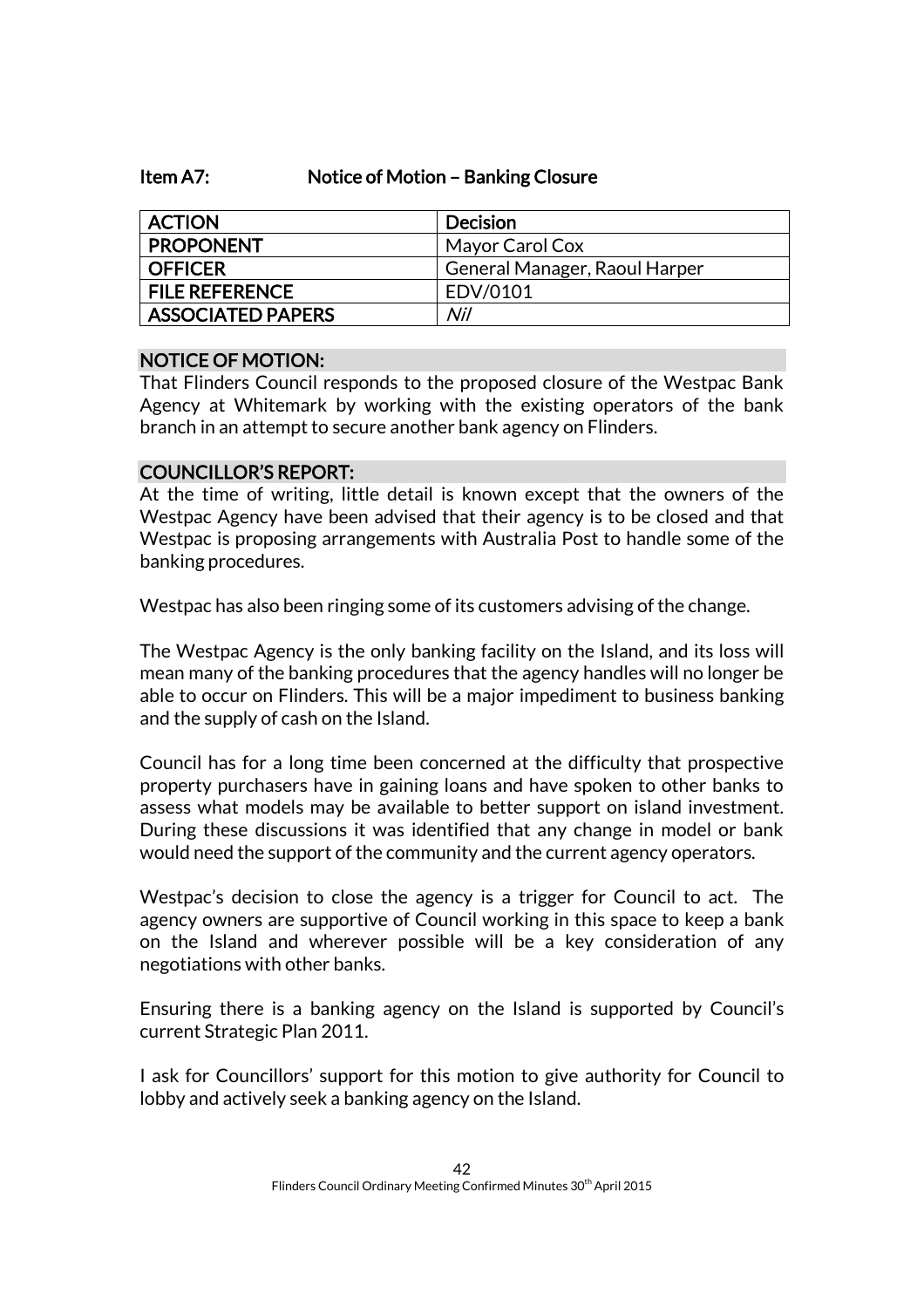# PREVIOUS COUNCIL CONSIDERATION:

Nil

# OFFICER'S REPORT:

The Corporate Services Manager and I met with the operator of the local agency on the  $21<sup>st</sup>$  of April where he explained that Westpac intends to close there in-store agency. From what I understand some Westpac services will be available through a new partnership that has been agreed between Australia Post and Westpac at the local post office but the full suite of banking services that are currently available to businesses and the like will no longer be on offer.

Clearly this is a significant issue for the islands and the motion put forward by the Mayor rightly calls for Council to assist in any way possible to secure a fully functional bank agency on the Island.

It may be timely too for Council and the community to consider a more community focused banking model where local ownership could lead to funds invested staying on the Island. These models have worked very well in other parts of the country where the major banks no longer wish to offer banking services.

# STATUTORY REQUIREMENTS:

Nil

# POLICY/STRATEGIC IMPLICATIONS:

Ensuring there is a banking agency on the island is supported by Council's current Strategic Plan 2011.

4.0 Community Safety, Engagement and Enterprise:

4.3 Maintain and develop productive, constructive relationships with community organisations involved in delivery of strategic services and activities.

4.3.1 Engage with, as necessary support and integrate into Flinders Council plans key community based service providers.

### BUDGET AND FINANCIAL IMPLICATIONS:

Unknown at this time

# RISK/LIABILITY:

Failure to have a functional banking agency on the Island would be a significant risk to the Island's ongoing viability.

### VOTING REQUIREMENTS:

Simple Majority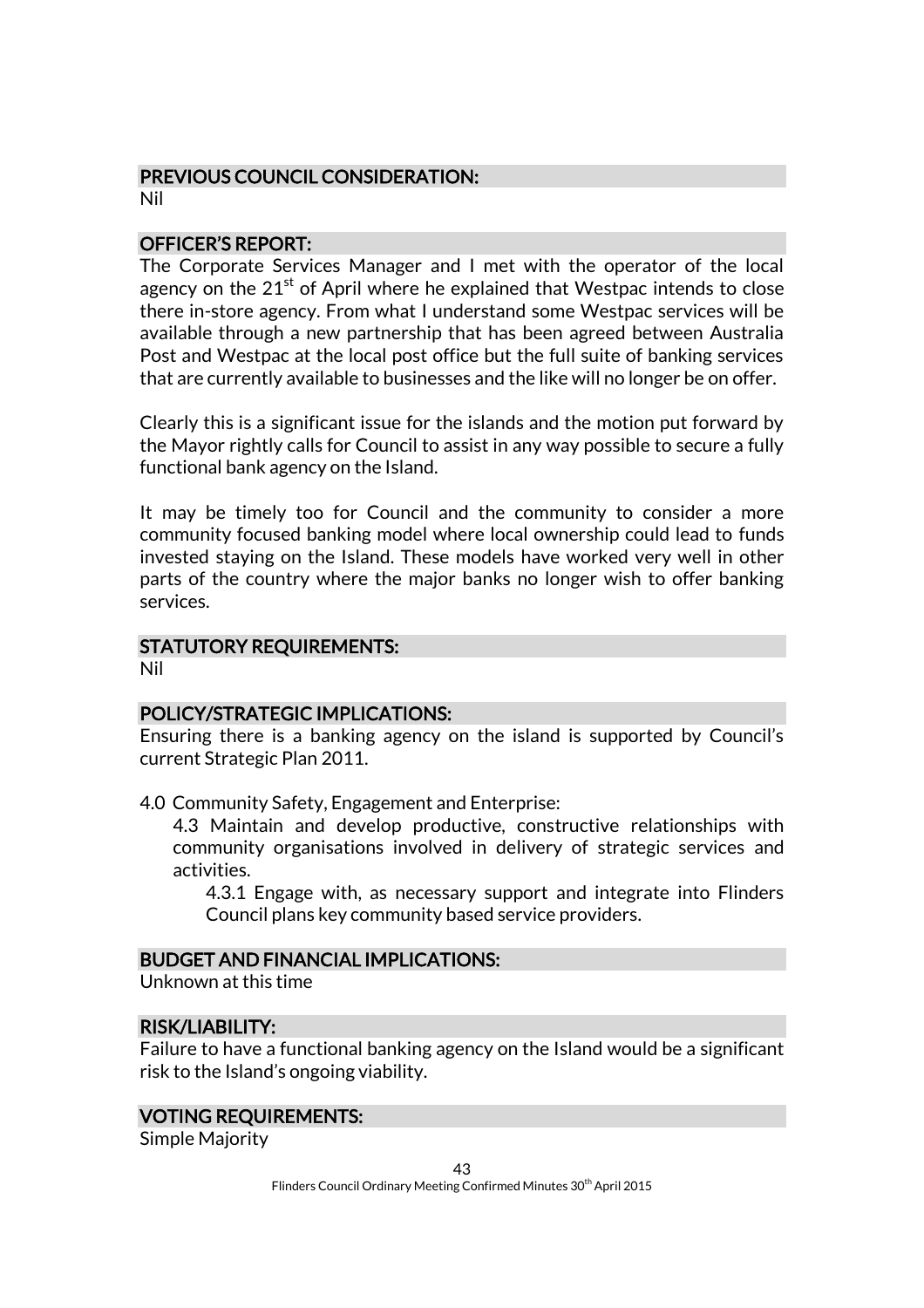# OFFICER'S RECOMMENDATION:

That Flinders Council responds to the proposed closure of the Westpac Bank Agency at Whitemark by working with the existing operators of the bank branch in an attempt to secure another bank agency on Flinders.

# DECISION:

# Moved: Mayor C Cox Seconded: Cr K Stockton

That Flinders Council responds to the proposed closure of the Westpac Bank Agency at Whitemark by working with the existing operators of the bank branch in an attempt to secure another bank agency on Flinders.

# AMENDMENT

117.04.2015 Moved: Cr D Williams Seconded: Cr P Rhodes

That Flinders Council responds to the proposed closure of the Westpac Bank Agency at Whitemark by working with the existing operators of the bank branch in an attempt to secure a bank agency or better on Flinders.

# CARRIED UNANIMOUSLY (7-0)

For: Mayor Carol Cox; Deputy Mayor Marc Cobham; Cr Chris Rhodes; Cr Peter Rhodes; Cr Ken Stockton; Cr David Williams and Cr Gerald Willis.

# **SUBSTANTIVE**

118.04.2015 Moved: Mayor C Cox Seconded: Cr K Stockton That Flinders Council responds to the proposed closure of the Westpac Bank Agency at Whitemark by working with the existing operators of the bank branch in an attempt to secure a bank agency or better on Flinders.

# CARRIED UNANIMOUSLY (7-0)

For: Mayor Carol Cox; Deputy Mayor Marc Cobham; Cr Chris Rhodes; Cr Peter Rhodes; Cr Ken Stockton; Cr David Williams and Cr Gerald Willis.

Deputy Mayor Marc Cobham called a break in the meeting at 1.52pm and resumed the meeting at 2.03pm.

Deputy Mayor Marc Cobham passed the Chair to Mayor Carol Cox at 2.03pm.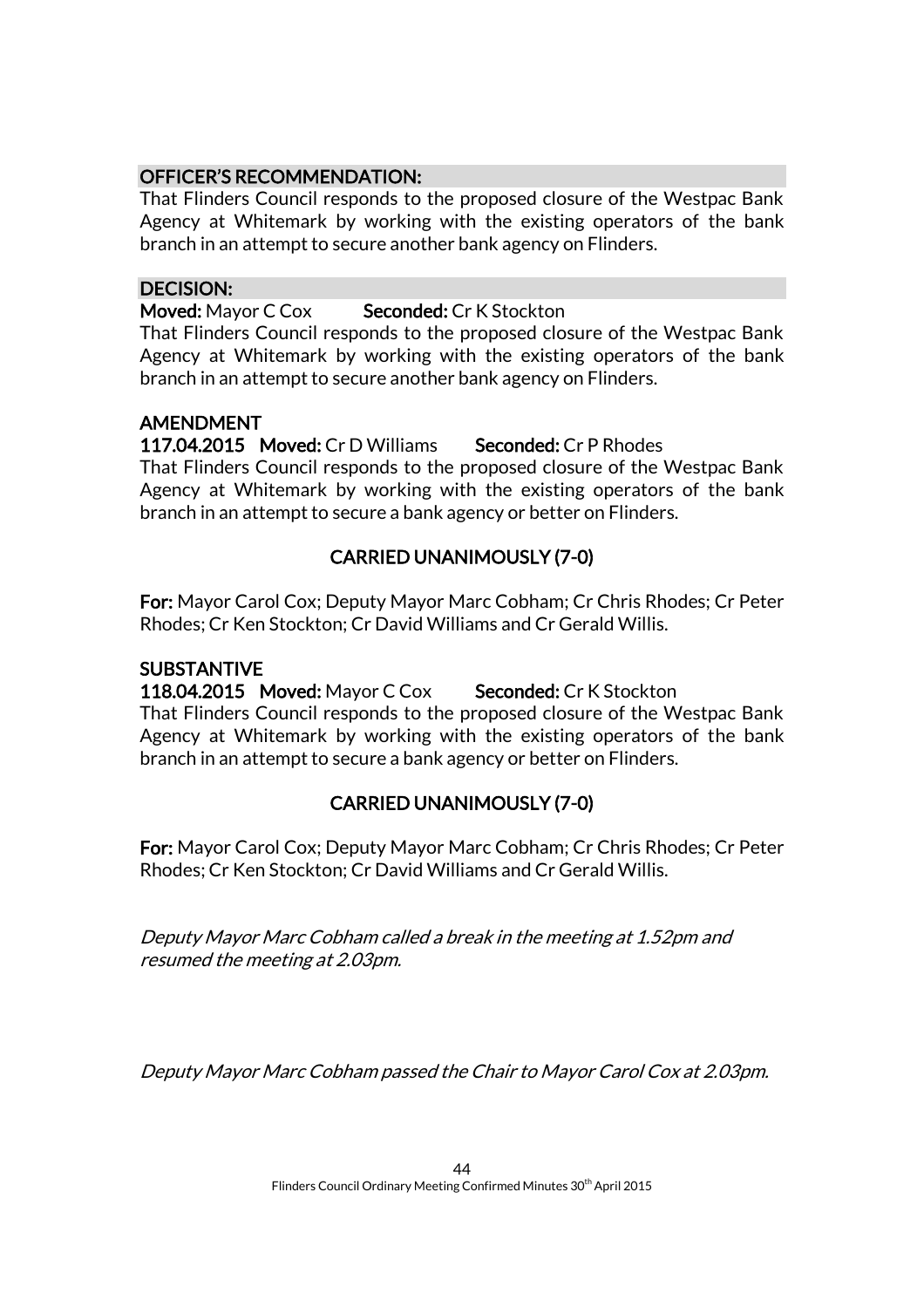# **B. ENVIRONMENTAL HEALTH**

### Item B1: Review of Food Safety Policy

| <b>ACTION</b>            | <b>Decision</b>                           |
|--------------------------|-------------------------------------------|
| <b>PROPONENT</b>         | <b>Council Officer</b>                    |
| <b>OFFICER</b>           | Environmental Health Officer, Jacci Viney |
| <b>FILE REFERENCE</b>    | ENH/0700                                  |
| <b>ASSOCIATED PAPERS</b> | Annexure 10: DRAFT Food Safety Policy     |

### INTRODUCTION:

Council's Policy Manual is an important document of Council as it provides direction to Staff, Management and Councillors. Many of the policies are required by, or relate to, legislation and in most instances help manage Council's exposure to risk.

### PREVIOUS COUNCIL CONSIDERATION:

16<sup>th</sup> June 2011 171.06.2011

### OFFICER'S REPORT:

Council has a policy that states that policies should be reviewed at least every two (2) years.

The Food Safety Policy has been reviewed and updated to reflect changes in legislation and work practices for Councillors' consideration.

# STATUTORY REQUIREMENT:

Food Act 2003 (Tas) AS/NZ Food Standards Code

### POLICY/STRATEGIC IMPLICATIONS:

4.0 Community Safety, Engagement and Enterprise - Through positive Council-Community partnerships, enhance people's security, inclusion and well-being.

4.1 Provide professional environmental and public health services.

4.1.1 Provide a program of structured inspection, compliance management, education and immunisation.

### RISK/LIABILITY:

Adoption of this policy and ensuring that Management, Staff and Councillors are aware of and follow this policy will help to reduce Council's exposure to risk in this area.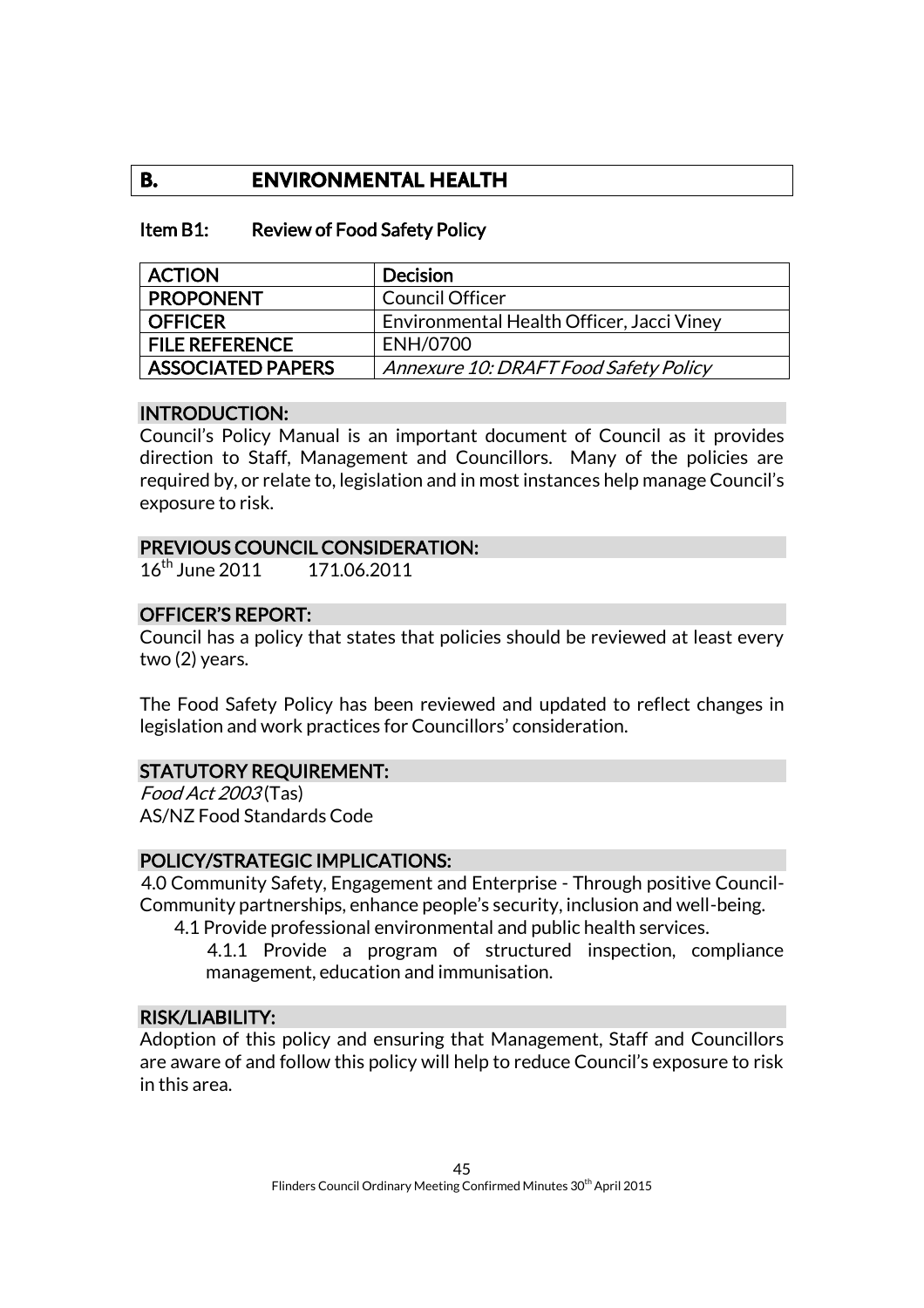### VOTING REQUIREMENTS:

Simple Majority

### OFFICER'S RECOMMENDATION:

That Council adopts the Food Safety Policy with the proposed changes and allow it to lay on the table for 28 days for public comment.

# DECISION:

119.04.2015 Moved: Cr D Williams Seconded: Cr M Cobham That Council adopts the Food Safety Policy with the proposed changes and allows it to lay on the table for 28 days for public comment.

# CARRIED UNANIMOUSLY (7-0)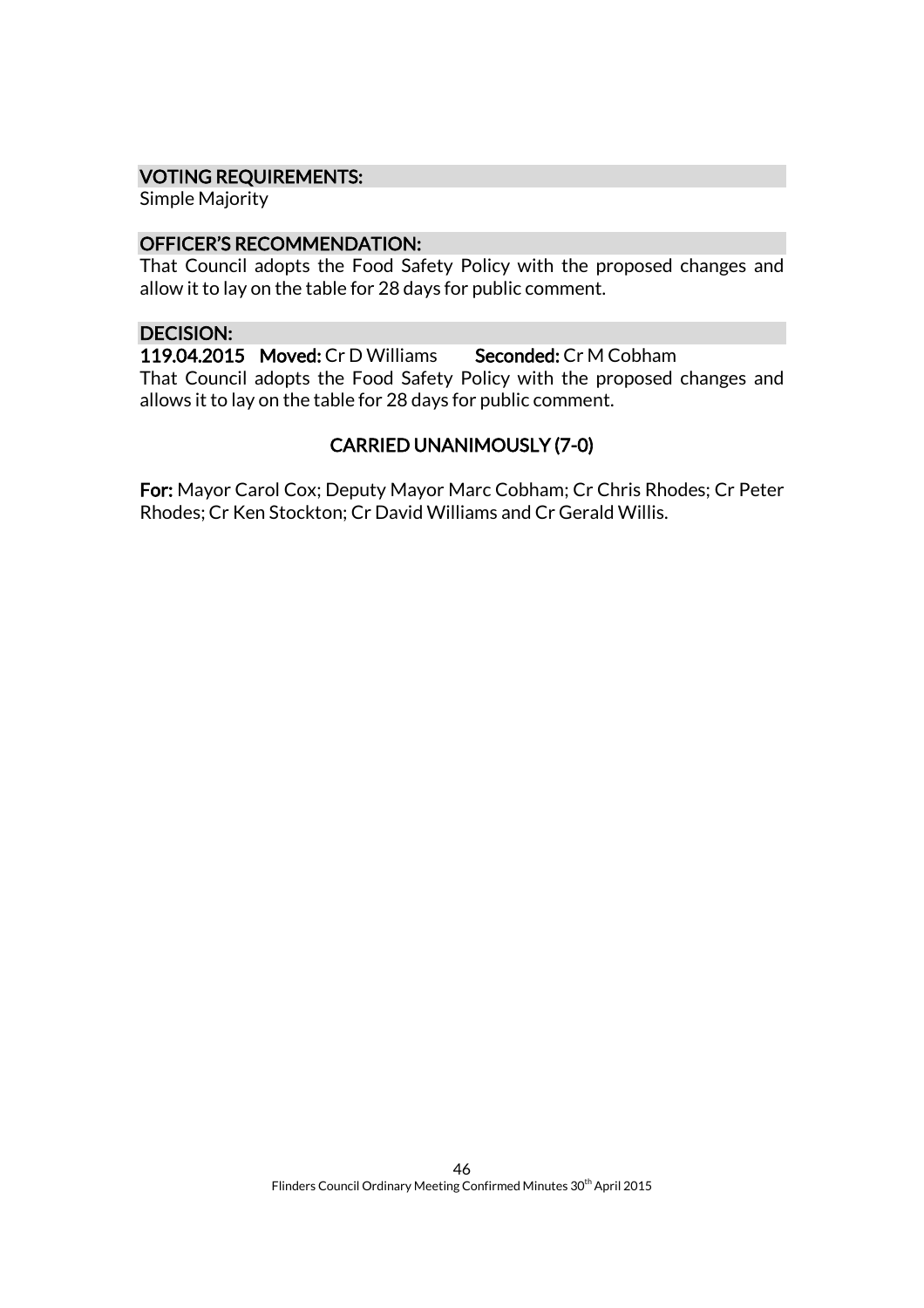# **C. CORPORATE SERVICES**

| Item C1: | Quarterly Financial Report for January - March 2015 |
|----------|-----------------------------------------------------|
|----------|-----------------------------------------------------|

| <b>ACTION</b>            | Information                             |
|--------------------------|-----------------------------------------|
| <b>PROPONENT</b>         | Corporate Services Manager              |
| <b>OFFICER</b>           | Sophie Pitchford                        |
| <b>FILE REFERENCE</b>    | FIN/0100, ADM/0600                      |
| <b>ASSOCIATED PAPERS</b> | Annexure 11: Quarterly Financial Report |
|                          | January – March 2015                    |

### INTRODUCTION:

Presented to Council is the third Quarterly Financial Report for the period commencing  $1<sup>st</sup>$  January 2015 and ending  $31<sup>st</sup>$  March 2015.

### PREVIOUS COUNCIL CONSIDERATION:

Council considers the Quarterly Financial Report on a quarterly basis.

# OFFICER'S REPORT:

The new report structure provides a summary of income and expenditure for the first quarter across all departmental divisions as individual finance reports. The Statement of Comprehensive Income includes actuals from the previous financial year, for comparison against current actuals, as well as the 2014/15 Annual Budget and 2014/15 Budget Review.

The Capital Works Report highlights each project and the expenditure incurred to date as well as projects carried forward as Works in Progress arising from the previous financial year.

### STATUTORY REQUIREMENT:

Local Government Act 1993

### POLICY/STRATEGIC IMPLICATIONS:

5.0 Corporate, Governance and Intergovernmental Relations

### BUDGET AND FINANCIAL IMPLICATIONS:

Annual Plan – all areas

# RISK/LIABILITY:

No foreseen risks or legal obligations identified as a result of the financial report.

### VOTING REQUIREMENTS:

Simple Majority

Flinders Council Ordinary Meeting Confirmed Minutes 30<sup>th</sup> April 2015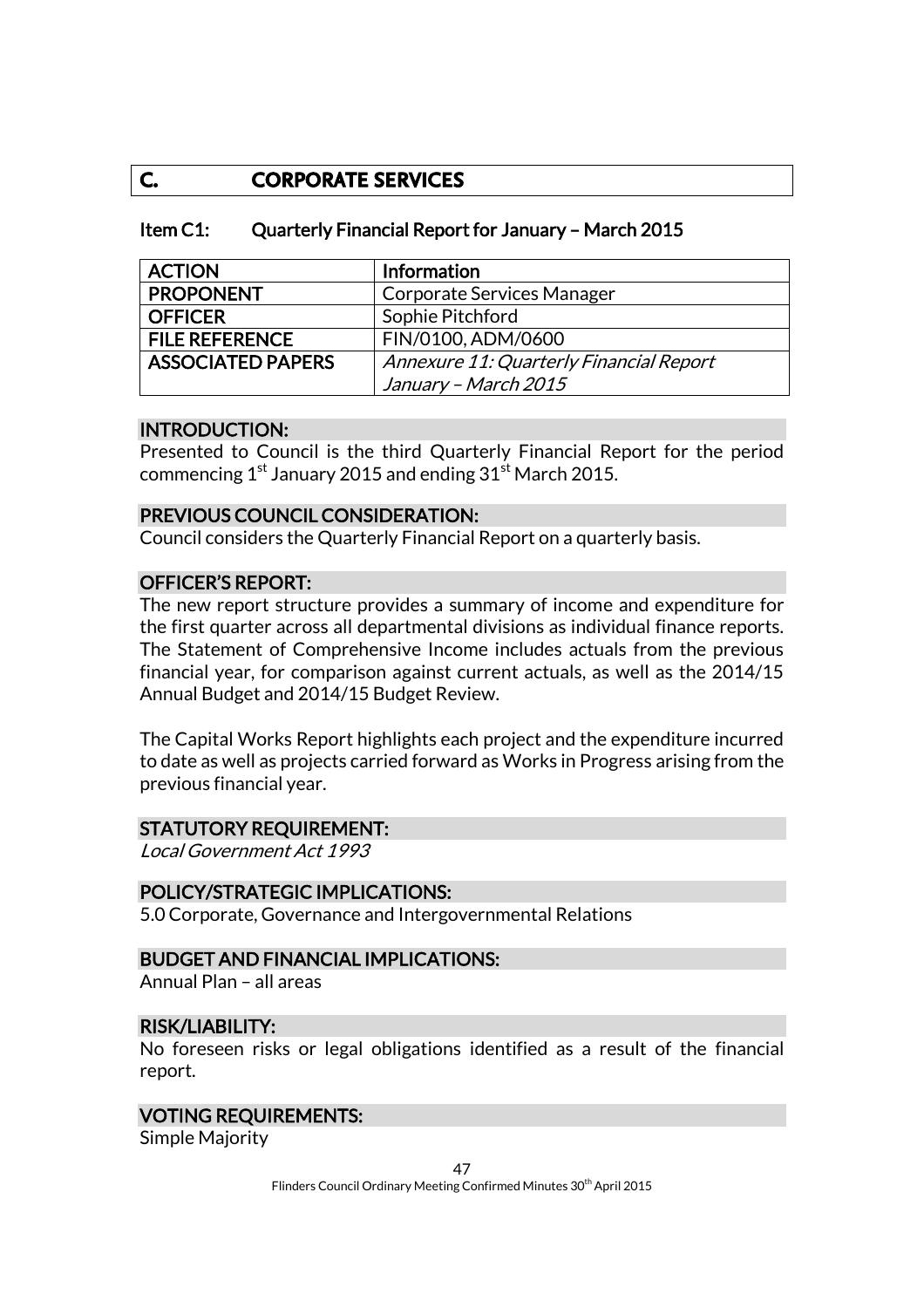# OFFICER'S RECOMMENDATION:

That the Quarterly Financial Report for the period commencing  $1<sup>st</sup>$  January 2015 and ending 31<sup>st</sup> March 2015 be received and accepted.

# DECISION:

120.04.2015 Moved: Deputy Mayor M Cobham Seconded: Cr K Stockton That the Quarterly Financial Report for the period commencing  $1<sup>st</sup>$  January 2015 and ending  $31<sup>st</sup>$  March 2015 be received and accepted.

# CARRIED UNANIMOUSLY (7-0)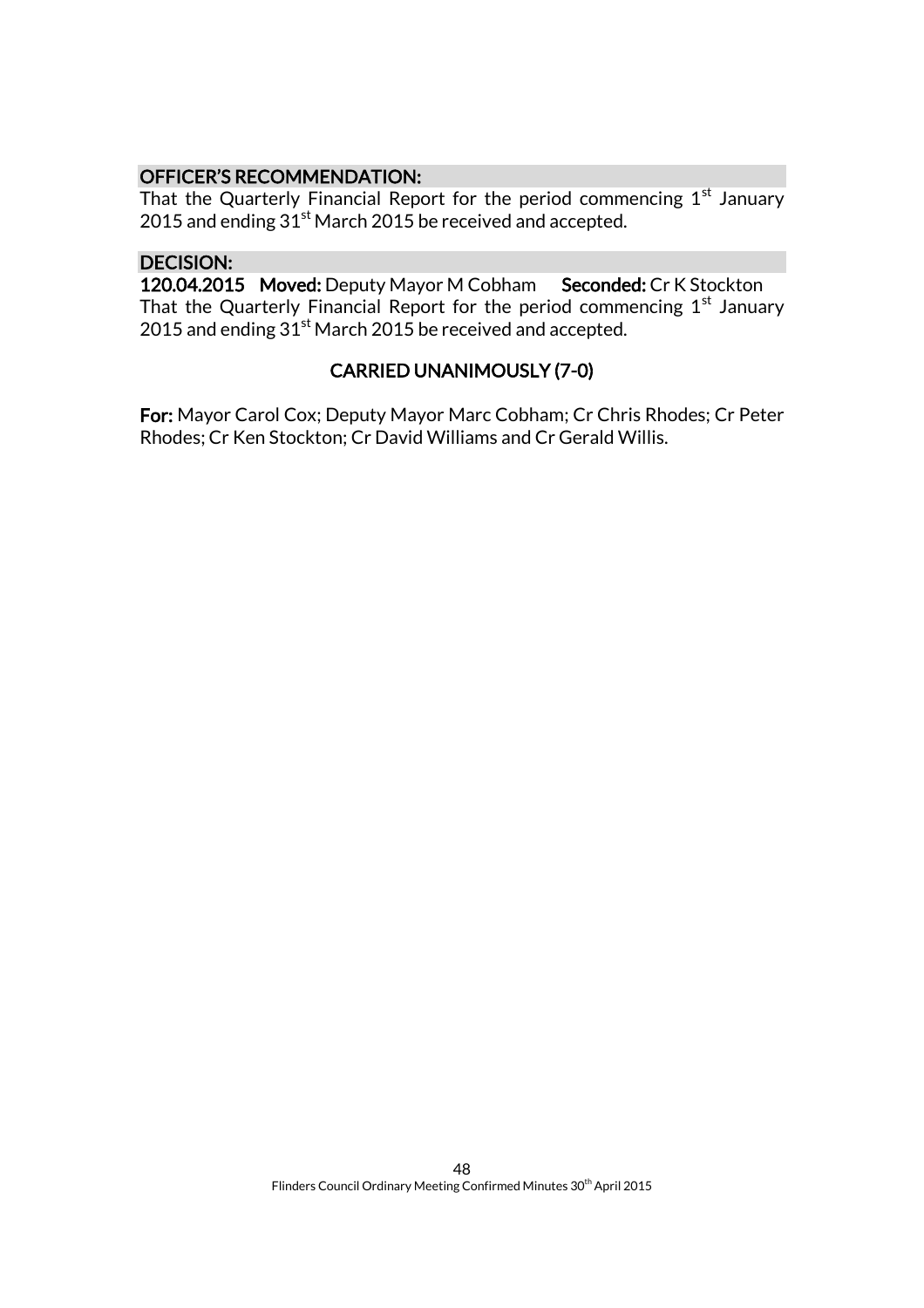#### Item C2: Review of Debt Collection Policy

| <b>ACTION</b>            | <b>Decision</b>                              |
|--------------------------|----------------------------------------------|
| <b>PROPONENT</b>         | Council Officer                              |
| <b>OFFICER</b>           | Corporate Services Manager, Sophie Pitchford |
| <b>FILE REFERENCE</b>    | FIN/1205, FIN/1400                           |
| <b>ASSOCIATED PAPERS</b> | Annexure 12: DRAFT Debt Collection Policy    |

### INTRODUCTION:

Council's Policy Manual is an important document of Council as it provides direction to Staff, Management and Councillors. Many of the policies are required by, or relate to, legislation and in most instances help manage Council's exposure to risk.

#### PREVIOUS COUNCIL CONSIDERATION:

| Adopted | 19 September 2008 | 381.09.08 |
|---------|-------------------|-----------|
| Amended | 22 October 2009   | 406.10.09 |
| Amended | 15 July 2010      | 188.07.10 |

# OFFICER'S REPORT:

Council has a policy that states that policies should be reviewed at least every two (2) years.

The Debt Collection Policy has been reviewed and updated to reflect changes in work practices for Councillors' consideration.

#### STATUTORY REQUIREMENT:

Local Government Act 1993 Rates Resolution

### POLICY/STRATEGIC IMPLICATIONS:

5.0 Corporate Governance and Intergovernmental Relations - decisions are professionally and transparently made, communicated and implemented to achieve defined outcomes in the interest of the community.

5.1.3 Achieve a sustainable balance of income, investment and recurrent expenditure

#### RISK/LIABILITY:

Adoption of this policy and ensuring that Management, Staff and Councillors are aware of and follow this policy will help to reduce Council's exposure to risk in this area.

### VOTING REQUIREMENTS:

Simple Majority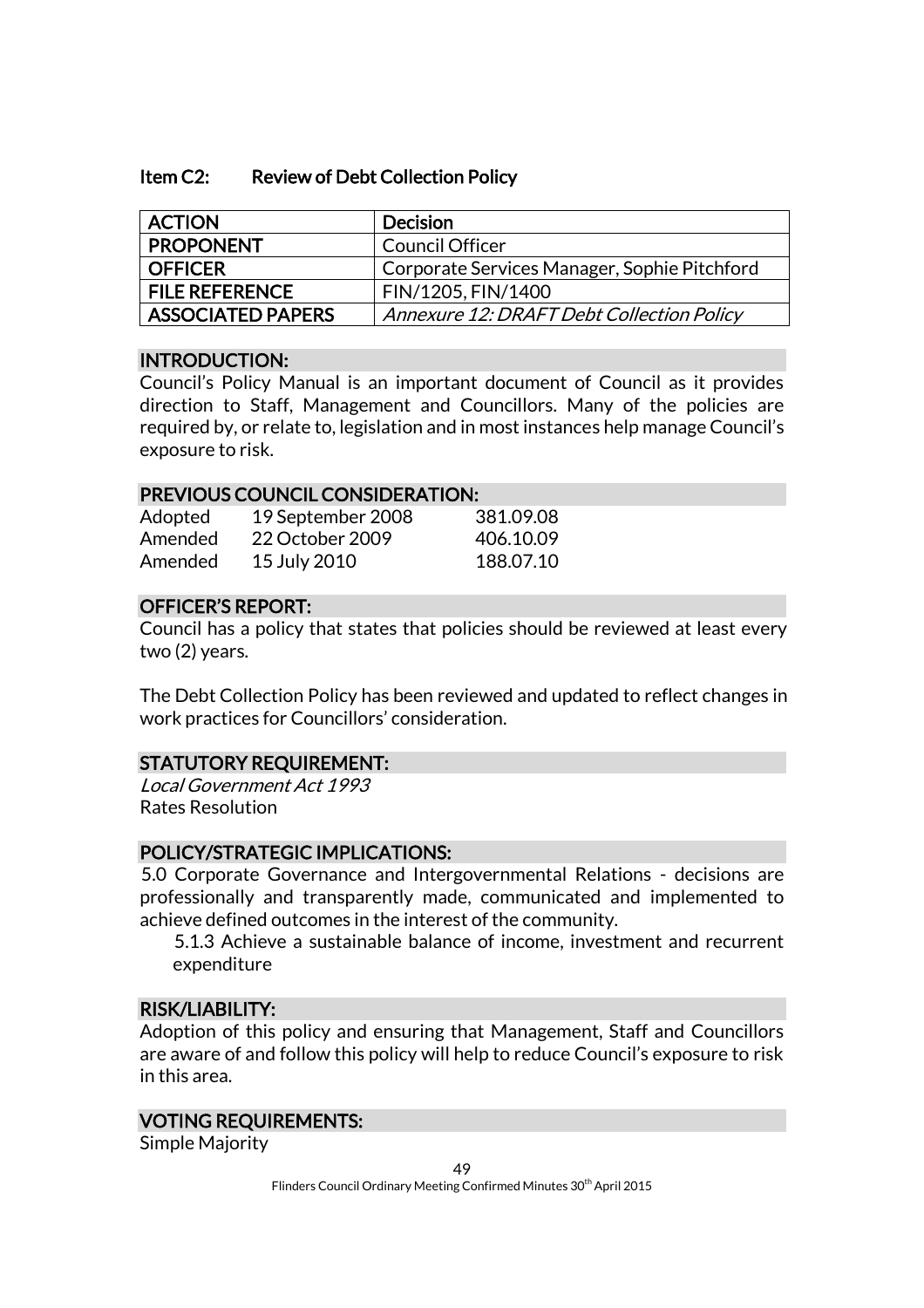# OFFICER'S RECOMMENDATION:

That Council adopts the Debt Collection Policy with the proposed changes and allows it to lay on the table for 28 days for public comment.

# DECISION:

121.04.2015 Moved: Deputy Mayor M Cobham Seconded: Cr K Stockton That Council adopts the Debt Collection Policy with the following amendment and allows it to lay on the table for 28 days for public comment:

• Remove the following sentence from the section 'Identification' "Childcare debtors must be paid within 30 days and earlier payments are encouraged."

# CARRIED UNANIMOUSLY (7-0)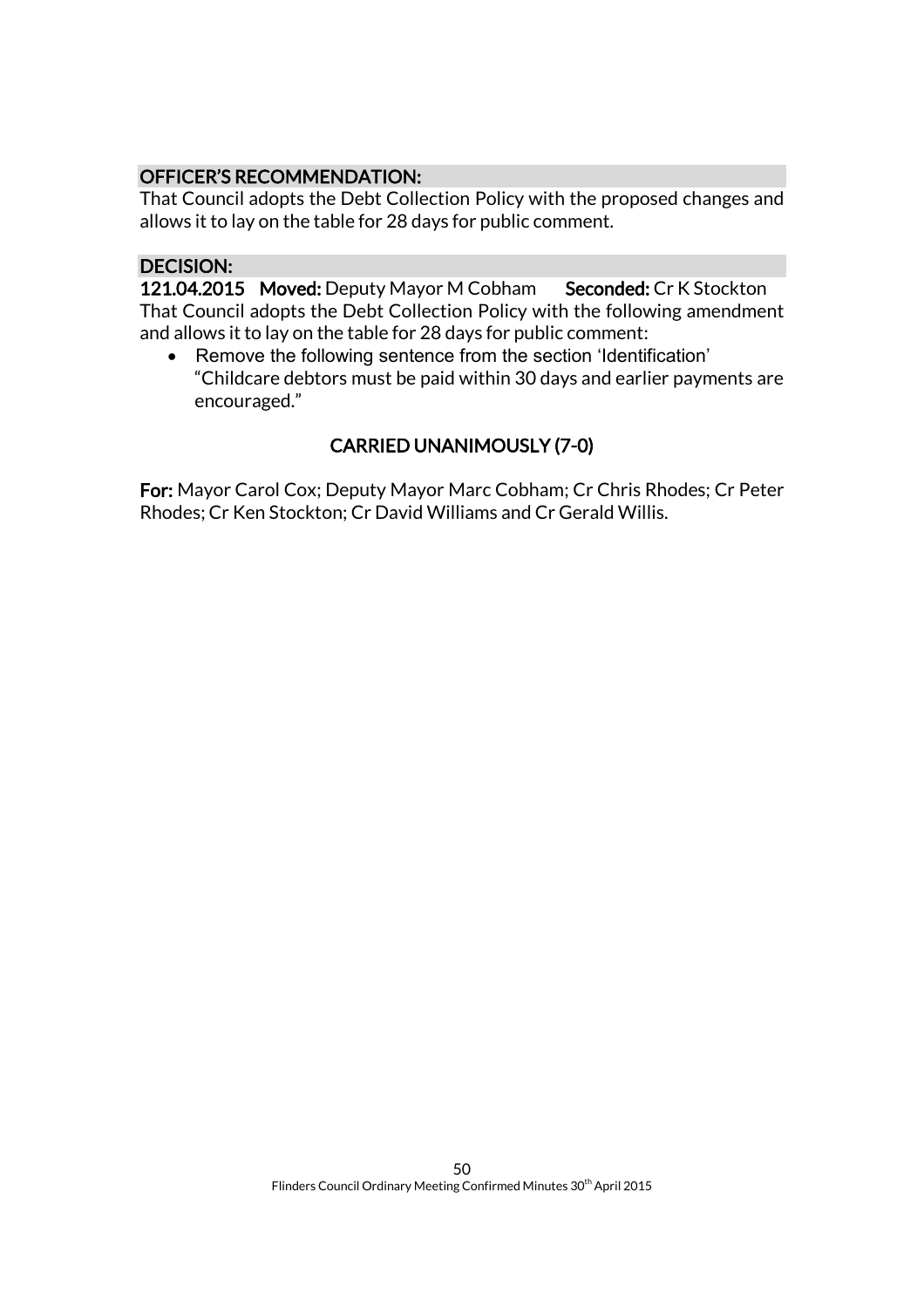# **D. GOVERNANCE**

### Item D1: Memorandum of Understanding between Flinders Council and Parks & Wildlife Service

| <b>ACTION</b>            | Information                                 |
|--------------------------|---------------------------------------------|
| <b>PROPONENT</b>         | <b>Council Officer</b>                      |
| <b>OFFICER</b>           | Raoul Harper, General Manager               |
| <b>FILE REFERENCE</b>    | ENV/1100                                    |
| <b>ASSOCIATED PAPERS</b> | Annexure 13: MOU between Flinders Council & |
|                          | Parks & Wildlife Service                    |

# INTRODUCTION:

The Memorandum of Understanding between Flinders Council and the Parks & Wildlife Service describes the arrangements for the operation of a noncommercial agreement between the two organisations.

# PREVIOUS COUNCIL CONSIDERATION:

692.11.2013 21st November 2013

# OFFICER'S REPORT:

This Memorandum of Understanding (MOU) has been prepared in order to formalise an existing arrangement between Flinders Council and the Parks & Wildlife Service. The MOU specifies and outlines the roles of each organisation in relation to the upkeep and general maintenance of the public BBQ areas on Flinders Island, assistance in the maintenance of tracks on an as requested basis and the development of mutually beneficial priority projects.

Council and the local Parks & Wildlife Staff have a long history of collaboration and working together to maximise benefit to the local community. Much of this work has been undertaken previously without any formal arrangement being in place. The General Manager and Ranger in Charge have worked closely to develop the MOU presented for consideration. Councillors will note that the upkeep and general maintenance of public BBQ's would be formalised under the proposed MOU as would Council's support at times of a genuine emergency for the Parks and Wildlife Service, until such time as assistance can be flown to the Island. Other areas of interest include assistance on an as needs basis with works on some Parks & Wildlife maintained tracks. While Council would assess any works on a project by project basis, there are times where staff and equipment may be in a given area and their assistance in delivering works would add value to both organisations and the community at large.

The agreement will commence from  $1<sup>st</sup>$  May 2015 and continue for a period of 24 months if approved by Council.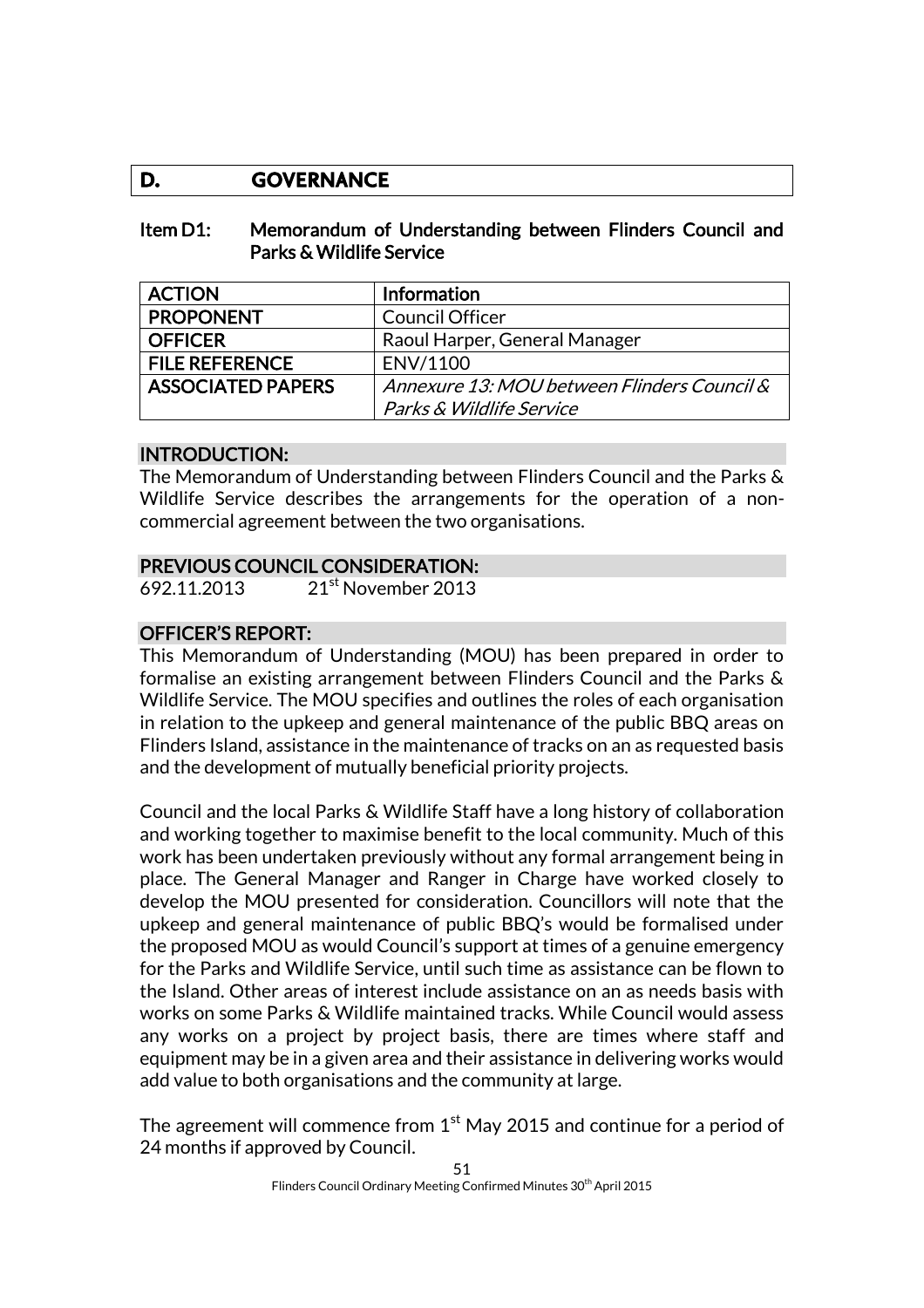# POLICY/STRATEGIC IMPLICATIONS:

1.0 Environment and Natural Asset Management

- 1.3 Enhance access to and use of environmental assets to ensure values are recognised
	- 1.3.2 Provide residential, tourism and recreational opportunity adjacent to environmental assets where the necessary balance can be achieved

# BUDGET AND FINANCIAL IMPLICATIONS:

The MOU will allow for the continued sharing of resources which minimises expenditure.

# RISK/LIABILITY:

While resource sharing arrangements have been ongoing between local Parks and Wildlife staff and Council for many years it is seen as an important risk minimisation measure to formalise the relationship.

# VOTING REQUIREMENTS:

Simple Majority

# OFFICER'S RECOMMENDATION:

That the Mayor be authorised to sign the Memorandum of Understanding (MOU) between Flinders Council and the Parks & Wildlife Service.

# DECISION:

The Agenda Item was withdrawn by the proponent in order to clearly define the extent of the work and attach a schedule of works.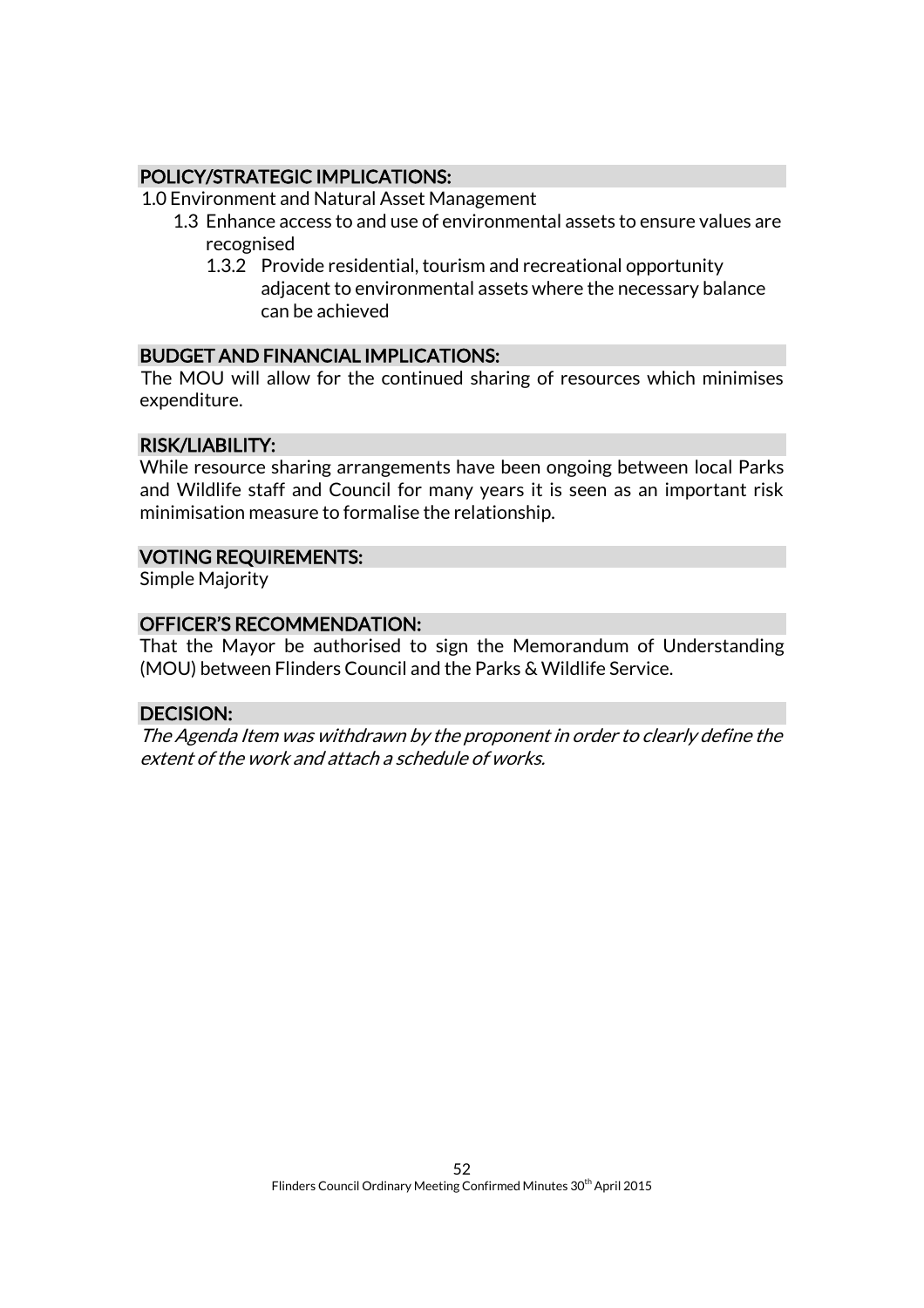| Item D2: | <b>Project Management Framework</b> |
|----------|-------------------------------------|
|----------|-------------------------------------|

| <b>ACTION</b>         | Information                               |
|-----------------------|-------------------------------------------|
| <b>PROPONENT</b>      | <b>Council Officer</b>                    |
| <b>OFFICER</b>        | General Manager, Raoul Harper             |
| <b>FILE REFERENCE</b> | CDV/0402                                  |
| ASSOCIATED PAPERS     | Annexure 14: Project Management Framework |

### INTRODUCTION:

In response to the Annual Plan action: "Actively seek funding to support continued professional development & a program of productivity improvement for key Council staff", the Community & Economic Development Manager supported a grant submission by the Institute of Project Management to the 2014 State Government Skills Tasmania Equity Support Program for the delivery of accredited project management training for Council staff.

The grant was successful and for the past months the Institute of Project Management has delivered the Flinders Island Project Management Maturity Program.

This Agenda Item has been prepared to provide information to Elected Members on the outcomes of the *Flinders Island Project Management Maturity* Program as it relates to Council's project management and delivery.

# PREVIOUS COUNCIL CONSIDERATION:

Nil

# OFFICER'S REPORT:

In response to the Annual Plan action: "Actively seek funding to support continued professional development & a program of productivity improvement for key Council staff", the Community & Economic Development Manager supported a grant submission by the Institute of Project Management to the 2014 State Government Skills Tasmania Equity Support Program for the delivery of accredited project management training for Council staff.

The grant was successful and for the past months the Institute of Project Management has delivered the Flinders Island Project Management Maturity Program to key Council staff across all of Council's Business Units.

Project management capability was a critical, self-identified skill gap within Flinders Council staff. Because there was no identifiable or consistent methodology for the management of projects – and the limited project training to date for managers has been on the job – major project assurance and delivery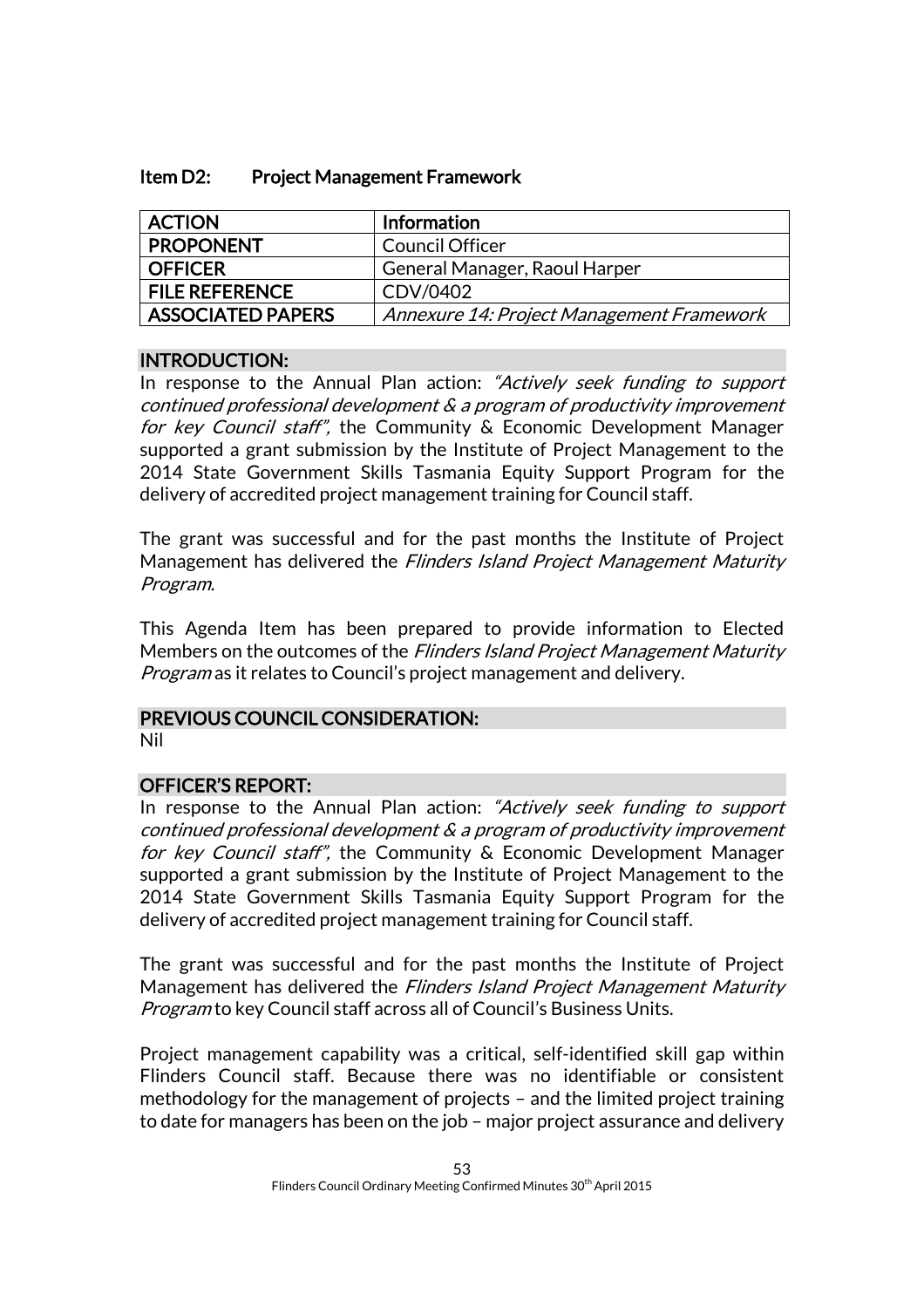on Flinders Island has largely been outsourced, and minor projects have potentially failed to realise their full potential.

This program's ultimate goal has been to address these skills gaps and to instil a project management culture and the requisite skills to Council staff and improve the level of maturity with which projects are self-delivered by Council staff across all Council Business Units. Project management 'maturity' is a wellunderstood industry construct, defined as the progressive development of an enterprise project management approach, methodology, strategy, and decisionmaking process.

Council staff that have undertaken the training and who achieve a standard of competence, will receive an accredited unit of study Undertake project work.

Benefits and outcomes of this training will be sustained, and an additional outcome for Council from the Flinders Island Project Management Maturity Program, is the provision of a set of locally vested and owned project management assets.

A Project Management Framework and an associated set of practical, scalable project management assets have been developed to guide the delivery of future Council projects. Not all projects require the same amount of consultation, planning and documentation and as part of the Project Management Framework, a sizing calculator has been developed to determine the level of project management rigour needed to satisfactorily manage each project's risks and delivery requirements.

Project resources that have been developed through delivery of the project include templates for: Project Initiation; Business Case; Project Plan; Risk Register; Stakeholder Management Plan; Status Report; Project Close Checklist; and Project Review.

Ideally, the Project Management Framework and associated assets will also assist to inform Council's future budget process and setting of Annual staff work plans.

By increasing staff capabilities to deliver Council projects in-house, further opportunities are now being explored to provide ongoing mentoring for staff delivering projects rather than engaging outsourced project consultants .

Finally, through a considered and rigorous approach to evaluating the worth (or otherwise) of ideas and projects, Council Committees could also utilise the framework to inform what projects are brought to Council for consideration.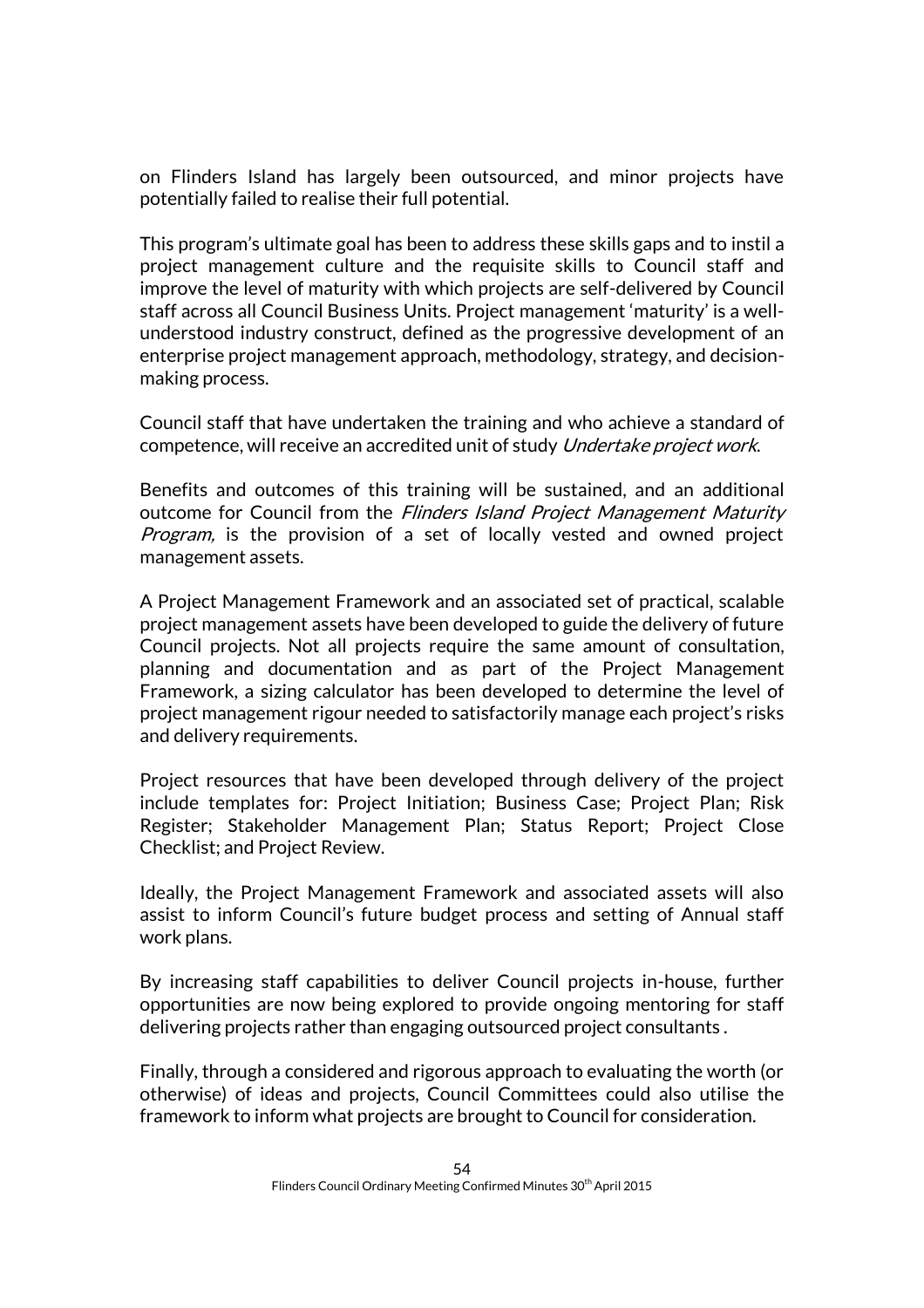# STATUTORY REQUIREMENT:

Nil

# POLICY/STRATEGIC IMPLICATIONS:

5.1 Support the capacity and productivity of our organisation and a culture of professionalism, compliance, innovation and service.

5.1.1 Design and implement an integrated governance, strategic and operational planning and service delivery system.

5.1.2 Design and implement a continued professional development and productivity Improvement Program.

5.1.4 Achieve the optimum balance of internal and external skills and services.

5.2 Develop a strong evidence base to strategies and initiatives to support 'business case' presentation. Design and implement a business case model to planning, reporting and decision making within Council.

6.1 Implement a dynamic strategic plan and development framework to define our future and guide strategic decisions.

6.1.4 Develop evidence based cases to facilitate support and investment.

# BUDGET AND FINANCIAL IMPLICATIONS:

The project management framework has the potential to deliver budget savings from managing and delivering projects in-house rather than using consultants for delivery.

# RISK/LIABILITY:

Project management capability was a critical, self-identified skill gap within Flinders Council staff. With no identifiable or consistent methodology for the assessment and management of projects, successful delivery was identified as a risk. The training provided to staff and the adoption of the project management framework will mitigate this risk and provide rigour and consistency to how projects are evaluated and delivered.

# VOTING REQUIREMENTS:

Simple Majority

### OFFICER'S RECOMMENDATION:

That Council notes the Project Management Framework and receives the Officer's report.

# DECISION:

122.04.2015 Moved: Deputy Mayor M Cobham Seconded: Cr K Stockton That Council notes the Project Management Framework and receives the Officer's report.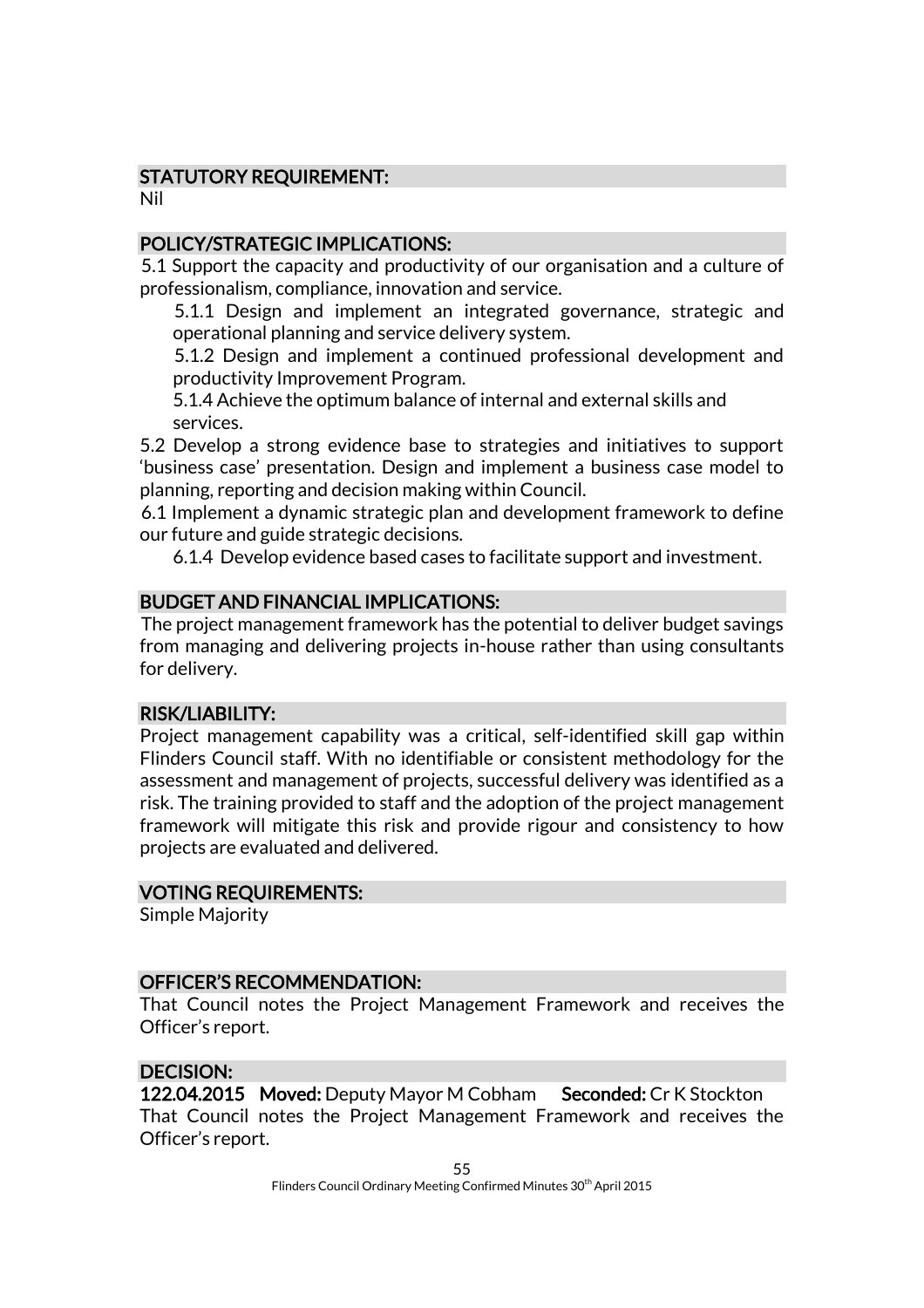# CARRIED UNANIMOUSLY (7-0)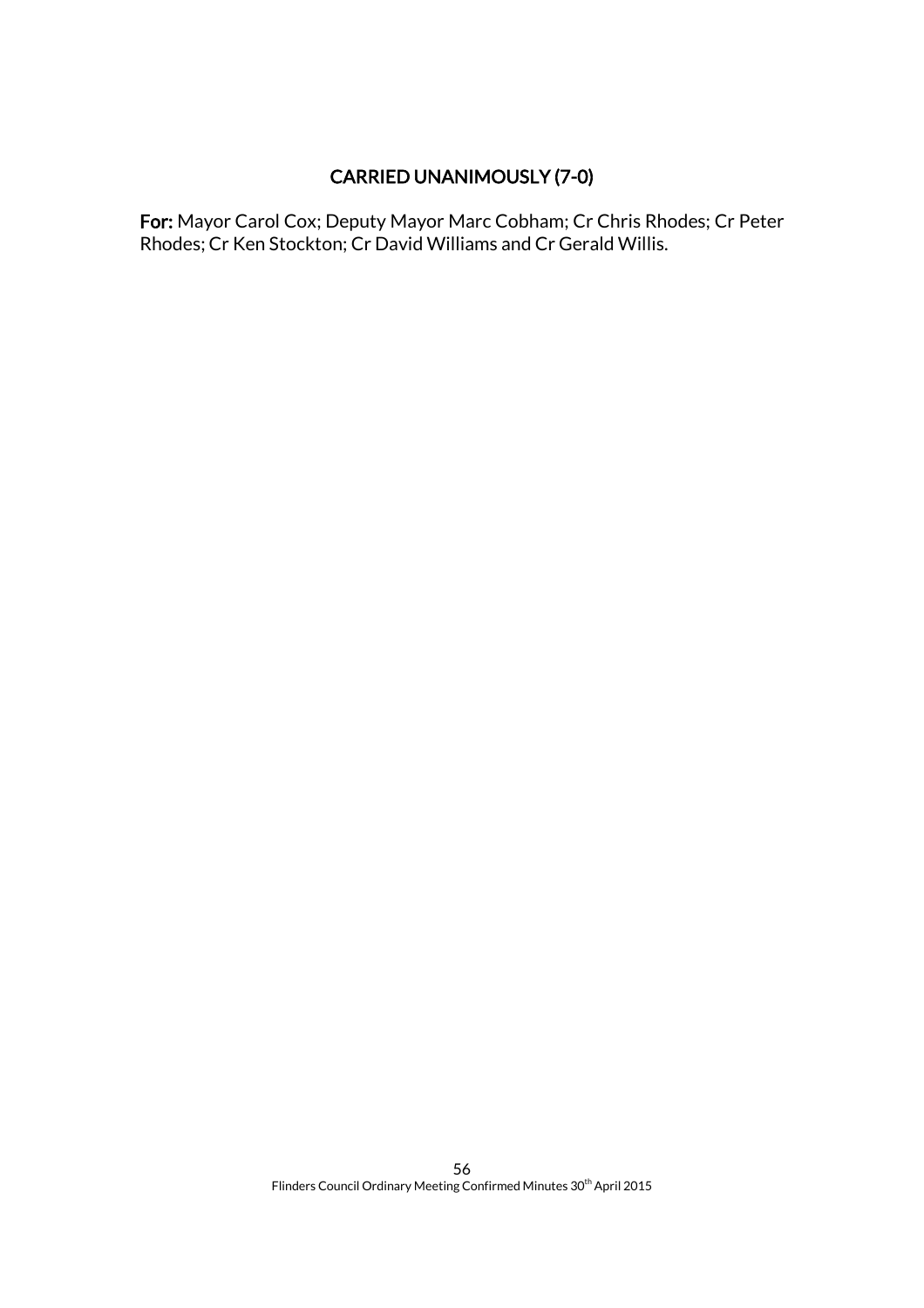### Item D3: Review of Corporate Credit Card Policy

| <b>ACTION</b>            | <b>Information</b>                           |
|--------------------------|----------------------------------------------|
| <b>PROPONENT</b>         | <b>Council Officer</b>                       |
| <b>OFFICER</b>           | Corporate Services Manager, Sophie Pitchford |
| <b>FILE REFERENCE</b>    | <b>FIN/0502</b>                              |
| <b>ASSOCIATED PAPERS</b> | Annexure 15: DRAFT Corporate Credit Card     |
|                          | Policy                                       |

### INTRODUCTION:

Council's Policy Manual is an important document of Council as it provides direction to Staff, Management and Councillors. Many of the policies are required by, or relate to, legislation and in most instances help manage Council's exposure to risk.

#### PREVIOUS COUNCIL CONSIDERATION:

20 August 2009 308.08.09

### OFFICER'S REPORT:

Council has a policy that states that policies should be reviewed at least every two (2) years.

The Corporate Credit Card Policy has been reviewed and updated to reflect changes in staff titles and work practices for Councillors' consideration.

### STATUTORY REQUIREMENT:

Local Government Act 1993 Code of Tenders and Contracts Policy Disciplinary Policy Risk Management Policy

### POLICY/STRATEGIC IMPLICATIONS:

5.0 Corporate Governance and Intergovernmental Relations - decisions are professionally and transparently made, communicated and implemented to achieve defined outcomes in the interest of the community.

5.1.3 Achieve a sustainable balance of income, investment and recurrent expenditure

#### RISK/LIABILITY:

Adoption of this policy and ensuring that Management, Staff and Councillors are aware of and follow this policy will help reduce Council's exposure to risk in this area.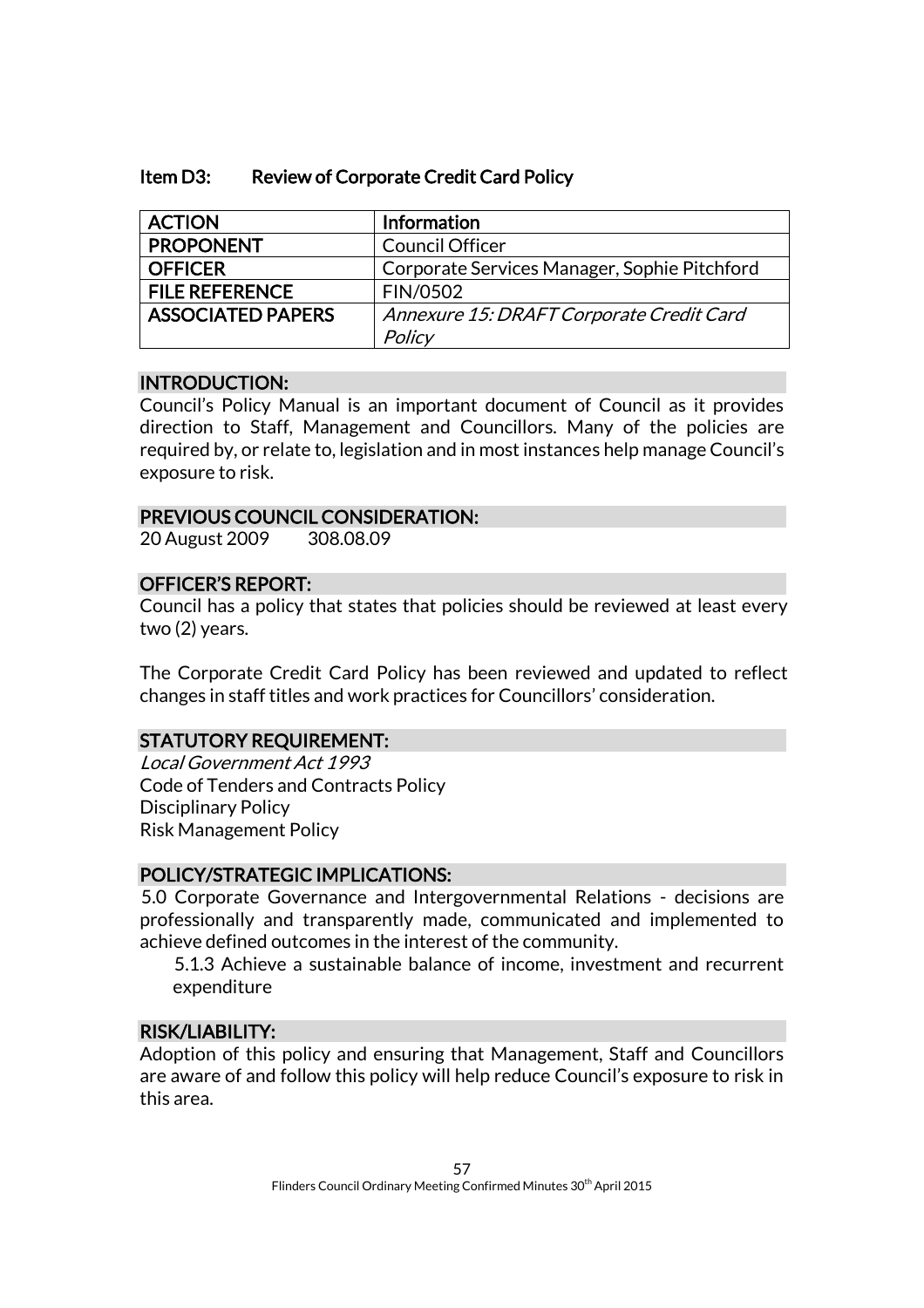# VOTING REQUIREMENTS:

Simple Majority

# OFFICER'S RECOMMENDATION:

That Council adopts the Corporate Credit Card Policy with the proposed changes and allows it to lay on the table for 28 days for public comment.

### DECISION:

123.04.2015 Moved: Cr G Willis Seconded: Cr P Rhodes That Council discuss this item, under Section 22 (9) of the Local Government (Meeting Procedures) Regulations 2005.

# CARRIED UNANIMOUSLY (7-0)

For: Mayor Carol Cox; Deputy Mayor Marc Cobham; Cr Chris Rhodes; Cr Peter Rhodes; Cr Ken Stockton; Cr David Williams and Cr Gerald Willis.

124.04.2015 Moved: Deputy Mayor M Cobham Seconded: Cr D Williams That Council adopts the Corporate Credit Card Policy with the following amendments and allows it to lay on the table for 28 days for public comment:

- Within the 'Identification' section, change 'and Corporate Services Manager' to 'or Corporate Services Manager'.
- Within the 'Usage Documentation' section, change '(including a 'tax invoice')' to '(including a 'tax invoice' or receipt)'.
- Within the 'Breach of Principles' section, remove the sentence 'The General Manager or Corporate Services Manager must be advised of any breach and the action taken to correct the breach.'

# CARRIED UNANIMOUSLY (7-0)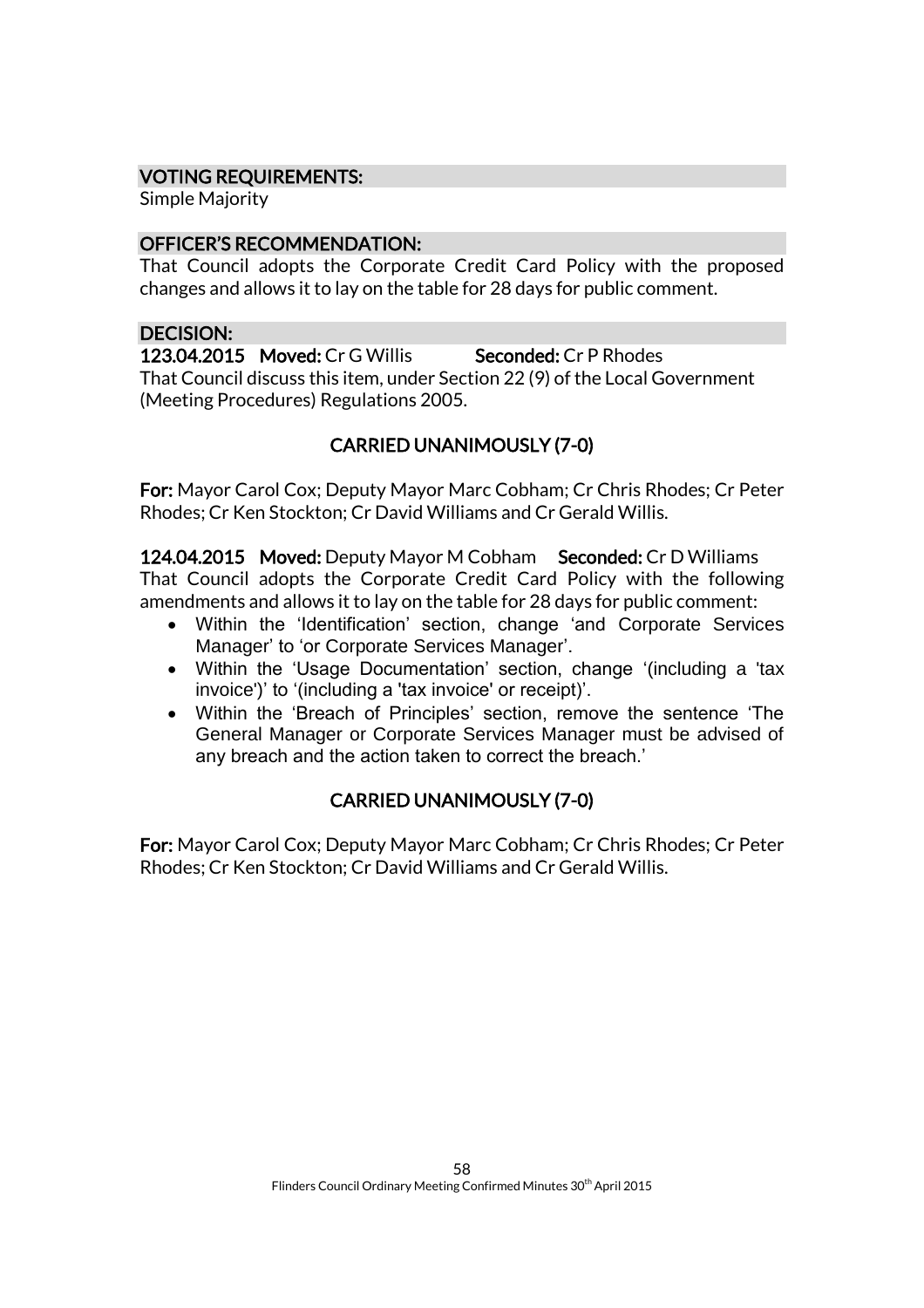#### Item D4: Council's 3rd Quarterly Report

| <b>ACTION</b>            | <b>Information</b>                                      |
|--------------------------|---------------------------------------------------------|
| <b>PROPONENT</b>         | <b>Council Officer</b>                                  |
| <b>OFFICER</b>           | General Manager, Raoul Harper                           |
| <b>FILE REFERENCE</b>    | GOV/0200                                                |
| <b>ASSOCIATED PAPERS</b> | Annexure 16: Council's 3 <sup>rd</sup> Quarterly Report |
|                          | (January - March 2015)                                  |

#### INTRODUCTION:

The purpose of this report is to provide Councillors with an update of the various actions taken by the whole of Council for the third quarter of the financial year.

#### PREVIOUS COUNCIL CONSIDERATION:

Previously provided as a departmental monthly report then departmental quarterly reports.

#### OFFICER'S REPORT:

Please read Annexure  $16$  - Council's  $3<sup>rd</sup>$  Quarterly Report (January - March 2015).

### VOTING REQUIREMENTS:

Simple Majority

### OFFICER'S RECOMMENDATION:

That the Council's 3<sup>rd</sup> Quarterly Report (January - March 2015) be received and accepted by Council.

### DECISION:

125.04.2015 Moved: Deputy Mayor M Cobham Seconded: Cr P Rhodes That the Council's 3<sup>rd</sup> Quarterly Report (January - March 2015) be received and accepted by Council.

# CARRIED UNANIMOUSLY (7-0)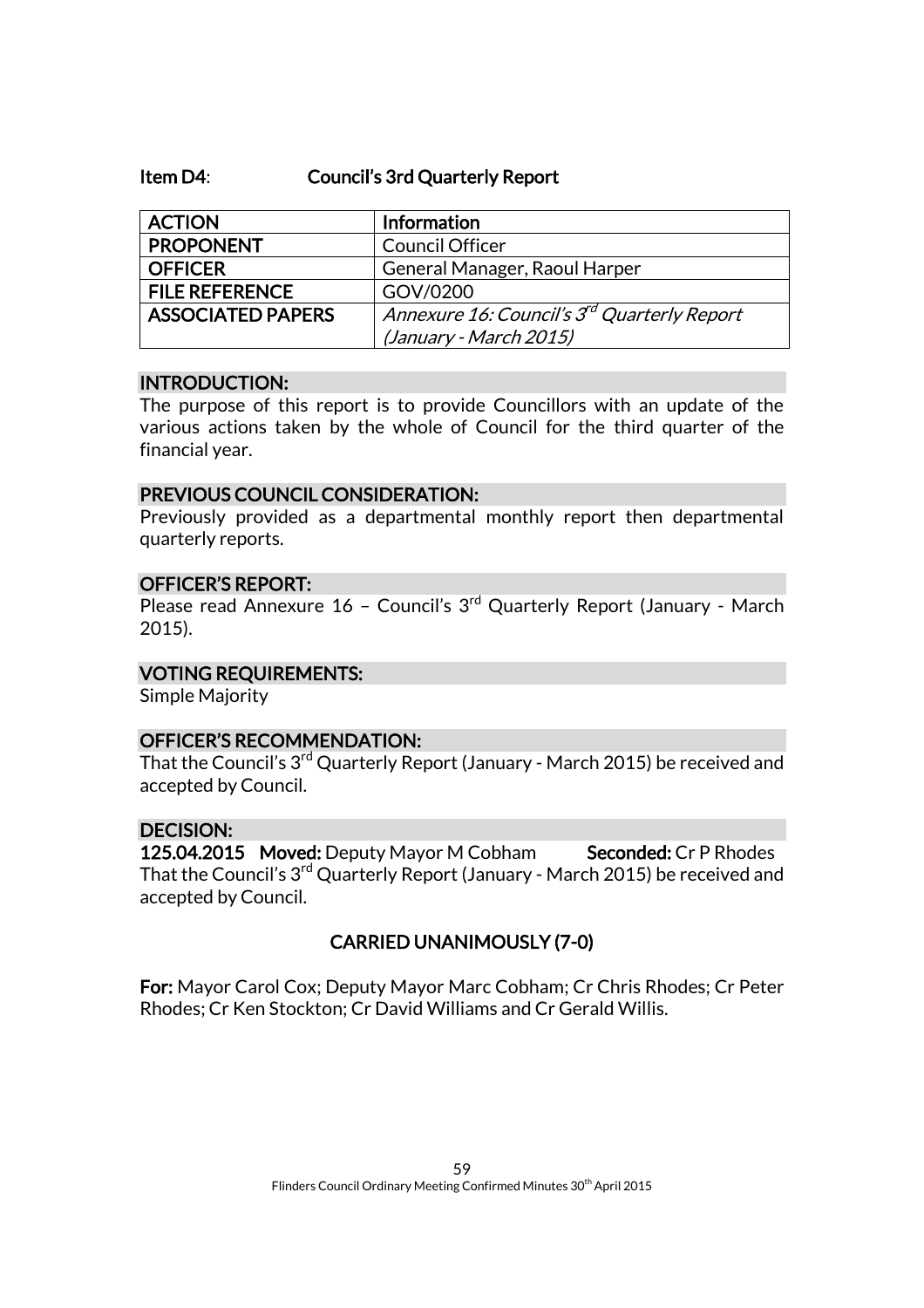#### Item D5: Councillor Resolution Report

| <b>Council Officer</b>                          |
|-------------------------------------------------|
|                                                 |
| Raoul Harper, General Manager                   |
| COU/0600                                        |
| Annexure 17: Councillor Resolution Report April |
|                                                 |

### INTRODUCTION:

This report identifies the actions taken and actual costs associated with implementing resolutions passed by elected members up to April 2015.

### PREVIOUS COUNCIL CONSIDERATION:

The report is presented on a monthly basis.

### OFFICER'S REPORT:

Please read Annexure 17 – Councillor Resolution Report April 2015.

### VOTING REQUIREMENTS:

Simple Majority

### OFFICER'S RECOMMENDATION:

That the Councillor Resolution Report April 2015 be noted.

### DECISION:

126.04.2015 Moved: Cr D Williams Seconded: Deputy Mayor M Cobham That the Councillor Resolution Report April 2015 be noted.

# CARRIED UNANIMOUSLY (7-0)

For: Mayor Carol Cox; Deputy Mayor Marc Cobham; Cr Chris Rhodes; Cr Peter Rhodes; Cr Ken Stockton; Cr David Williams and Cr Gerald Willis.

Note: The Deputy Mayor Marc Cobham acknowledged the excellent work done by Sophie Pitchford as Acting General Manager during the General Manager's absence.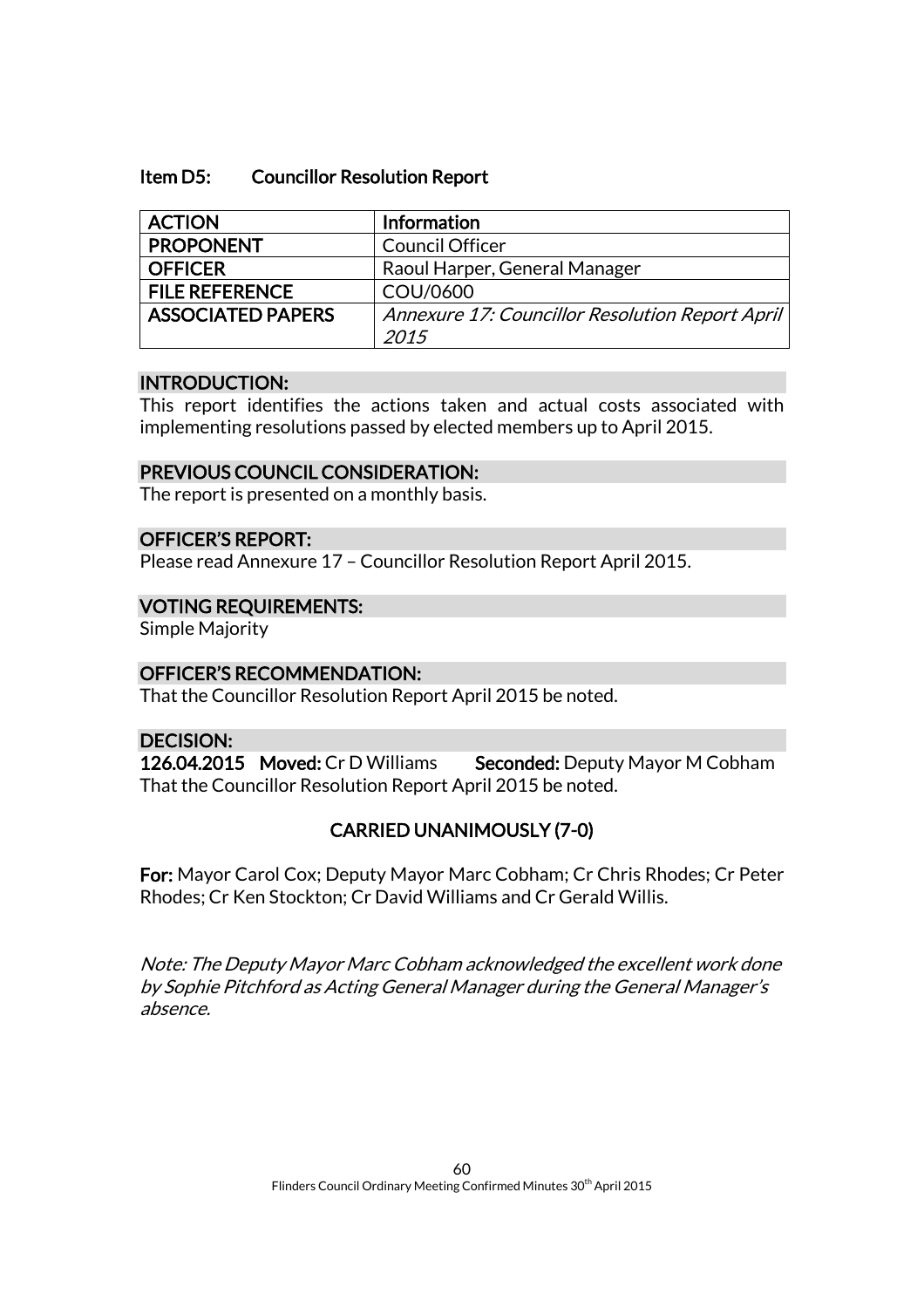# **E. CLOSED COUNCIL**

#### Item E1 & E2: Closed Council Items

| <b>ACTION</b>            | <b>Decision</b>                             |
|--------------------------|---------------------------------------------|
| <b>PROPONENT</b>         | <b>Council Officer</b>                      |
| <b>OFFICER</b>           | General Manager, Raoul Harper               |
| <b>FILE REFERENCE</b>    | AIR/0100, PER/1500                          |
| <b>ASSOCIATED PAPERS</b> | Annexures 18 & 19: For Elected Members Only |

#### PREVIOUS COUNCIL CONSIDERATION:

936.11.2014 13th November 2014 Councillor Workshop 26th November 2014<br>Council Meeting (motion lost) 22<sup>nd</sup> January 2015 Council Meeting (motion lost) 40.02.2015 19th February 2015

# REASON FOR CLOSED COUNCIL:

Item E1 is CONFIDENTIAL in accordance with Section 15(2) (f) of the *Local* Government (Meeting Procedures) Regulations 2005.

Item E2 is **CONFIDENTIAL** in accordance with Section 15(2) (a) of the *Local* Government (Meeting Procedures) Regulations 2005.

#### VOTING REQUIREMENTS

Absolute Majority

#### OFFICER'S RECOMMENDATION:

That Council move into Closed Council.

#### DECISION:

127.04.2015 Moved: Cr G Willis Seconded: Cr C Rhodes That Council move into Closed Council.

# CARRIED UNANIMOUSLY (7-0)

For: Mayor Carol Cox; Deputy Mayor Marc Cobham; Cr Chris Rhodes; Cr Peter Rhodes; Cr Ken Stockton; Cr David Williams and Cr Gerald Willis.

Council moved into Closed Session at 2.52pm.

Council moved out of Closed Session at 3.27pm.